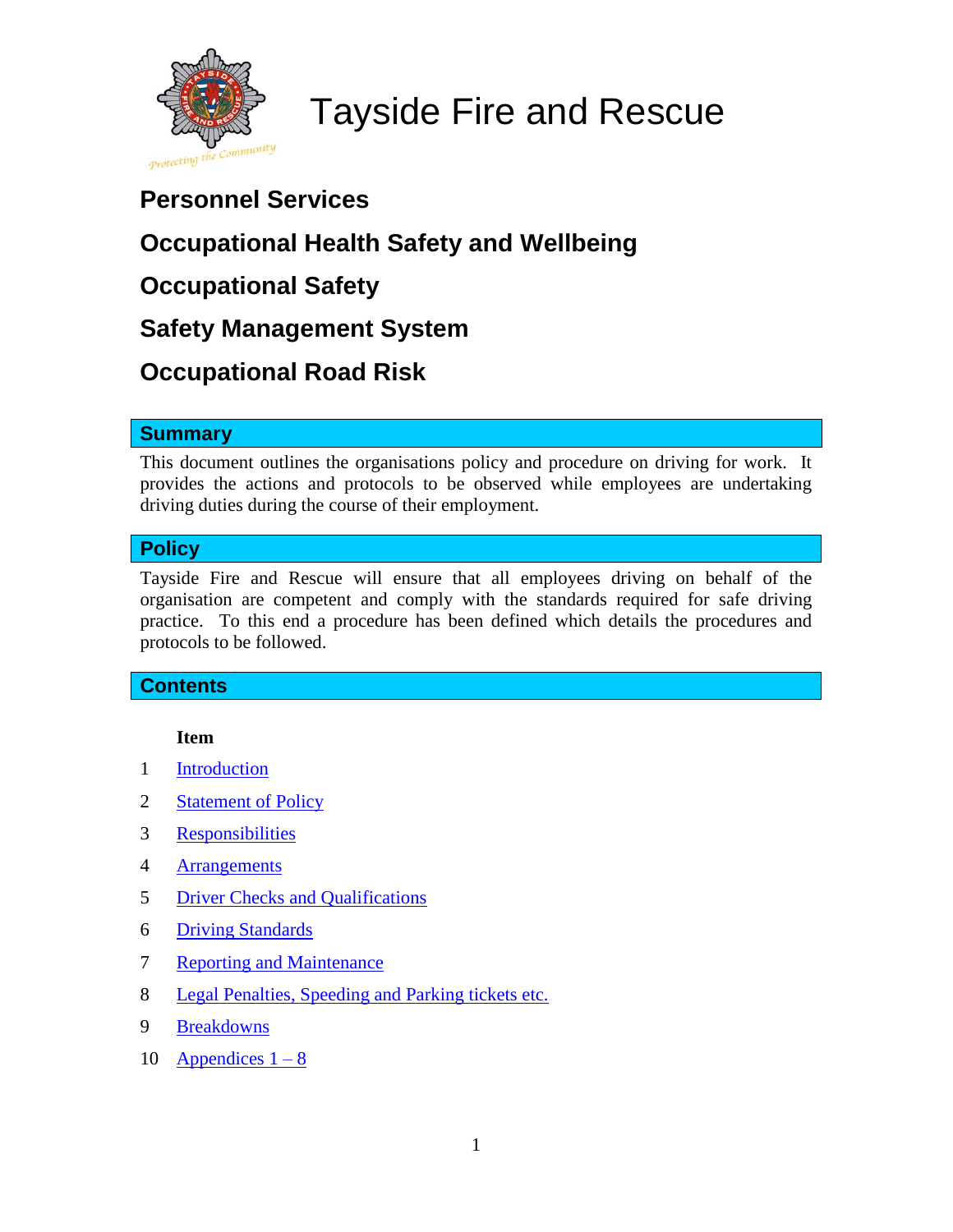#### **Document Information**

| <b>File Ref:</b>            | Personnel Services /<br>Occupational Health Safety<br>and Wellbeing /<br>Occupational Safety /<br><b>Occupational Road Risk</b> | <b>Date Created:</b>               | 18/05/2010            |  |
|-----------------------------|---------------------------------------------------------------------------------------------------------------------------------|------------------------------------|-----------------------|--|
|                             |                                                                                                                                 | <b>Review Date:</b>                | 18/05/2013            |  |
| <b>Keyword 1:</b> Driving   |                                                                                                                                 | <b>Action on</b><br><b>Review:</b> | Revise as required    |  |
|                             |                                                                                                                                 | Eq I A Date:                       | 03/09/2012            |  |
| <b>Keyword 2:</b> Road Risk |                                                                                                                                 | Author:                            | <b>Safety Manager</b> |  |

#### <span id="page-1-0"></span>**Introduction**

To enable Tayside Fire and Rescue (TFR) to function as an organisation, it requires a proportion of its employees to drive or be on the road in connection with their work. To minimise the risks to the organisations employees and other road users, TFR has introduced this Occupational Road Risk Policy ("the policy").

The Chief Fire Officer will have overall ownership of this policy and future review amendments.

It is acknowledged that this document will evolve as conditions and risk profiles change to meet everyday requirements, therefore it is intended that this policy document will be a dynamic document which will be subject to amendments and updates as and when required.

#### **Scope**

The policy will help the organisation to meet its moral and legal duty to protect its employees who may be required to carry out work-related driving or to work on the road as part of their duties.

The organisation defines work-related driving as: '**any driving activities carried out by employees in the course of their employment**'. The policy applies whether the vehicles used for work-related driving are owned by the organisation, by its employees or any other party.

This policy will also help the organisation to control the very significant business losses that can arise from work-related road accidents. These losses include direct accident costs, lost employees' time, higher insurance premiums and poor public image.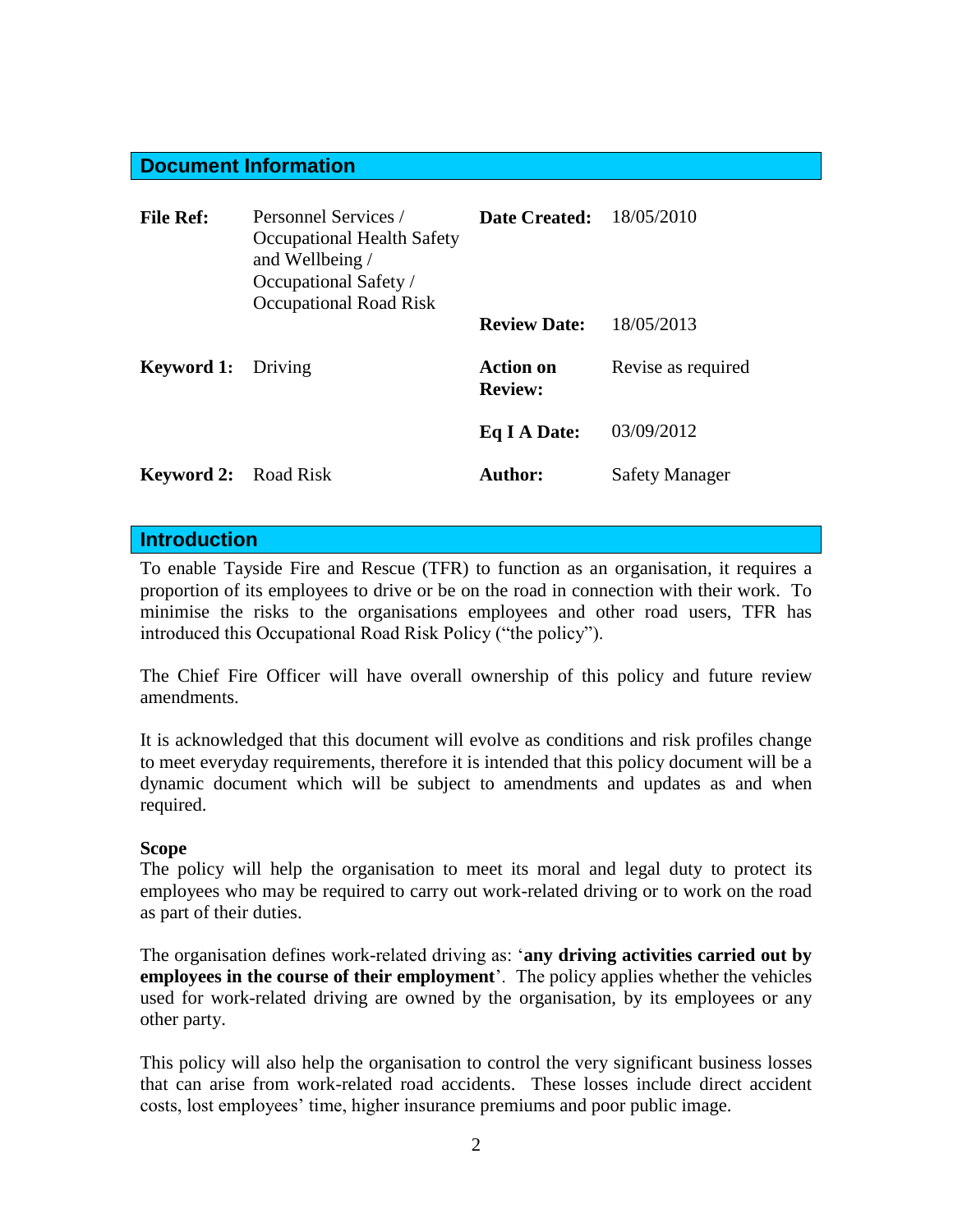This policy shall form an integral part of, and must be read in conjunction with Tayside Fire and Rescue Occupational Health, Safety and Wellbeing Policy and Arrangements, ensuring that occupational road risk is provided the same priority as any other business issue, following established risk management principles.

This policy and the road safety performance of the organisation shall be monitored and reviewed by the Safety Manager. The results of any monitoring or review shall be provided to the organisation to maintain a basis for continual improvement.

#### **Policy Aims**

The policy aims to:

- Increase employees' awareness of health and safety issues associated with workrelated driving.
- Achieve compliance with the legal duties placed on the organisation.
- Ensure that risk in relation to work-related driving is assessed in a systematic and ongoing way, and that safe systems and methods of work are put in place to eliminate or reduce the risk.
- Ensure that appropriate training, as deemed by this policy, is available to employees to enable them to recognise and manage the risk.
- Ensure that practical advice on occupational road risk and the prevention of accidents is provided to employees.
- Ensure that appropriate support is available to employees involved in work-related driving accidents.
- Encourage full reporting and recording of all accidents and near misses arising in the course of work related driving.
- Reduce the number of accidents and injuries to employees resulting from working on roads and work-related driving.
- Reduce the cost of accidental damage.
- Improve the safety and usability of vehicles by personnel in the course of their duties.

#### **Legislation**

- Road Traffic Regulations Act 1988
- Health & Safety at Work Act 1974
- Management of Health & Safety at Work Regulations 1999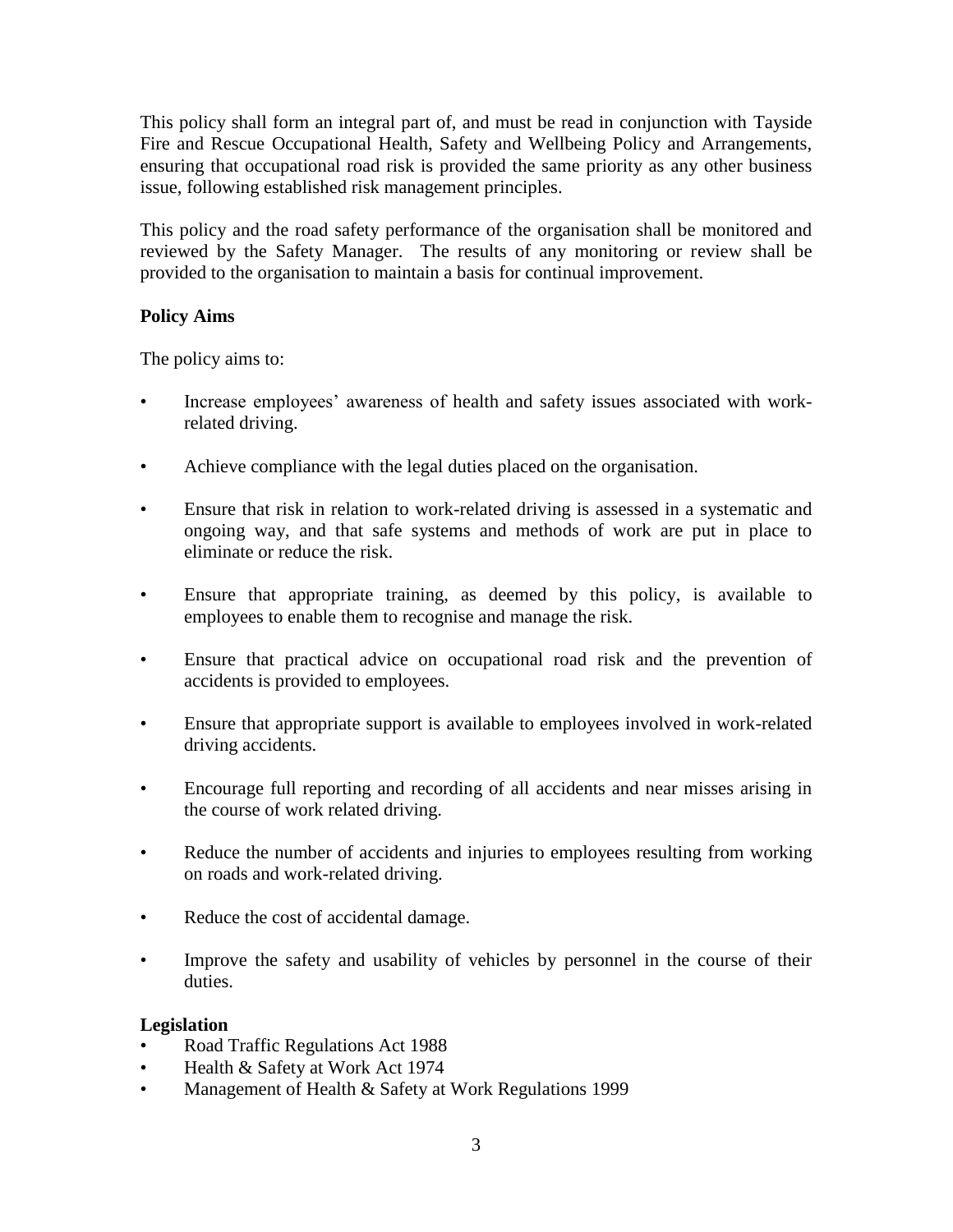- Provision and Use of Work Equipment Regulations 1998
- Road Safety Act 2006
- Working Time Regulations 1998
- Working Time Regulations (Drivers Working Hours) 1998
- Road Vehicle (Construction and Use) (Amendments) (No 4) Regulations 2003
- Regulation (EEC) 3821/85 Tachographs
- Regulation (EC) 2135/98 Tachographs
- <span id="page-3-0"></span>All subject to amendments and additions

#### **Statement of Policy**

Tayside Fire and Rescue as an organisation is committed to ensuring, as far as is reasonably practicable, the health, safety and welfare of their employees and those affected by its activities. The organisation recognises, and seeks to reduce the risks to its employees when driving in connection with their work. The organisation also seeks to eliminate and reduce the risks to other road users, created by its employees driving in connection with their work. It is important that employees recognise, and play their part in eliminating and reducing these risks, and are therefore required to comply with this policy and any supporting documents.

#### <span id="page-3-1"></span>**Responsibilities**

#### **Chief Fire Officer**

The Chief Fire Officer is responsible for the discharge of the legal obligations, applicable to Tayside Fire and Rescue Board as an employer, in all areas relevant to the management of occupational road risk.

#### **Deputy Chief Fire Officer**

In the absence of the Chief Fire Officer, the Deputy Chief Fire Officer is responsible for the discharge of the legal obligations, applicable to Tayside Fire and Rescue Board as an employer, in all areas relevant to occupational road risk and in particular:

- Co-ordinating, developing, maintaining and monitoring an efficient safe driving culture, with regard to all employees driving at work regardless of the type of the vehicle.
- Liaising with all Heads of Departments to ensure suitable and sufficient systems are in place to identify, evaluate and facilitate the commitment made within this policy.

#### **Head of Personnel Services**

The Head of Personnel Services is responsible for:

- Ensuring that the policy, any revisions, and any issues relating to the management of occupational road risk are brought to the attention of the Management Team.
- Arranging effective consultation with the recognised accredited associations and their Safety Representatives within TFR on all matters relating to occupational road risk.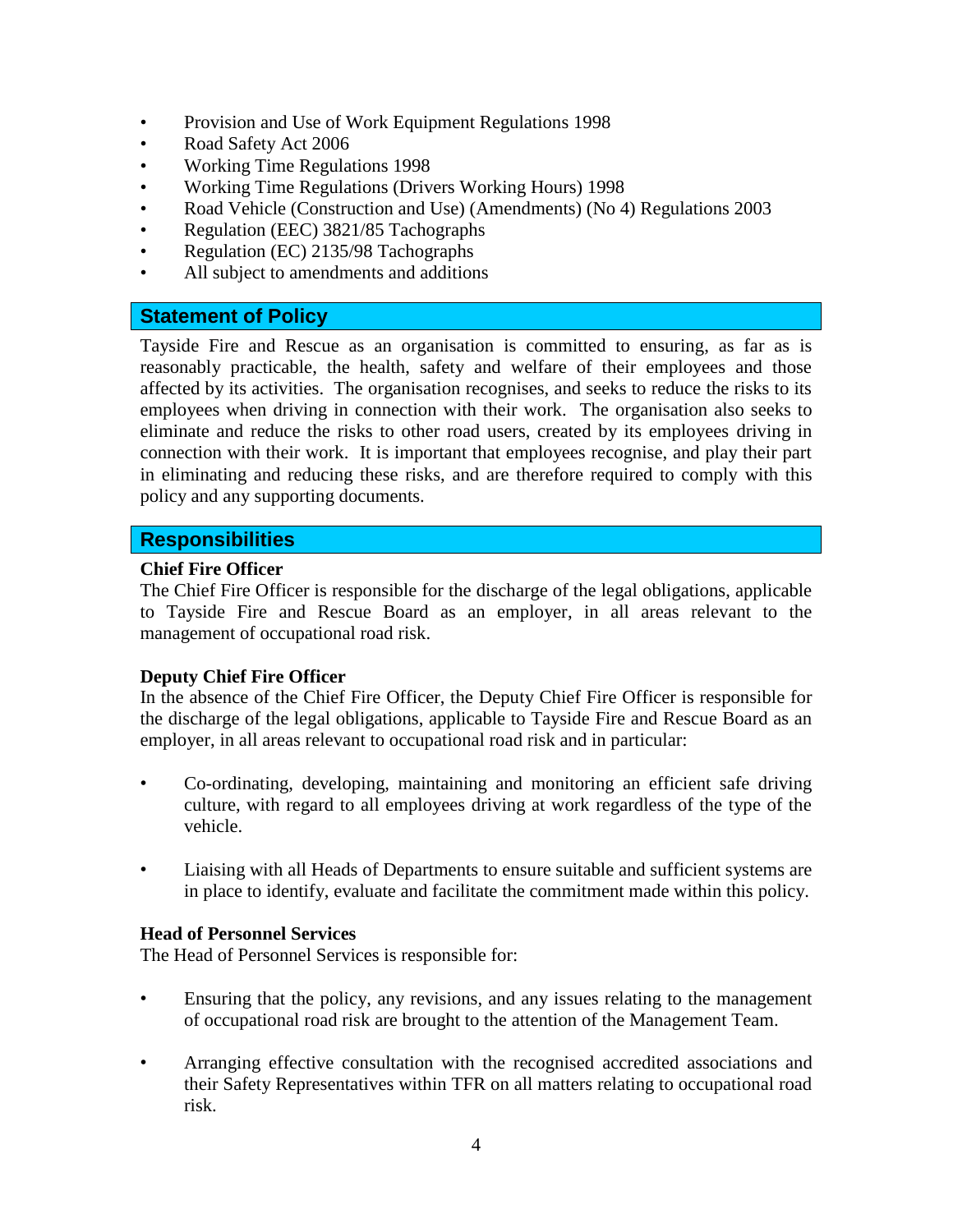#### **Head of Corporate Services**

The Head of Corporate Services has a responsibility under this policy, to ensure that TFR has adequate and cost effective motor insurance policies in place.

#### **Heads of Departments**

Heads of Departments are, so far as is reasonably practicable, responsible for ensuring the health, safety and welfare at work of all employees within their Department and those undertaking activities that fall under the responsibility of their Department.

In particular, Heads of Departments shall:

- Ensure that adequate resources are made available to enable the implementation and support of the policy.
- Champion this policy and ensure that it is considered in all key decisions of the Management Team and within their own Department.
- Demonstrate commitment to achieving the required standard of driving performance as set out in this policy within their own Department and develop a positive attitude among employees.
- Promote the policy to ensure the assessment of risk and the effective planning, organisation, control, monitoring and review of the preventive and protective measures necessary to eliminate, or reduce to an acceptable level, the risks associated with the activities that fall under the occupational road risk responsibility of their Department.
- Have a key role to play in promoting safe driving within their Departments.
- Deal with all matters relating to this policy for all employees under their control, including the decision to remove drivers from driving duties if and when it is found necessary.
- The development, implementation and monitoring of any necessary arrangements within their department in support of the policy.
- Encouraging the participation of employees, including consultation with their representatives.
- Ensure that all employees under their control are aware of the policy and understand and accept their responsibilities under the policy.
- All employees under their control receive information, instruction, training, and supervision as identified by this policy in relation to the management of occupational road risk.
- Ensure this policy receives full consideration in all the relevant work activities undertaken by the employees under their control.
- Ensure all necessary support is provided to employees involved in a work related driving incident.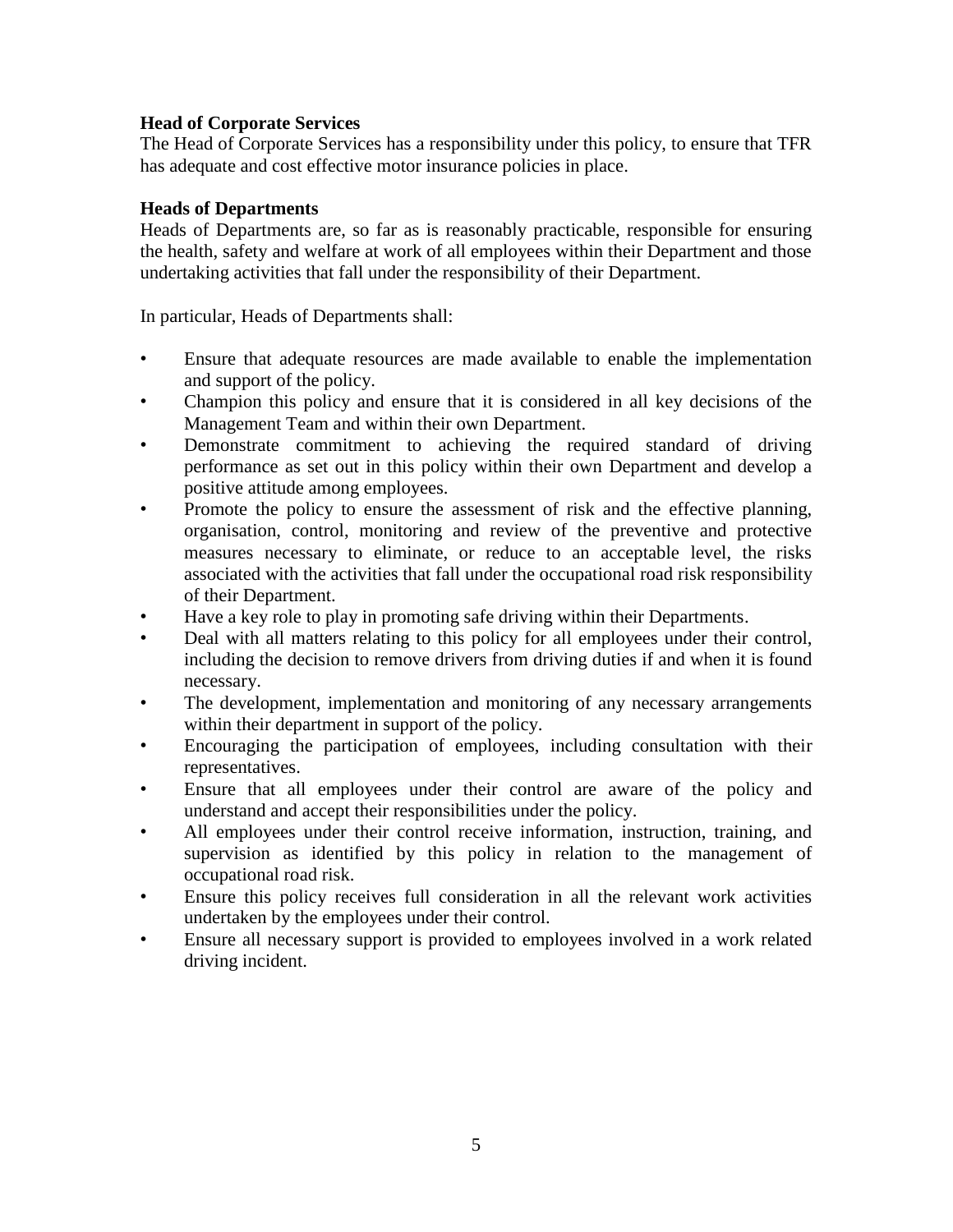#### **Group, Station and Other Relevant Senior Managers**

As middle managers, Group, Station and other relevant senior managers have a key role to play. These managers are responsible for:

• Ensuring, so far as is reasonably practicable, the implementation of the policy within the sphere of their control.

In addition, these managers shall:

- Develop, implement and monitor safety arrangements, within their areas of responsibility, in support of the policy, and where relevant, setting out how the policy will be implemented.
- Ensure, so far as is reasonably practicable, that the personnel under their control adopt safe driving practices by the provision of adequate information, instruction, training, and supervision as identified by the organisations Learning and Development section.
- Monitor activities undertaken by employees under their control to ensure that control measures are being implemented properly.
- Take positive action to identify and remedy any unsafe practices, and refer to their line manager when a satisfactory solution cannot be achieved with the resources available to them.
- Maintain an awareness of the policy.
- On recruitment, advise the Occupational Health Unit if work related driving will be required.

#### **Watch, Crew and Other Line Managers**

As personnel with supervisory responsibilities spend a lot of time with employees under their control, Watch, Crew and other Line Managers have a key role to play in influencing behaviour, and therefore must lead by example by personally setting high standards.

Watch and Crew Managers, other Line Managers and other employees who may, on occasion, have supervisory responsibilities, are responsible for:

• Ensuring, so far as is reasonably practicable, the implementation of the policy within the sphere of their control.

In addition, Watch and Crew Managers, Line Managers and other employees who may have supervisory responsibilities shall ensure that, so far as is reasonably practicable:

- The policy is considered in all activities at watch, crew or section level.
- All employees under their control operate within these policies and procedures.
- All employees under their control are trained for the driving they are required to perform. All identified relevant driving related development needs are directed to the appropriate line manager for action by the most appropriate means.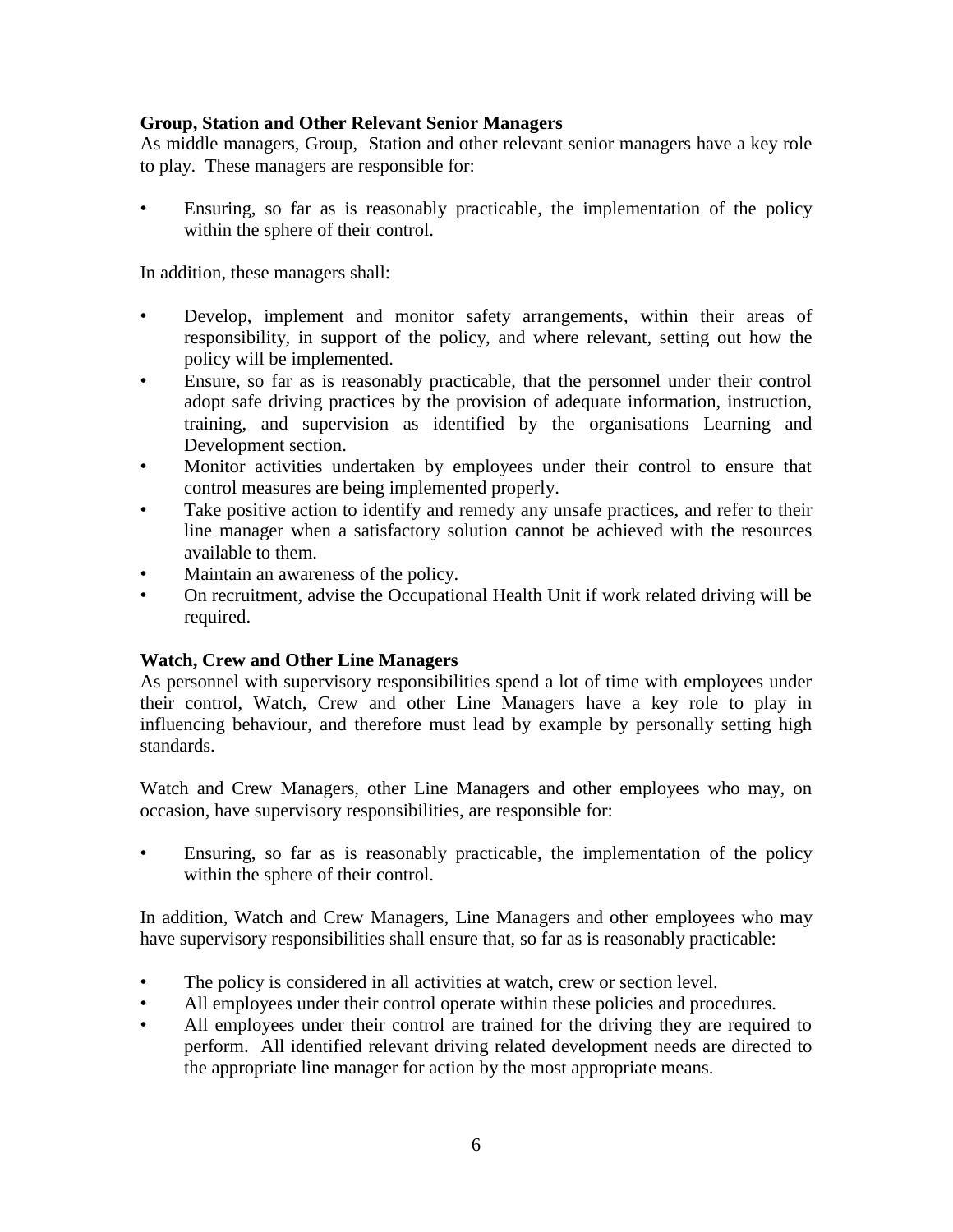- All employees under their control are fit to drive. All circumstances which may affect the employees ability to drive safely must be considered as per this policy and in conjunction with the organisations Alcohol and Drugs Policy.
- Any concerns identified must be directed to a line manager for action by the most appropriate means dependent on the individual circumstances.
- All causes and circumstances of accidents, including near-miss incidents, are reported and investigated promptly, thoroughly and accurately, in accordance with current procedures, and appropriate remedial steps are taken to prevent a recurrence.
- All current procedures for reporting damage or defects, vehicles are followed promptly and effective measures are taken to mitigate any further damage or resulting hazards from the defects.
- In all occasions when reversing appliances or other vehicles or manoeuvring in limited space sufficient personnel are utilised to ensure the manoeuvre can be undertaken safely with adherence to suitable practice including the provisions set out in the Fire Service Manual Volume 2 Foundation Training.
- Watch and Crew Managers who are required to drive appliances must not carry out Manager in charge duties at the same time, such duties eg use of radio etc must be delegated to another crew member until the specific journey is complete.

#### **Training and Development**

- Ensure that training packages are in line with occupational road risk policy requirements
- Ensure that driving instructors and examiners remain competent in their roles.

#### **Fleet Co-ordinator**

The Fleet Co-ordinator has delegated duties for the Head of Technical Services. The Fleet Co-ordinator is responsible for:

- Providing technical advice in procurement and operation of organisation vehicles.
- Ensuring that a suitable maintenance and fault rectification process is in place to support this policy and to ensure legal compliance.
- Monitoring of events involving occupational road risk within their sphere of control.
- Assisting with investigation of road related incidents as required.
- Reporting concerns and potential areas of improvement to the Technical Manager.
- Liaising with the Occupational Health and Wellbeing Unit, Safety Manager and any other Department, Area or Representative Bodies necessary on matters relating to occupational road risk, within the sphere of their remit.

#### **Occupational Health and Wellbeing Unit**

The health and wellbeing of all employees, including those driving whilst at work is of paramount importance.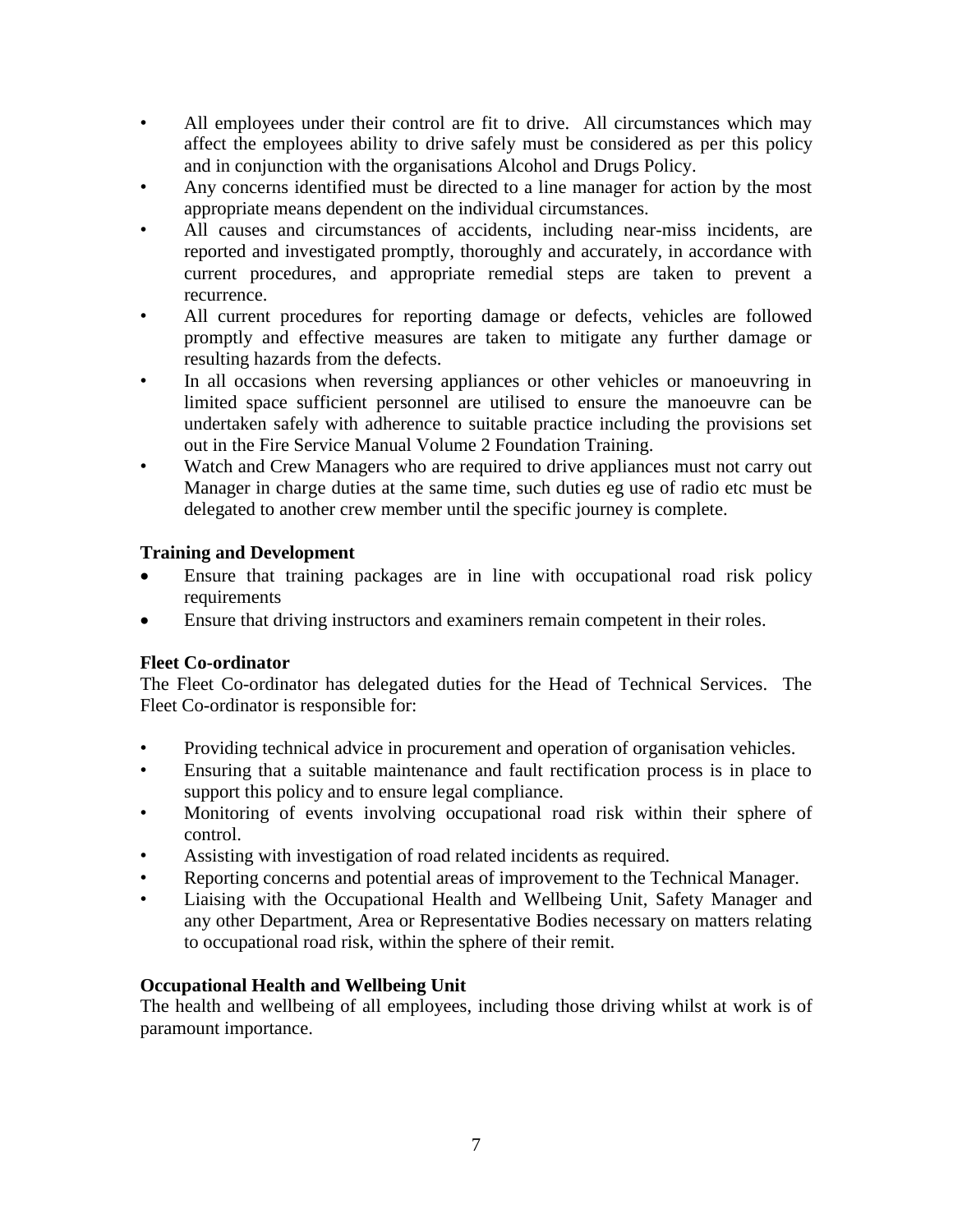In support of this the Occupational Health and Wellbeing Unit is responsible for:

- Carrying out relevant additional pre-employment health screening where managers have advised that work related driving is involved.
- The provision of appropriate health surveillance for employees who drive in connection with their work, assessments of employees to monitor their fitness to drive will be carried out at 3 yearly intervals for whole time and retained duty system operational staff up to Watch Manager role and 5 yearly for other operational, day related and support staff.
- The provision of advice to line managers and employees on the outcome of health surveillance, of any fitness to drive assessments.
- Carry out compulsory eye testing every 5 years for all LGV drivers over the age of 45 years up to the age of 65 then annually thereafter.

#### **Safety Manager**

The Safety Manager, or in absence, other nominated manager, will fulfil the overall monitoring element of this policy. This will be achieved by:

- Audit of compliance as determined on a yearly basis.
- Trend analysis of monthly statistics.

The Safety Manager is responsible for advising Managers on the requirements for compliance with this policy and for oversight of all risk assessments required for all road working and work related driving.

Where necessary the Safety Manager, or in absence other such nominated manager, will liaise with the relevant department to investigate any road traffic related incident, as per the accident investigation policy of the organisation and in serious cases convene an investigation panel which will normally consist of representatives from the following:

- Occupational Safety
- Technical Services
- Training and Development
- Representative Bodies
- Any other person who may be relevant to the investigation

#### **All Employees**

Compliance with legislation and this specific policy cannot be achieved without commitment by employees to adhere to the policy and procedures while undertaking occupational road risk activities and by them providing feedback on concerns raised.

Due regard must be taken by all employees of the duties placed on them by sections 7 and 8 of the Health & Safety at Work etc. Act 1974 as outlined below: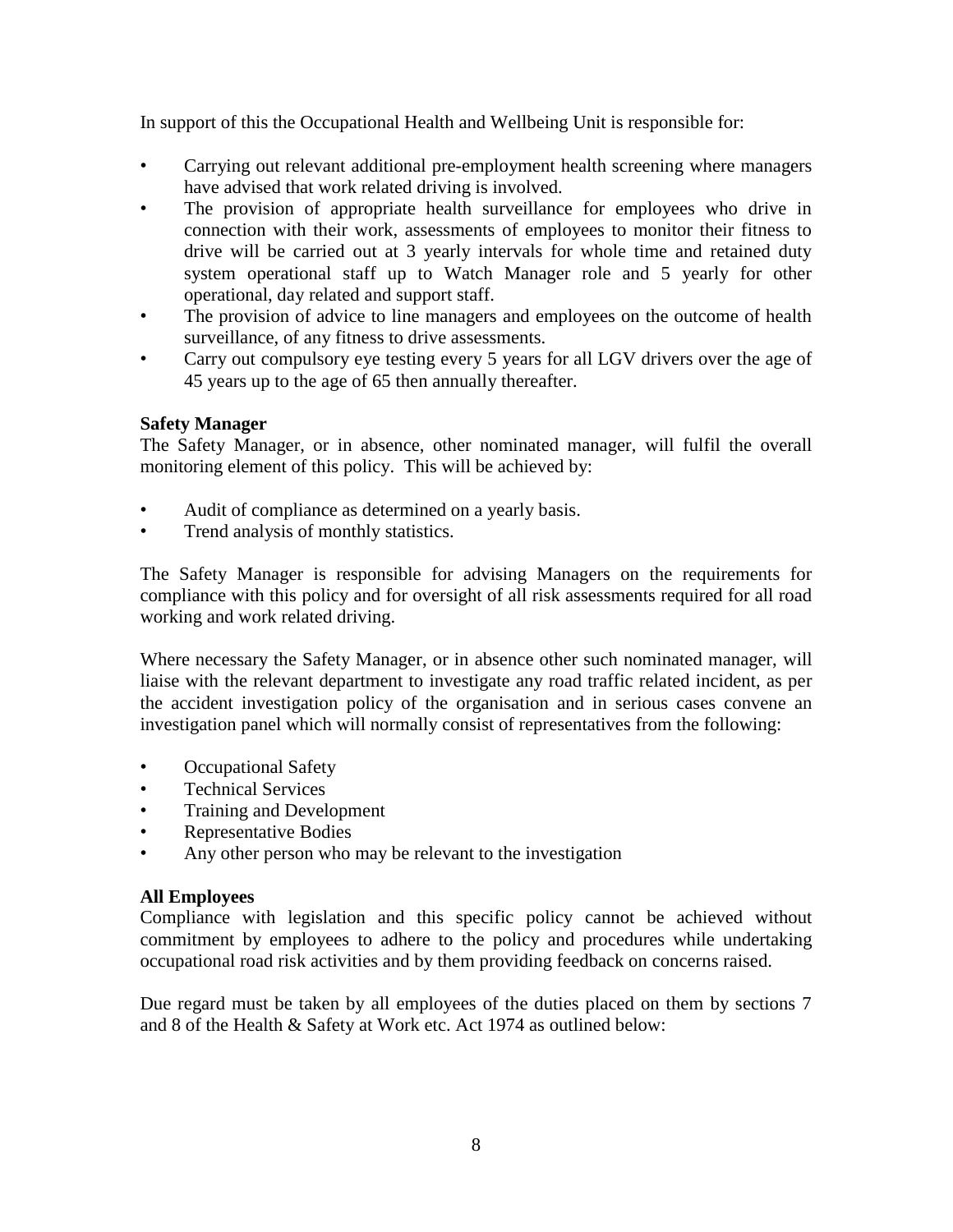It shall be the legal duty of every employee whilst at work:

- To take reasonable care of their own health and safety and of other persons who may be affected by their acts or omissions.
- To co-operate with their employer, so far as is necessary, so as to ensure that the employer can comply with statutory obligations.
- To use equipment, which includes vehicles, provided by the organisation, in accordance with any information, instruction and training provided to them.
- To advise their line manager, within the limits of their training and instruction, of any situation that represents a serious and immediate danger.
- To notify their line manager, within the limits of their training and instruction, of any shortfalls in any of the health and safety protective measures of the organisation.
- To not interfere with or misuse equipment provided for safety.

All employees whilst at work must:

- Be aware of their responsibilities under the policy.
- Conform to current approved policies and procedures.
- Immediately report any dangerous occurrence or potentially dangerous condition.
- Immediately report any damage or defects to fleet vehicles on the approved vehicle defect form at end of shift and passed to a line manager.
- Advance any ideas, or make constructive suggestions for the improvement of safety measures, regarding occupational road risk.
- To co-operate with management in relation to the provisions of this policy.
- To immediately report, to their line manager all accidents, including near misses, caused by, or affecting, or having the potential to affect their driving activity to their line manager.
- To report to their line manager any change in health, either temporary or permanent, medical condition and/or medication or any other circumstances that may adversely affect their ability to fulfil their driving duties safely.
- To report immediately to their line manager if their licence is revoked or suspended by enforcing authorities.
- To report immediately to their line manager any endorsements and/or prosecutions including any pending.

#### <span id="page-8-0"></span>**Arrangements**

#### **The Risks of Work-Related Driving**

Tayside Fire and Rescue recognises that risks arising from vehicle use need to be properly assessed in order that all necessary control measures can be identified and the right people and procedures implemented to ensure that all controls continue to be effective.

Such risks include:

• Driving unfamiliar vehicles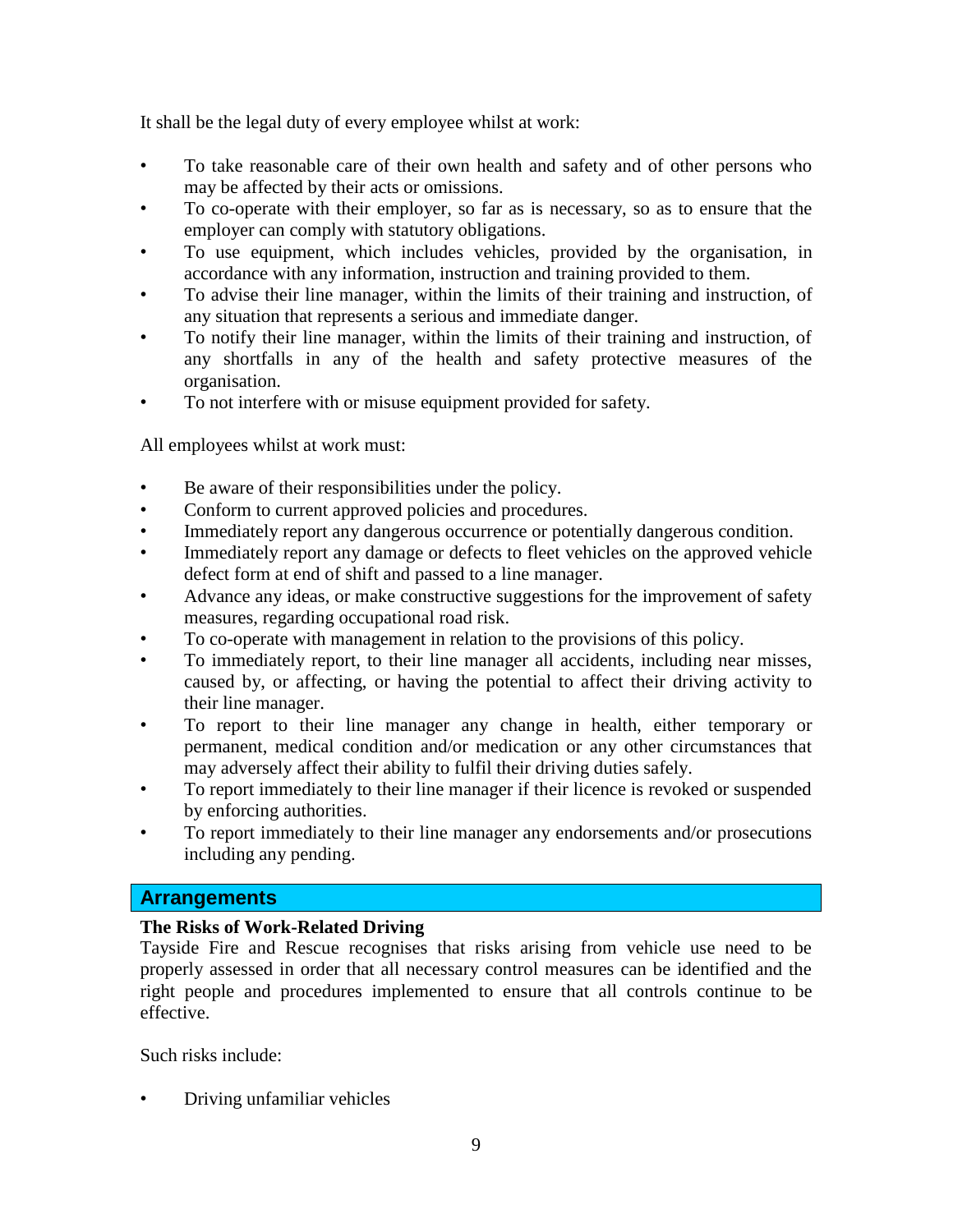- Driving to emergencies
- Driving in high risk locations
- Driving in poor weather conditions
- Driving for long periods
- The vulnerability of travelling alone
- Undertaking long journeys
- Driving in isolated/unfamiliar and/or rural areas
- Isolated parking facilities
- Vehicle breakdowns
- Driving at night

#### **Controlling the Risk**

The risk is controlled by a number of different means, outlined below are standards deemed necessary by the organisation for the successful management of occupational road risk.

#### **Legal Responsibility for the Vehicle**

Whilst it is acknowledged the appliance driver has legal responsibility for the vehicle in relation to road traffic legislation, the manager-in-charge of the appliance has a direct responsibility, under health and safety law, for the safety of the crew and to the type of response applied to the relevant incident.

#### <span id="page-9-0"></span>**Driver Documentation and Qualifications**

#### **Non Emergency Responding Vehicles**

All drivers must hold a current full driving licence for the class of vehicle being driven:

- Persons who gained their licence after 1 January 1997 cannot drive vehicle and trailer combinations of over 3500Kgs.
- Car and van drivers must possess a full and current driving licence and be an authorised TFR driver.
- Minibus drivers (up to eight seats) must be over 25 years of age and possess a full and current driving licence. Drivers who passed their ordinary driving test after 1 January 1997 (in other words, category B) may not drive any vehicle with more than eight seats, not including the driver.
- Minibuses with more than eight seats, drivers must also have passed a further test allowing them to drive vehicles in category D1 (passenger vehicles with between nine and sixteen seats).

#### **Emergency Responding Vehicles**

This relates to personnel who may be required to drive under emergency response conditions following the successful completion of a Category C (LGV) course:

• All new drivers will be given vehicle familiarisation on the vehicle they will drive at their home station prior to beginning the required 200 mile non emergency driving, this mileage must cover all road and weather types as may be found under normal operating conditions.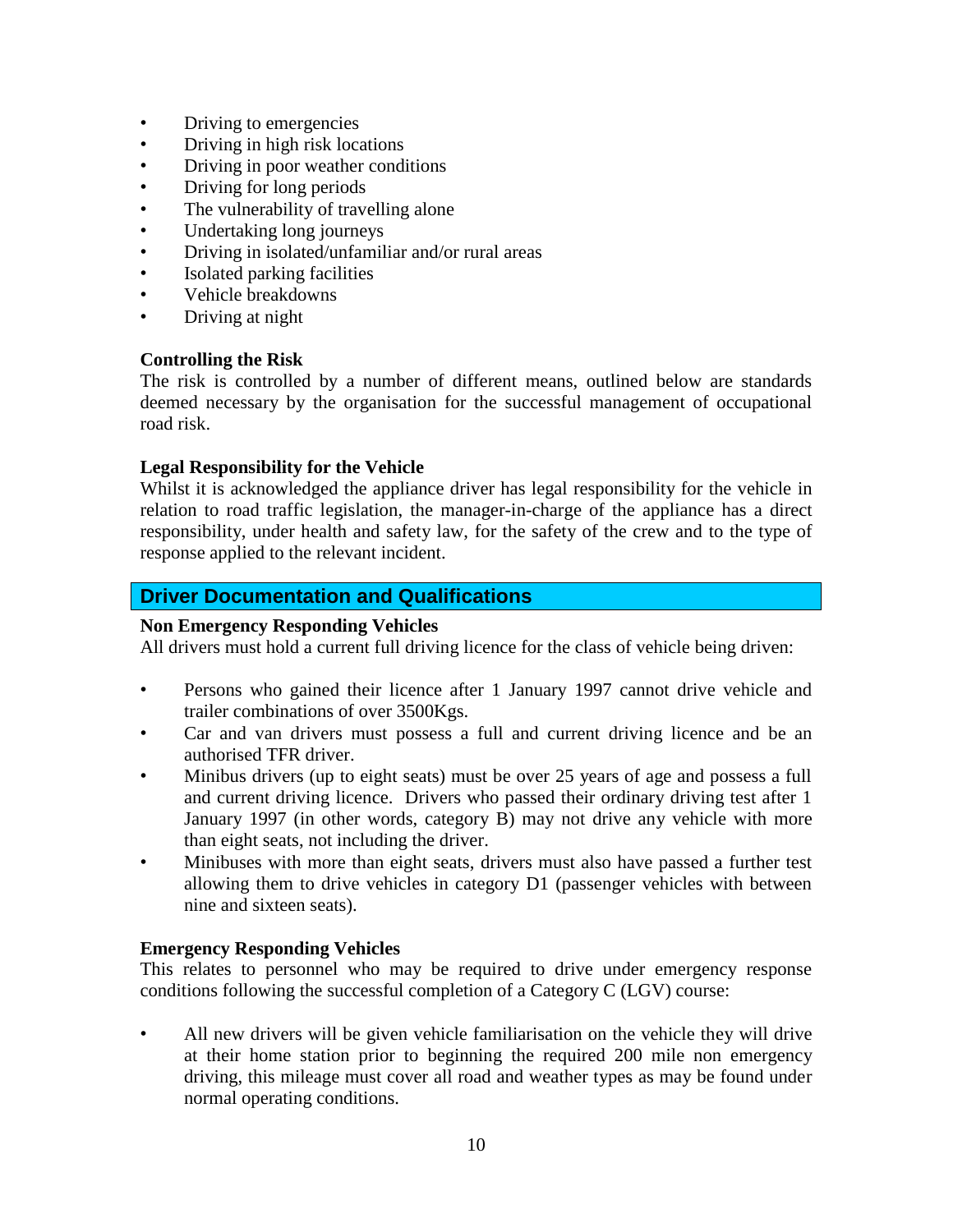- The driver will record their non emergency response driving mileage in the Log Book provided by the organisations Driving Instructors at the time of familiarisation. The drivers Line Manager will verify the non emergency response driving mileage.
- All driver licence details are required to be recorded within the individuals Personnel Record and details held by Learning and Development on the appropriate database.
- Only drivers recorded within these databases are permitted to drive the organisations vehicles.
- The driver's Watch/Crew Manager must also be satisfied with the driver's knowledge and topography of the turnout area.

When the above criteria are met, the Watch Manager may then recommend to the relevant Station Manager that the Driver be nominated to attend an Emergency Fire Appliance Driver (EFAD) Training Course. On successful completion of this course, drivers will be regarded as being qualified to drive appliances and/or other relevant vehicles to Emergency Incidents. Additional 3 yearly refresher and conversion training will be provided. Only those with current qualifications/certificates can drive relevant vehicles.

#### **Other Emergency Response Drivers**

Flexi-Duty or any persons who may be required to drive under Emergency Response conditions must attend an Emergency Response Driver Training Course. Refresher training for those personnel will be at intervals not exceeding three years.

#### **Mini Bus Drivers**

Authorised drivers who hold driving licences dated prior to 1997 are automatically deemed to be entitled to drive minibuses with up to 16 passenger seats, and to tow trailers, up until the age of 70.

Post 1997 Licence Holders must hold a D1 Licence.

#### **Fitness to Drive**

Tayside Fire and Rescue has a published policy on alcohol and drugs in the work place. It is the responsibility of the driver to ensure they are fit to drive.

They must not drive and immediately inform their line manager or other appropriate manager if they:

- Are under the influence of alcohol, illegal drugs, prescriptions or 'over the counter' medicines that may impair their ability to drive.
- Feel fatigued to the degree it may affect their ability to drive. (no one is required to drive continuously for more than 2.5 hours without at least a 15 minute break).
- Have any relevant health problems that they believe could affect their ability to drive.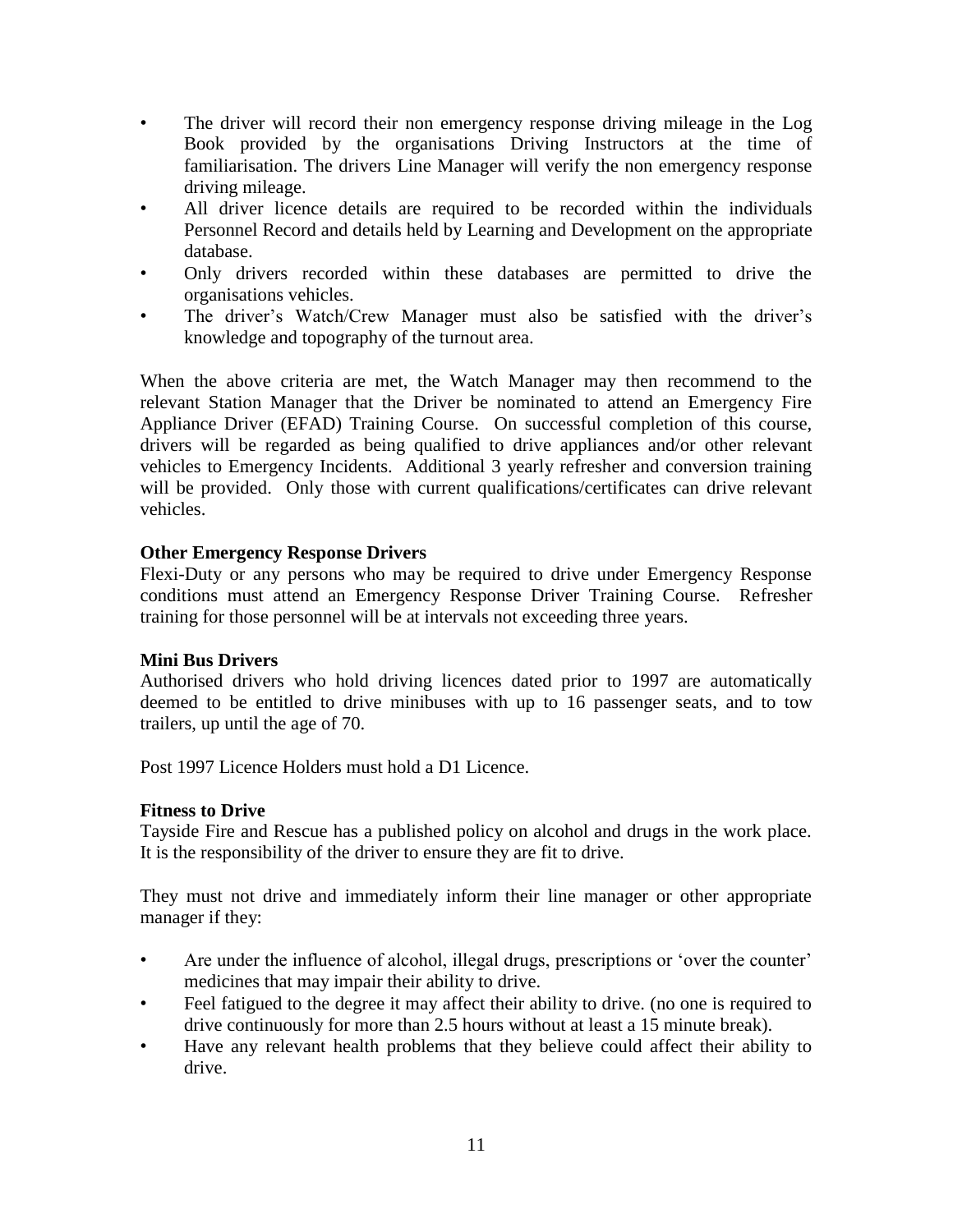- Have any other personal problems/circumstances that may affect their ability to drive.
- Feel their eyesight is not adequate. Driver must be able to read a vehicle number plate in good daylight at a distance of 20.5 metre (67 feet). It is the individual's responsibility to inform their line manager if they believe they may not meet this standard.
- All LGV drivers will be subject to a 3 yearly eye test.
- All LGV licence holders will be subject to a formal medical assessments associated with the DVLA's relicensing requirements at the age of 45 and 5 yearly thereafter until the age of 65.

The DVLA indicate that there are various medical disorders, which if suffered by drivers require medical advice. These disorders are outlined below:

- Neurological Disorders e.g. parkinson's disease, multiple sclerosis, ménière's disease.
- Cardiovascular Disorders e.g. angina, angioplasty, heart attack, hypertension.
- Diabetes e.g. insulin dependent.
- Alcohol e.g. alcohol misuse, alcohol dependency, alcohol related seizures.
- Drugs e.g. persistent use of or dependency on cannabis, amphetamines, ecstasy, heroin, morphine, methadone, and cocaine.
- Visual Disorders e.g. cataracts, monocular vision, night blindness.
- Renal Disorders e.g. chronic renal failure.
- Respiratory and Sleep Disorders e.g. sleep apnoea, carcinoma of the lung.

Any driver who thinks they may be suffering from any of the above disorders must notify their line manager or other appropriate manager immediately. The manager must then immediately seek advice from the Occupational Health Unit as to whether driving activities should cease, either temporarily or permanently. All drivers are legally obliged to notify the DVLA of any change in health status that may affect their fitness to drive.

#### **Document Checks**

TFR will maintain a list of approved drivers and undertake an annual audit of driving licences including MOT certificates, where applicable. This process will be carried out by line managers who will obtain copies of:

- Driving licence including photocard and paper part form. Copy of paper driving licence if not a photocard licence.
- MOT certificate for all employees whose duties involve work-related driving activities and have approval to use their own vehicle for work purposes.
- The manager must see the original documentation, and the driver and the manager must sign the annual licence and MOT check form and send it to the Human Resources Department as required under confidential mail conditions.
- If during the calendar year such employees have a change of vehicle then a new form will be required to be completed confirming the aforementioned requirements.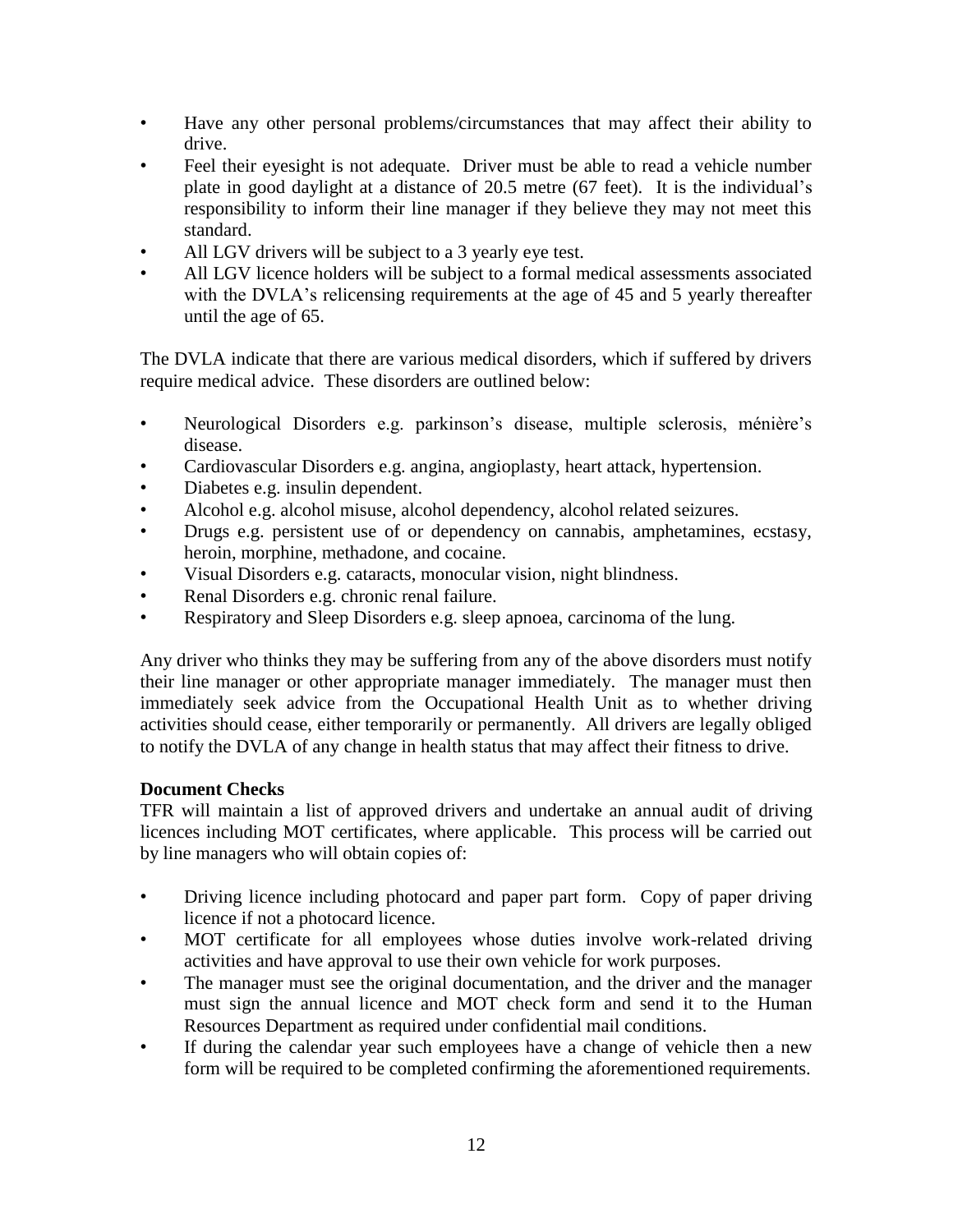• In cases where the documentation is not in line with requirements or where documents are failed to be produced to the line manager, such employees will not be allowed to continue to drive on behalf of the organisation until such times as the documentation is provided and acceptable. Employees must inform their line manager about any changes in the status of their licence, e.g. Convictions or any other restrictions applied to their licence Failure to do so could render the employee liable to disciplinary action or prosecution.

Employees who have been temporarily excluded due to suspension or disqualification of their licence, may be re-instated to driving duties on TFR business following confirmation by the DVLA of the re-instatement of the individual's licence and confirmation from insurers that driving company vehicles is acceptable.

The following people are specifically excluded from driving Tayside Fire and Rescue vehicles:

- Anyone who does not hold a full, valid UK driving licence for the category of vehicle being driven (or who does not have a relevant foreign or international licence that allows them to drive in the UK).
- Anyone who suffers from a condition that would disqualify them from holding or getting a relevant current driving licence.
- Anyone who has a current conviction for a motoring offence in the following categories:
	- Dangerous driving, causing death by dangerous driving, or culpable homicide.
	- Driving under the influence of drink or drugs.
	- Failing to stop after an accident.
	- Any other offence (or combination of offences) which has resulted in disqualification of their driving licence.
- Tayside Fire and Rescue reserves the right to remove the authorisation to drive from any persons who may be subject to legal action or investigation in relation to carrying out driving for the organisation including where an accident investigation is being carried out. This may result in affecting the drivers requirement to drive for the organisation until the outcome of such legal action or investigation is known.

#### **Driver Risk Assessment**

When an employee joins the organisation and there is a requirement to drive vehicles on behalf of the organisation, a driver risk assessment (see Appendix 5) will be completed by the relevant line manager. The risk assessment involves identifying the potential hazards and associated risk with work related driving activities. It will identify who may be affected and how, and the control measures which are needed to eliminate or reduce the risk to the lowest level reasonably practicable. Line managers must ensure that driver risk assessments are carried out, recorded and shared with all relevant persons.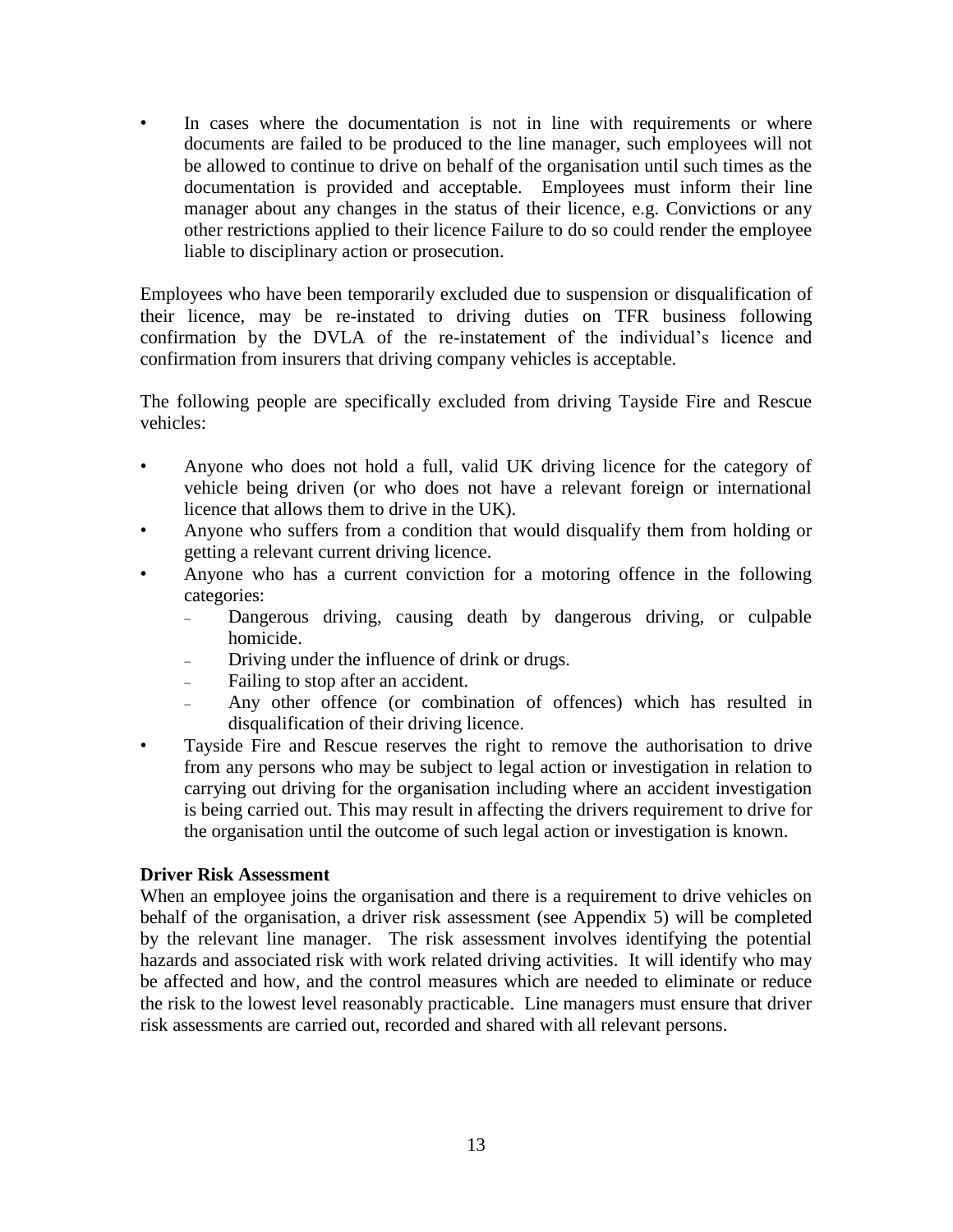These details must be communicated to the relevant employee and risk assessments reviewed or updated:

- Three yearly or sooner if circumstances change i.e. where an employee has
	- Changed role where response driving is required including temporary promotion
	- Changed to driving a different type or model of vehicle from that which they have been assessed on.

#### **Journey Risk Assessment**

For any unfamiliar route, excluding drivers carrying out emergency response, all drivers must carry out a pre journey risk assessment before the beginning of any long distance journey. This includes the condition of the vehicle, weather conditions, route and their fitness to drive and should be recorded on the required form.

#### **Generic Risk Assessments**

Generic risk assessment must also be available for the following activities:

- Driving emergency response vehicles.
- Driving non-emergency response vehicles.
- Driver training.

Line managers must ensure that driver risk assessments are carried out, recorded and shared with all relevant risk groups. The Safety Manager is responsible for providing Generic Risk Assessments and the driver is responsible for ensuring that they are familiar with the hazards and control measures to be complied with.

#### **Distractions**

Distractions are a known major contributor to accidents whilst driving. In line with the Highway Code, drivers are prohibited from carrying out the following recognised distracting activities whilst driving any vehicle on organisation business:

- Eating.
- Drinking.
- Smoking.
- Excessively loud music.
- Trying to read maps.
- Inserting a CD or tuning a radio.
- Using hand held mobile phones.
- Altering or adjusting satellite navigation systems.

#### **Driver Hours and Fatigue**

Fire and rescue services have an exemption from the use of Tachograph's for its vehicles, which are being used, for fire and rescue service business.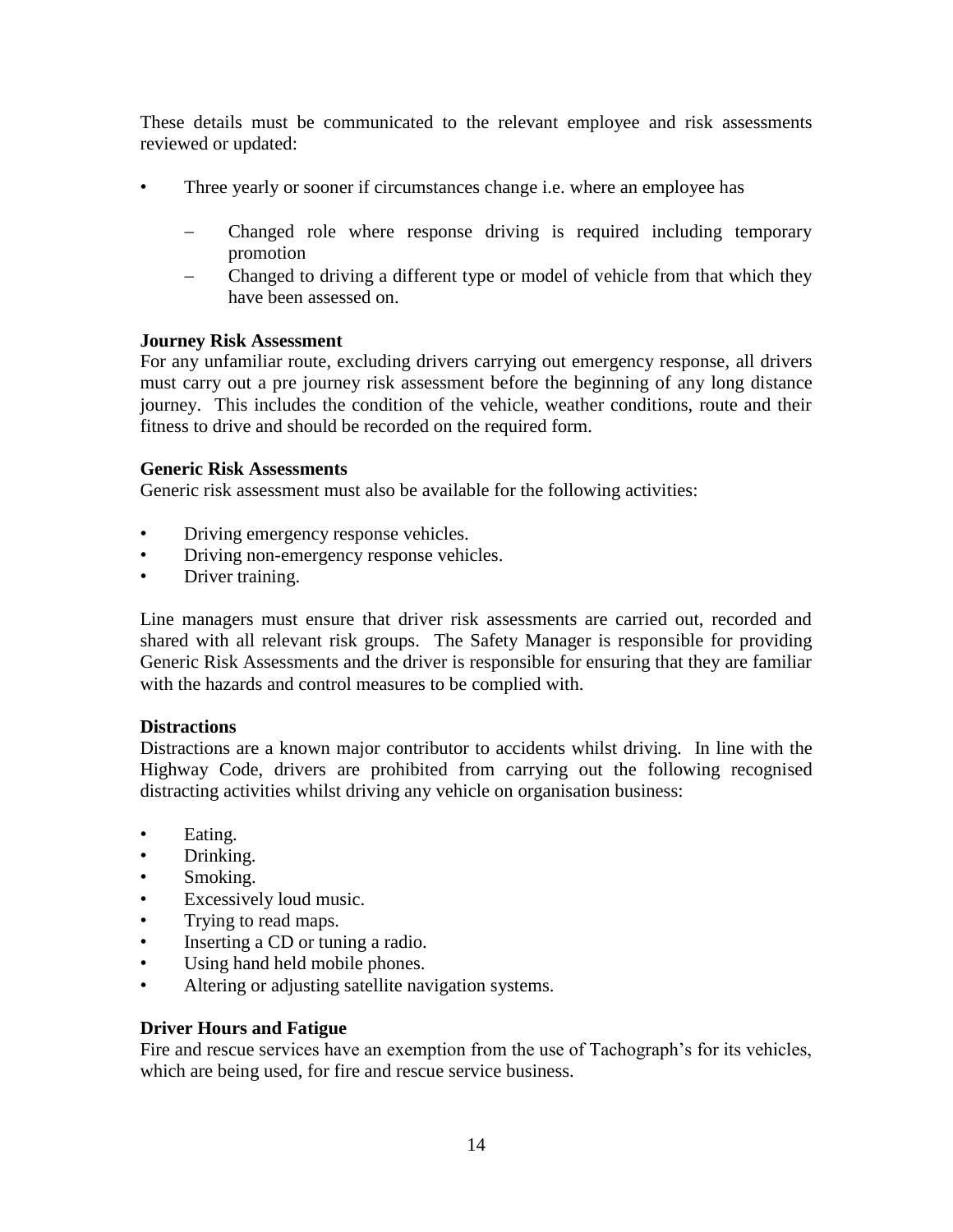Anyone driving in connection with business shall not drive/continue to drive if they believe they are unfit to do so. All employees driving on business should take a 15 minute break after every 2½ hours of driving. Drivers, who have completed an assessment of a long journey, will need to consider how this extended drive will be managed to ensure adequate breaks to maintain their concentration levels.

Any pregnant worker with concerns regarding their ability to drive must inform their line manager immediately, who will where necessary, refer to occupational health & wellbeing for further assessment and consideration of reasonable adjustments to be made.

#### **Lone Working**

Employees driving alone are classed as lone workers and must therefore comply with the organisations [Policy on Lone Working.](http://www.tfb.net/Standing%20Instructions/Personnel%20Services/Occupational%20Health%20Safety%20and%20Wellbeing/Occupational%20Safety/Safety%20Management%20System/Lone%20Working%20Policy.doc)

#### **Returning to Driving Duties**

Employees who are required to drive vehicles on behalf of TFR who are returning to duty following absence, regardless of role, will be assessed by their line manager for the reuqirement of further training or assessment of their skills for driving. This is especially relevant for EFAD and emergency responding employees:

Where such training or assessment is carried out, on successful completion, the employee may return to driving duties. Training and assessment will normally be carried out in house where possible and practicable.

Fire Appliance Drivers who have exceeded 365 days of non-driving, will be allocated a place on an Emergency Fire Appliance Driving Training Course, prior to returning to driving duties. This provision is in place to provide adequate training and assessment for personnel who may have been removed from the requirement to drive (if accepted for further driving duties subsequently) or having being on extended absence. Other emergency response drivers who have a similarly extended break from regular driving will require to receive refresher updating on emergency response driving prior to return to driving duties.

Refresher training for emergency response driving will be undertaken at three yearly intervals. Training for other drivers will be considered by line managers as part of the appraisal system operated by TFR.

#### **Authorised Drivers for Lease or Hire Vehicles**

Leased vehicles

The above vehicles may be driven by:

- The employee to whom the vehicle is allocated.
- Such non employee drivers as have been provided authority by TFR following completion of the requisite forms.
- Any other authorised employee of the organisation.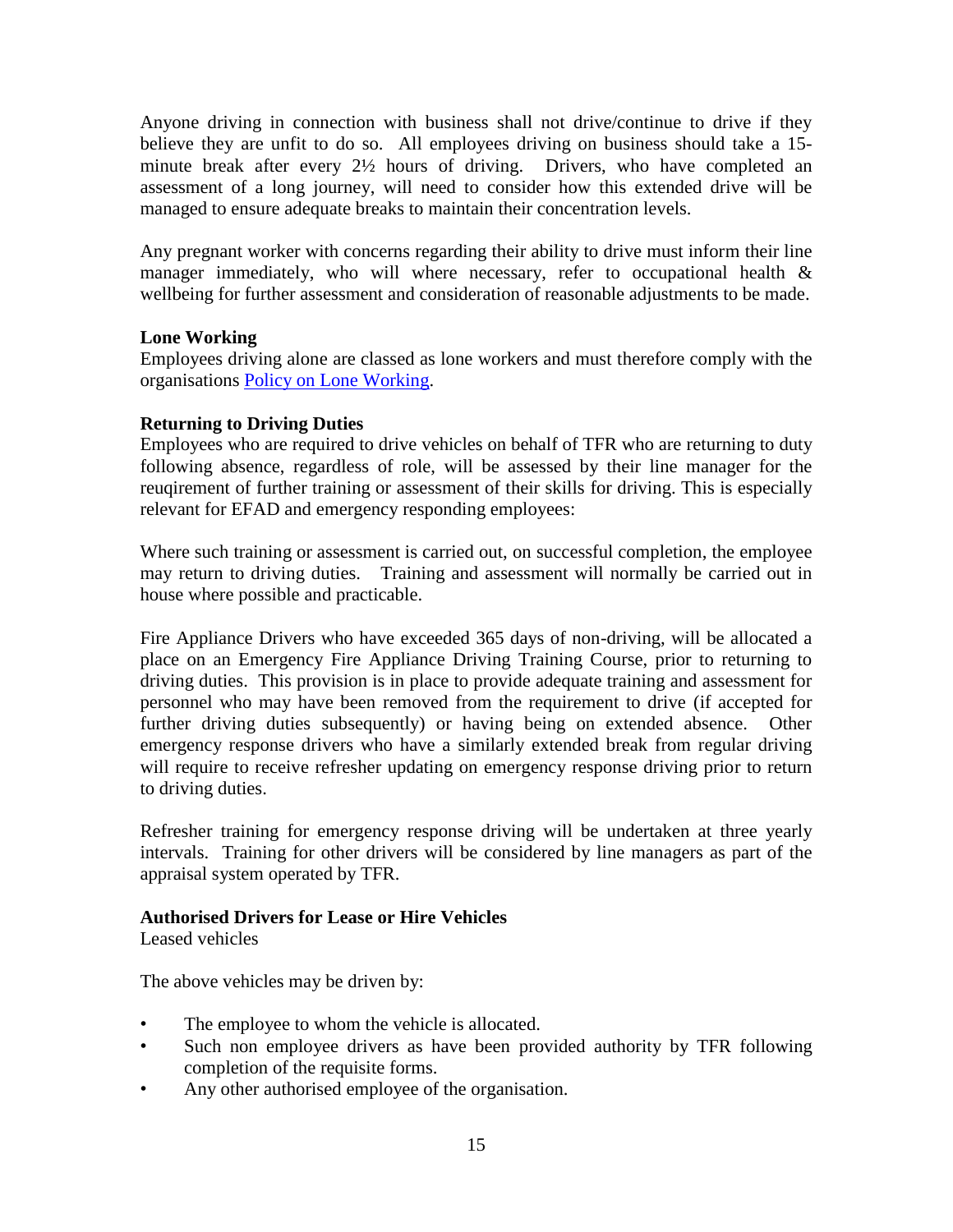- Any other licensed driver in the event of an emergency (e.g. accident or ill health), subject to verbal permission where possible.
- Learner drivers must never drive hire vehicles without prior permission in writing from the organisation.
- Authorisation to drive will only be given subject to driving licence

#### **Hired in vehicles**

Where an authorised driver has a requirement to drive a hired in vehicle, the same requirements exist as per other organisation vehicles. However Tayside Fire and Rescue have an insurance policy which covers the hire in of vehicles for use and a copy of this can be obtained from Finance section at HQ. When hiring vehicles, employees must advise the hire company that this insurance is in place when ordering and the hire company will require to see verification of this.

Responsibility for hired in vehicles rests with the driver utilising this vehicle.

#### **Drivers who drive LGVs for work external of TFR**

TFR employees whether whole time, retained or volunteer who drive emergency appliances and who also drive LGVs outside of TFR employment for work, must ensure that they comply with the drivers hours legislation and in particular ensure that the rest requirements are maintained. It is required that drivers advise their managers both within TFR and externally the amount of driving they have carried out and that they are within the driving limits set under drivers hours legislation in order that managers may ensure the safety and legal compliance of driving on behalf of their organisations.

Wholetime employees who drive TFR emergency response vehicles must also comply with the TFR secondary employment procedure when considering undertaking LGV driving activities outwith their employment. Please refer to the TFR Standing Instruction relating to Secondary Employment.

#### <span id="page-15-0"></span>**Driving Standards**

The Driving Standards described within this document should be used in conjunction with other relevant specific standing instructions.

Under the Road Traffic Act drivers are legally responsible for their own actions on the road and for complying with all traffic regulations. The organisation expects employees, while driving in connection with their work, to comply with the Road Traffic Act Regulations, to follow the Highway Code and other driving laws and regulations, and to show common courtesy to other road users.

#### **Wearing of Seatbelts Cars (Including Flexi Duty Managers) and Vans**

All authorised drivers and anyone else in the vehicle must, by law, wear a seatbelt.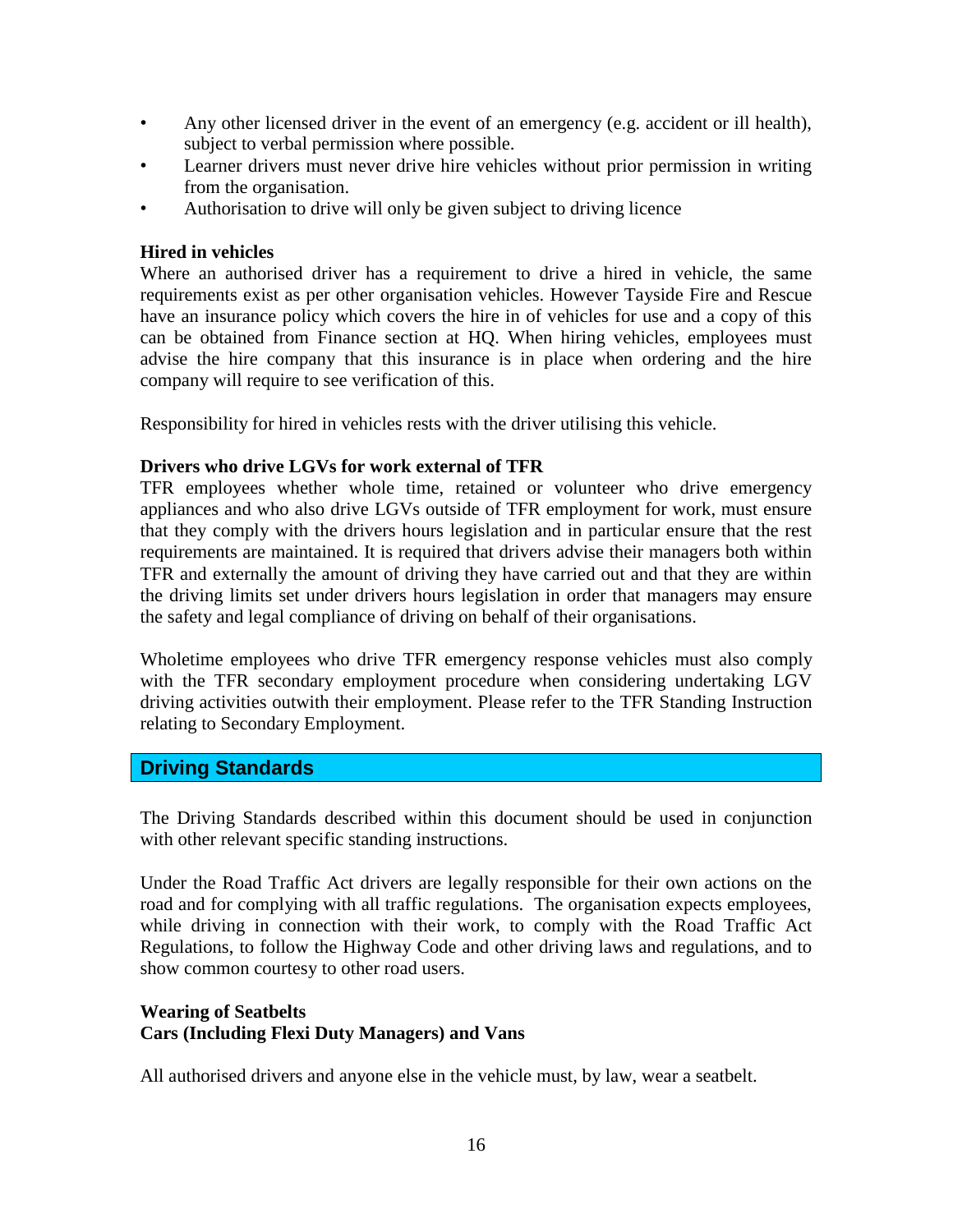It is the responsibility of the driver, but also the duty of any staff member, to make sure that anyone in a vehicle used for business purposes is wearing a seatbelt. However there are some exemptions including:

- Holding a medical exemptions certificate.
- A disabled person wearing a disabled person's belt.
- A person riding in a vehicle while taking part in a procession organised by or driving on behalf of the crown or a procession which a notice under Section 11 of the Public Order Act 1986 has been issued.

#### **Emergency Vehicles**

An exemption exists for persons "driving or riding in a vehicle while it is being used for fire service purposes", however as this is a high risk activity, **TFR has deemed the wearing of seatbelts for operational personnel as a reasonably practicable control and therefore compulsory in all circumstances.** Further sections within this document outline the arrangements in more detail. Notwithstanding the extended provisions detailed above, seatbelts will be utilised on all occasions whilst travelling in emergency vehicles.

Firefighters required to dress in breathing apparatus while proceeding to an incident, should not rely upon the harness of the breathing apparatus secured in its gantry, to provide protection in the event of an accident or sudden deceleration. After dressing in breathing apparatus, seatbelts must be worn.

#### **Seatbelt Defects**

Where a seatbelt becomes defective, workshops must be informed immediately and arrangements made for its rectification by them as soon as possible.

#### **Dressing and "Turning Out" to Incidents**

Drivers proceeding to and from emergency incidents should wear shoes suitable for driving operations. Fire fighting personal protection equipment must be put on as soon as practicable upon arrival at the incident. Crews (with the exception of the driver) must don fire kit (boots, over trousers and tunic) or Technical Rescue Garment – relevant PPE or wet weather/dry suit and have the seatbelt fastened before the appliance moves off. Drivers and Managers in Charge of appliances will ensure that the crew members are secured with seatbelts prior to moving.

Drivers must also ensure the bay doors are fully open and are not likely to close on the vehicle, before moving The Manager in charge should ensure all drivers visiting locations as a standby driver familiarise themselves with door procedure immediately on arrival.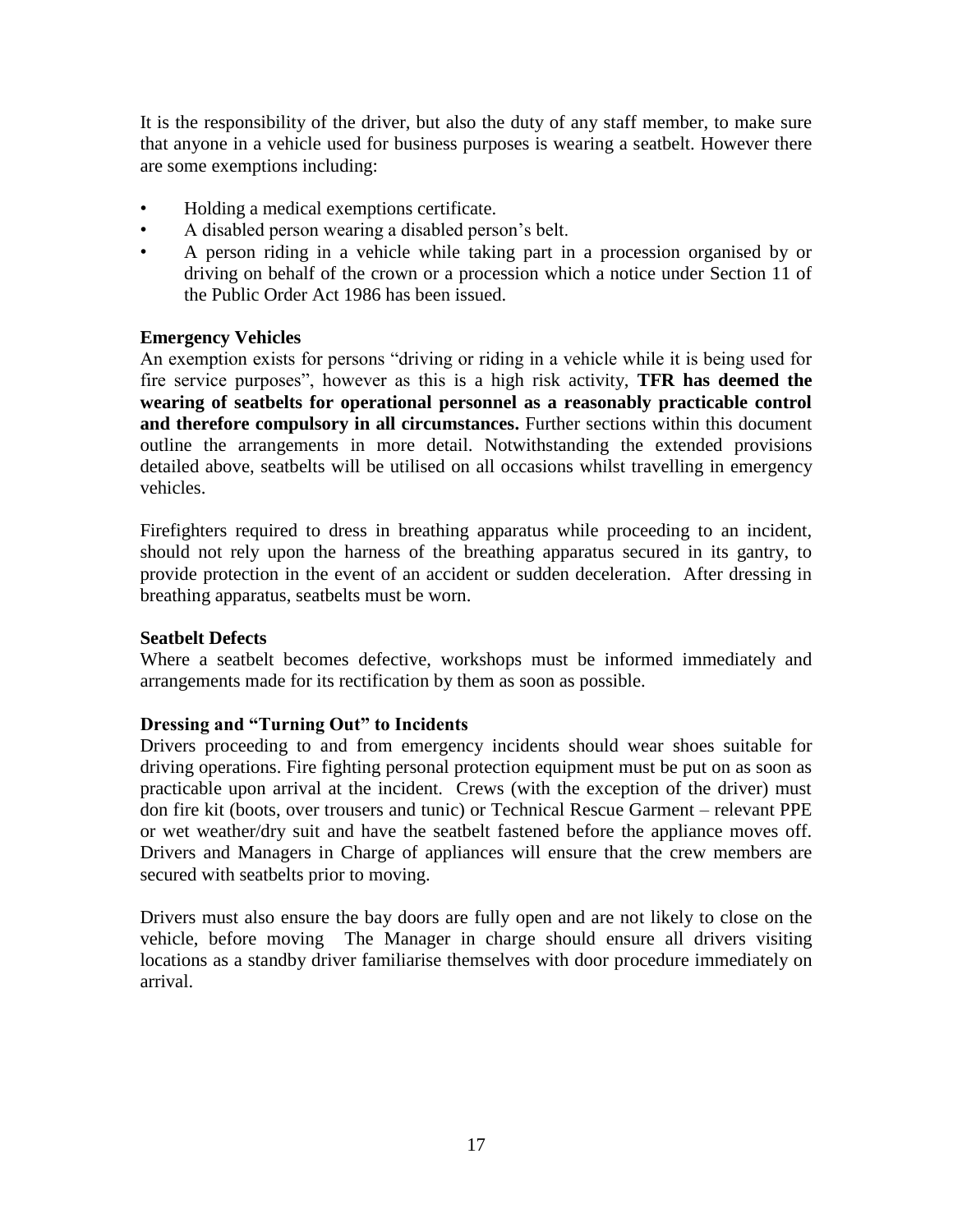#### **Dressing Procedure for an Emergency Call Response whilst Mobile on External Duties or Returning From an Incident**

If crews are already on external duties or returning from an incident and receive an emergency call, the appliance driver must pull over at the nearest safe position and allow Fire Crews to don appropriate fire kit. If changes from full fire fighting kit to the technical rescue garment, other relevant PPE or wet weather/dry suit are required, then the vehicle must be stationary. If for any reason it is unsafe or inappropriate to stop e.g. travelling on a motorway, then the manager in charge must notify Fire Control that they will be delayed in responding to the incident. All crew members shall don full firefighting kit or technical rescue garment, other relevant PPE or wet weather/dry suit, breathing apparatus if appropriate, and then secure their seatbelts.

Once all crew members are secured by their seatbelts, they should inform the Manager in charge, and the appliance may proceed to the incident.

#### **Wearing of High Visibility PPE**

Drivers of TFR vehicles excluding lease cars and light vans, will utilise a high visibility vest to a minimum of Class 2 standard, when operating vehicles and working on or near roads outwith the vehicle when operational personal protective equipment is not worn. This will require drivers, excluding resilience managers, who have the ability to park in a safe place on response, when commencing a journey to don and wear this high visibility vest until they are able to dress in the required operational personal protective equipment which should be carried out at the earliest possible opportunity on operational response. Where other than operational response driving is carried out, all the above mentioned included drivers are required to don and wear a high visibility vest at all times

#### **Prosecutions, Safety (speed) Cameras**

Responding vehicles may be photographed exceeding the speed limit. Under such circumstances a conditional Fixed Penalty Offer or a Notice of Intended Prosecution will be sent to the vehicle's registered keeper.

- Managers responding on emergency calls who become aware that they may have been photographed should **contact Fire Control** and request that the fact be recorded on the relevant incident log as soon as is practicable.
- Leased vehicles are registered to the Leasing Company. Subsequently, the Leasing Company will receive any Fixed Penalty Offers/Prosecution Notices. The Leasing Company will notify the Police to whom the vehicle is leased. The Police, in turn, will then re-issue the notice/offer, allowing a further 28 days to respond.

#### **Notices of Intended prosecution**

These notices are routinely received from the Police, generally as a result of services vehicles actuating speed or red light cameras whilst en-route to emergency incidents, TFR will examine all Notices of Intended Prosecution and after thorough investigation will determine **if an exemption from prosecution** will be requested.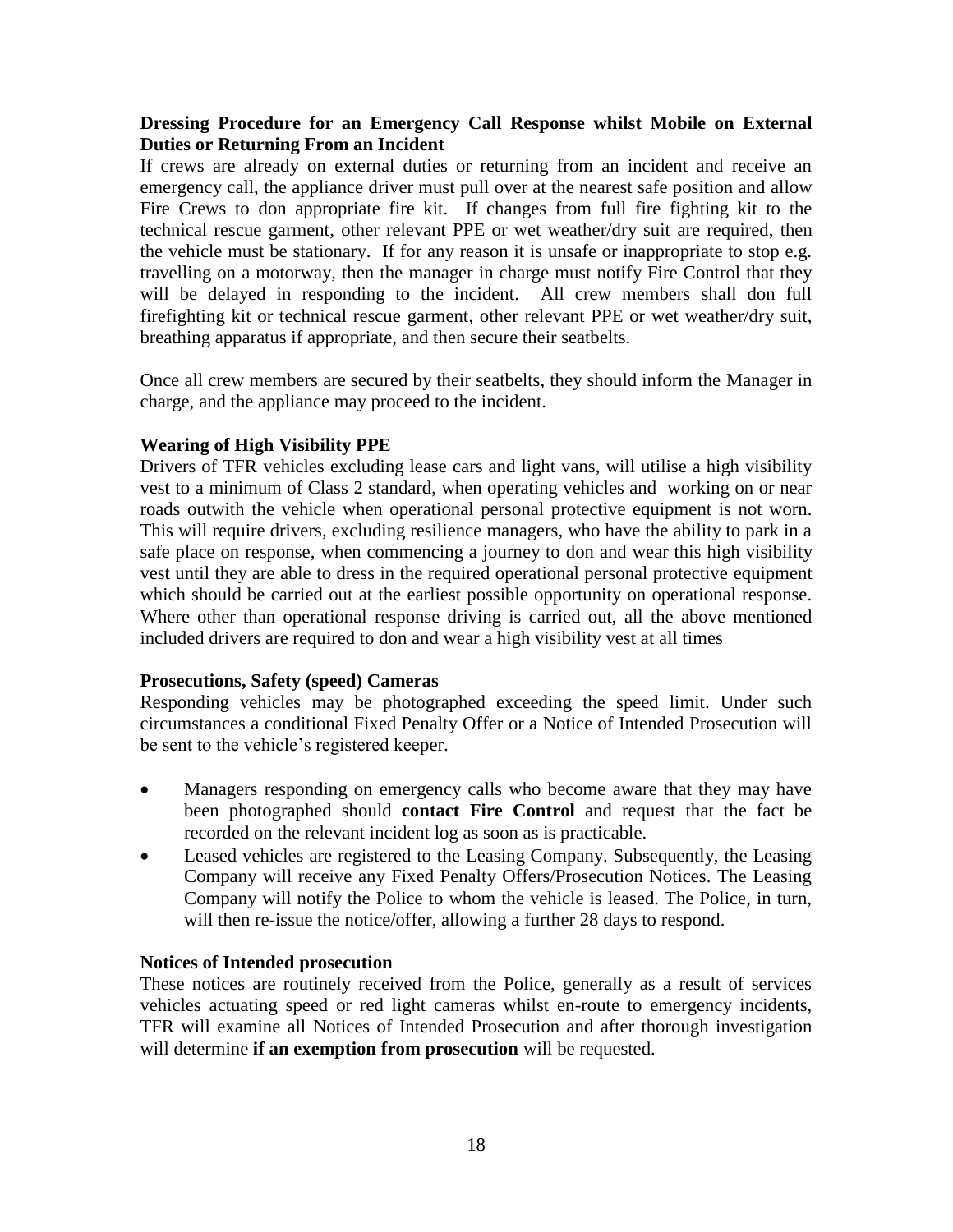Exemptions will only be given if the vehicle is responding to an emergency as a response primary vehicle and that all the conditions within this guidance has been adhered to and can be proved by the Incident log where necessary.

Where the vehicle has been driven outwith exemption guidance, the driver may be liable for prosecution and / or disciplinary action.

#### **Use of Private Transport by Retained Duty System & Volunteer Personnel When Reporting for an Emergency Call Response**

Retained duty system and volunteer personnel, when using their private vehicles, must observe all restrictions including speed (as per Highway Code and Road Traffic Regulations), when responding to an emergency call response to their Station. Any private vehicle used must be legal and roadworthy. Retained duty system and volunteer personnel who utilise private transport travelling to their fire station when responding to an emergency call response must be aware that no provision has been made by the organisation to provide enhanced cover for the vehicles in question.

Consequently such personnel are advised to contact their vehicle insurance companies and ensure that their vehicle is adequately covered for such use. Private vehicles must not be used to respond to incident ground.

All retained stations have copies of the TFR guidance note - *HSP 1 Responding to Turnouts.* Employees should adhere to this guidance at all times.

Employees should dynamically assess their response requirements to the turnout request, to ensure they use the safest method of transport available.

It is important that employees travel to ensure they arrive at the station safely and thereby protect themselves from injury and ensure that they can carry out their functions to protect the community.

#### **Employees Using Bicycles**

Employees may at times utilise bicycles both for working travel, i.e. Fire Safety visits in Perth and in personal transport to and from work. In relation to the use of bicycles for travel on behalf of the organisation, there is a requirement for suitable training to be provided before an employee commences using such transport. Suitable PPE will be provided to employees and must be utilised while travelling on bicycles for work.

Employees using bicycles to and from work do so at their own risk, however it is advisable that employees should wear the required PPE when doing so. Specific care should be taken by employees on entering or leaving operational areas or other station areas to ensure that the access and egress routes are suitable for use by bicycle and report to a relevant manager should issues arise. Suitable storage for bicycles is provided on stations for this purpose. Employees riding bicycles in operational areas should ensure that they are aware of other traffic and ensure that they are clearly visible to other traffic.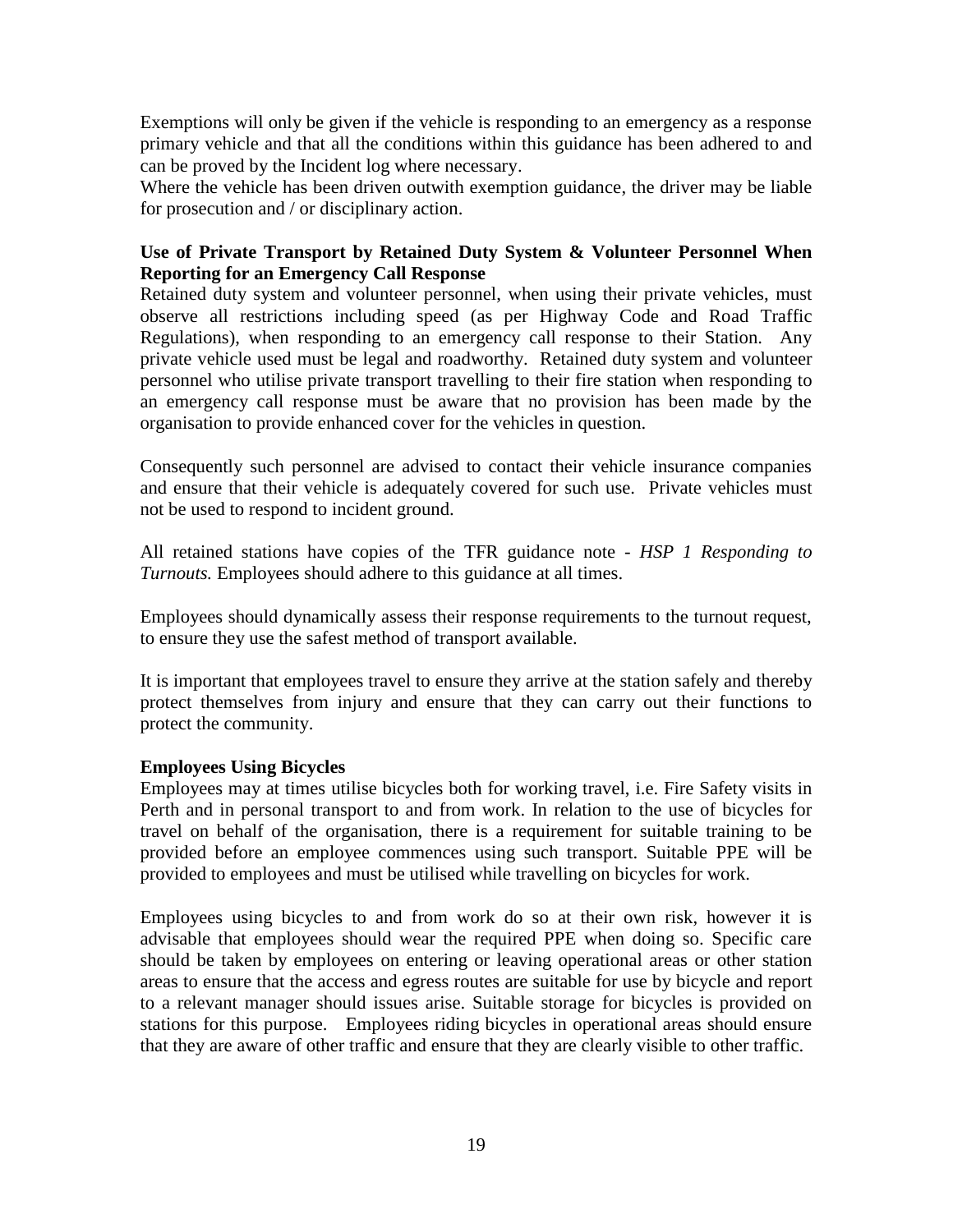#### **Operating off the Tarmac Roadway / Hard Standing**

A critical operational need must exist before even considering taking a vehicle onto unmade surfaces. The decision to operate off road rests with the incident manager and vehicle driver, who will, after undertaking a dynamic risk assessment, take full responsibility for any outcome.

- Driving onto unmade roadways is always hazardous, e.g. hard ground is often soft underneath and liable to cause appliances to bog down.
- Off road gradients should be negotiated with extreme caution, e.g. instability could occur resulting in the vehicle sliding sideways and possibly rolling over. This may be more of a hazard for vehicles with high centre of gravities.
- Whenever possible, vehicles should exit the area along the route of entry. Drivers should be alert to the suitability of available alternatives.
- Vehicles should be parked facing an exit so that even in poor visibility, the driver can head out in the correct general direction in an emergency, Drivers must bear in mind that persons may be working/present in the area and proceed with extreme caution.
- Full consideration to road surface suitability for travelling must be given, especially in icy, snow bound or other slippery conditions. Drivers must consider the safety of the vehicle in relation to its weight and possible consequences of travelling on such surfaces prior to considering travel. In situations where doubt exists, drivers must seek further advice from a line manager or relevant other manager prior to travel.

**Drivers of Aerial Appliances must ensure that for operation of the boom package and in relation to the heavy weight of the vehicle that hard standing is maintained for operation at all times and operated in conjunction with the training and information provided. Special consideration should be given to avoiding manholes and drain or utility covers as they will be unlikely to withstand such weight and increase the risk of a collapse occuring and damage to the vehicle and utilities involved.**

#### **NOTE: WHERE ANY DOUBT EXISTS REGARDING THE SUITABILITY OF THE SURFACE TO TAKE THE WEIGHT OF THE VEHICLE, THE VEHICLE SHOULD NOT PROCEED.**

#### **Speed Limits and Emergency Response Levels Non Response Vehicles**

Road Traffic laws, Regulations and speed limits must not be exceeded. Vehicles must be driven at safe speeds within the legal speed limit at all times, consistent with conditions of the road, the weather, the density of the traffic and the surrounding environment (e.g. school area).

#### **Primary Response Vehicles**

Primary response vehicles are defined as:

Pumping/Rescue appliances responding to emergency incidents.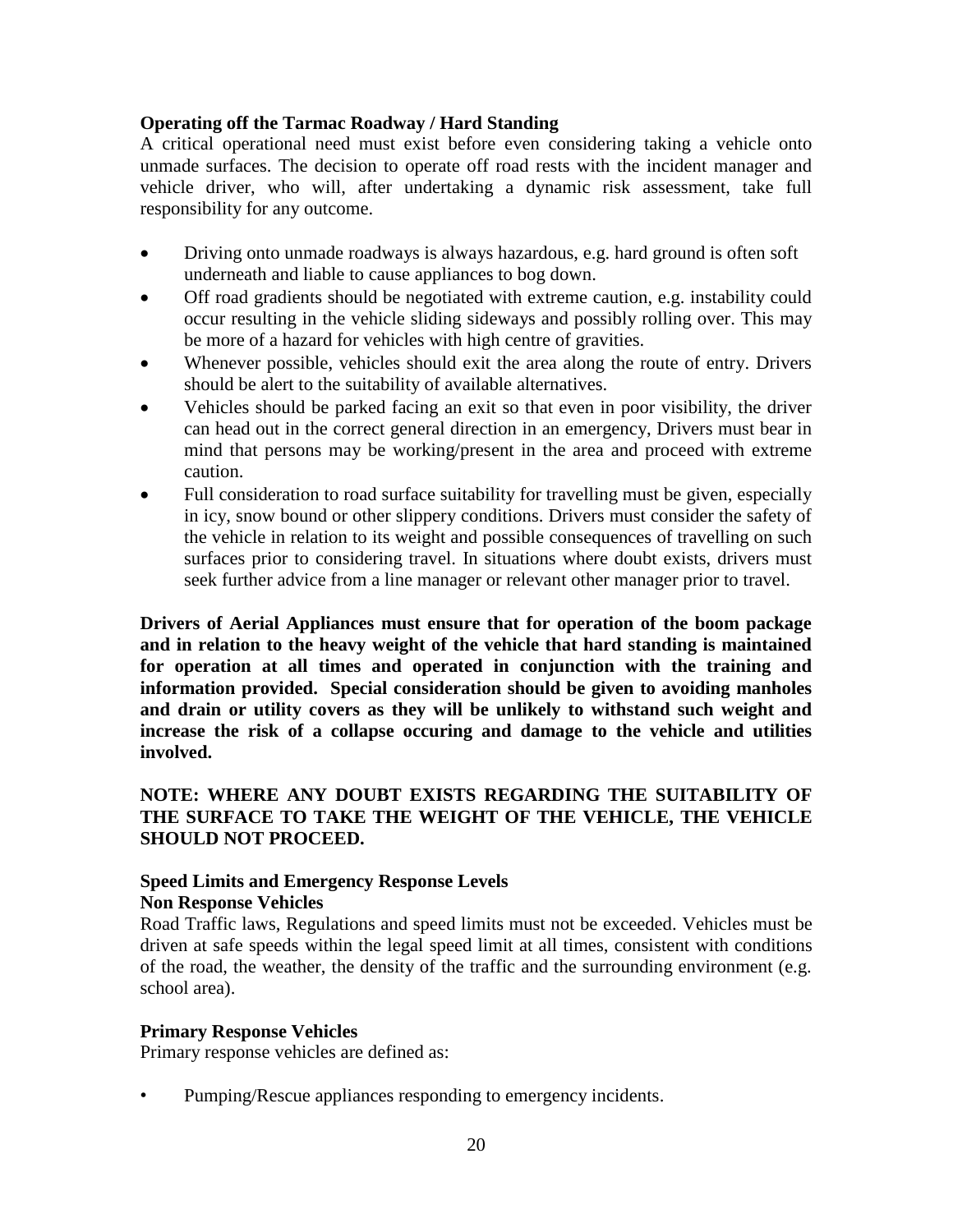- Special appliances responding to an emergency incident.
- Responding managers when required under the incident command system for incident command duties.

When proceeding to emergency incidents as a primary response vehicle it is permitted to use both audible and visual warnings. The vehicles must not exceed the limit set for the vehicles of the organisation as detailed in a table within this document. This table also includes capped maximum speeds, which must not be exceeded. Exceeding speed limits should not be the norm and should only be carried out further to a satisfactory dynamic risk assessment. Taking into account the nature of the road, the population affected and the specific road conditions.

Where there is a temporary road speed restriction or special speed limits attributed to movement within industrial estates or private property, then the speed should not exceed 50% above the advised speed limit. **An exception to this is 20 mph speed limits at schools etc., which must not be exceeded.**

#### **Temporarily Promoted Resilience Managers**

Temporarily promoted resilience managers who have not successfully completed a Responding Officers Course or acceptable interim training course (EFAD) should only respond to incidents under normal road speed regulations.

#### **DIM Vehicles, Specialist Vehicles and Operating Personnel**

The use of specialist vehicles by TFR requires that suitable information and training is required to be provided, prior to operation of such vehicles, to the personnel operating them due to the differing handling characteristics that may be prevalent. This category of emergency response vehicles includes prime movers, DIM vehicles, Water equipment transport (including Boat transport) and other such emergency response vehicles with trailers.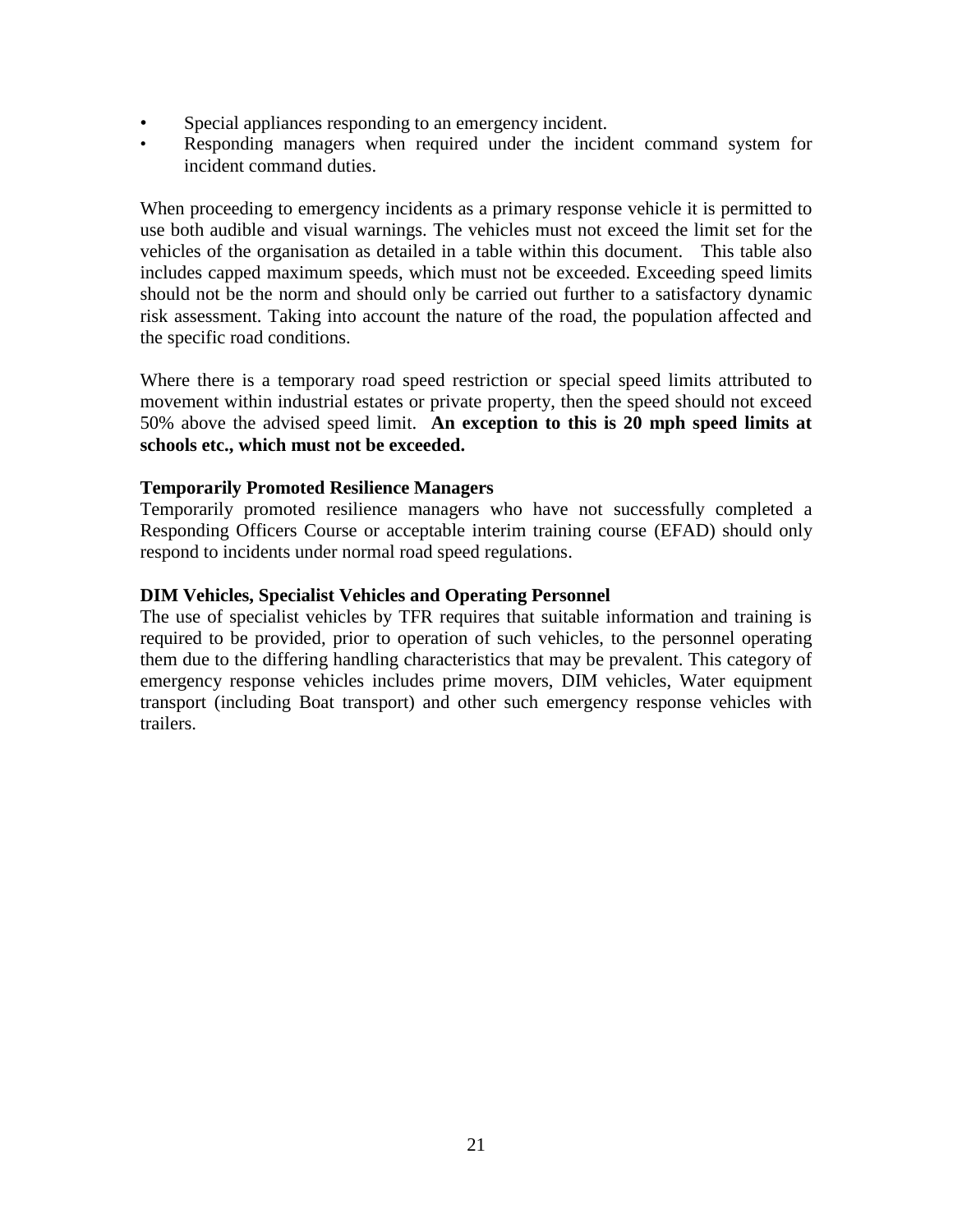For Large goods vehicles the speed limit is dependent on the nature of the road e.g. whether it is single or dual carriageway and dependant on prevailing road conditions.

Primary Response vehicles e.g. Fire Appliances and other responding vehicles other than cars

| Maximum Speed limit is 50% above the speed limit                   |                              |                                           |                                                  |  |
|--------------------------------------------------------------------|------------------------------|-------------------------------------------|--------------------------------------------------|--|
| Speed Limit                                                        | <b>Single Carriageway</b>    |                                           | Dual Carriageway                                 |  |
|                                                                    |                              |                                           |                                                  |  |
| 20 Mph                                                             | 30 Mph                       |                                           | 30 Mph                                           |  |
|                                                                    |                              |                                           |                                                  |  |
| 30 Mph                                                             | 45 Mph                       |                                           | 45 Mph                                           |  |
|                                                                    |                              |                                           |                                                  |  |
| 50Mph                                                              | 62 Mph*<br>maximum capped    |                                           | As per vehicles manufacturers<br>set limitations |  |
| 60 Mph                                                             | speed<br>62 Mph <sup>*</sup> | maximum capped                            |                                                  |  |
|                                                                    | speed                        |                                           |                                                  |  |
| 70 Mph                                                             | N/a                          |                                           |                                                  |  |
| <b>Primary Response Cars</b>                                       |                              |                                           |                                                  |  |
| Speed Limit                                                        |                              | Maximum permitted speed                   |                                                  |  |
|                                                                    |                              |                                           | (50% above the legal speed limit)                |  |
| 20 Mph                                                             |                              | 30 Mph                                    |                                                  |  |
|                                                                    |                              |                                           |                                                  |  |
| 30 Mph                                                             |                              | 45 Mph                                    |                                                  |  |
|                                                                    |                              |                                           |                                                  |  |
| 40 Mph                                                             |                              | 60 Mph                                    |                                                  |  |
|                                                                    |                              |                                           |                                                  |  |
| 50 Mph                                                             |                              | 75 Mph                                    |                                                  |  |
|                                                                    |                              |                                           |                                                  |  |
| 60 Mph                                                             |                              | 80 Mph Maximum Capped speed               |                                                  |  |
| 70mph                                                              |                              | 90 Mph Maximum Capped speed               |                                                  |  |
| Non responding Vans and Minibuses                                  |                              |                                           |                                                  |  |
| under<br>Fiesta Vans<br><sup>2</sup><br>$\alpha$<br>vans<br>tonnes |                              | As per standard highway code speed limits |                                                  |  |
| Maximum Gross Weight                                               |                              | for cars.                                 |                                                  |  |

Ford Connect etc. over 2tonnes maximum gross weight: 60 mph maximum speed

**Capped speeds are set as a corporate policy by the organisation, based on the balance of risks. Legal exemptions do not offer protection for those driving at a speed or in a manner, which is dangerous, or in a manner which could amount to driving without due care and attention**.

Road and Environmental conditions must be considered prior to deciding to exceed speed limits. Drivers are responsible for ensuring the safety of themselves, passengers and other road users at all times irrespective of emergency response.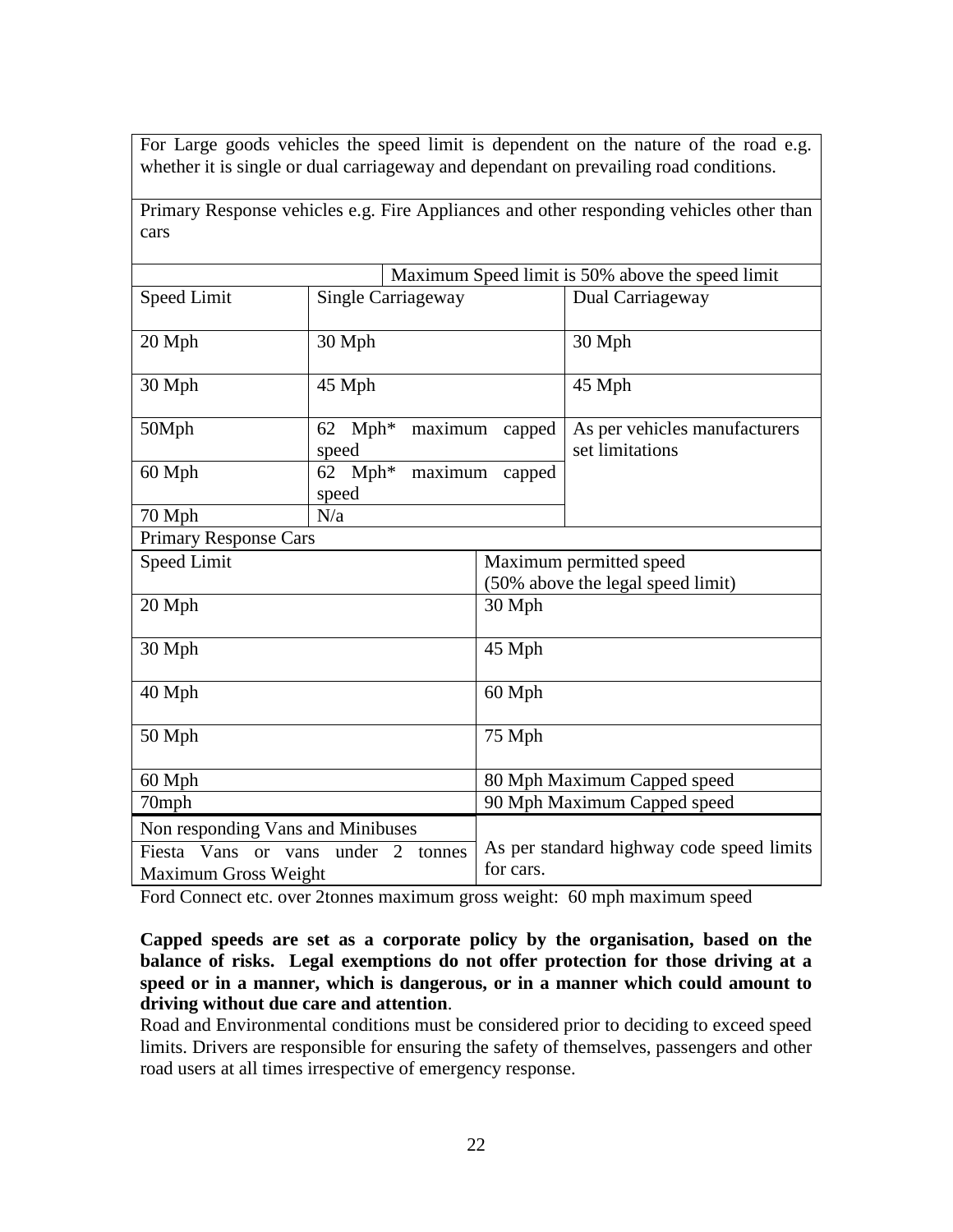#### **Secondary Response Vehicles**

Secondary response vehicles are defined as:

• Personnel attending who do not form part of the Incident Command System e.g. On call Transport Manager, Safety Manager or other such authorised manager or employee.

When **proceeding** to emergency incidents as a **secondary response vehicle**, drivers must comply with all speed limits set by Road Traffic laws. Secondary response vehicles are only permitted to deploy blue lights and audible warnings where permitted, relevant and fitted, in order to clear access to the restricted areas at the incident location. The key message in all instances is **Drive to Arrive**.

#### **Mobile Phones**

Use of a hand-held mobile phone whilst driving is illegal. Employees will not make or receive calls from any mobile phones while driving. Where a driver requires to make a call the vehicle must be stopped and parked with the engine switched off. Employees are encouraged to utilise such mobile telephone or organisation voice mail facilities available to avoid answering the call until such time as the driver can stop in a safe place to use the phone. In the case of appliance mobile phones, drivers must not use mobile phones unless they are stationary. The Manager in charge or member of the crew may answer the call when it is safe to do so. If the call is received at an inconvenient point then the call should be allowed to divert to a voice mail facility if available or left unanswered until it is possible to answer or return the call safely. Flexi duty drivers and specialist drivers 'on cover' must also comply with the above instruction.

Hands free installations for vehicles fitted as standard in a vehicle or as an after market fitment will be used where necessary in accordance with the section above on mobile phone use. It should be borne in mind that the use of hands free devices for mobile phone usage does not infer immunity from prosecution. The main criteria to be considered is the safe maintenance of control of the vehicle at all times, and as such drivers must understand, as per the Highway Code, that the inappropriate use of any communications device whilst driving could cause them to be charged with 'failing to have proper control of their vehicle', or prosecution for careless or dangerous driving.

#### **Main Scheme Radios and Pagers**

The use of the TFR main scheme radio's and pagers (Blackberry) by an appliance driver will be prohibited whilst the vehicle is in motion. Resilience Managers, who attend an operational incident, may use hands free technology available but only when it is safe to do so otherwise they must pull over at the nearest safe position to confirm that they have been assigned to the incident.

#### **Procedure for Approaching Red Light Signals**

Drivers of emergency vehicles may use their discretion at red traffic lights when observance of the red light would hinder the purpose for which the emergency vehicle is being used for on that occasion. The vehicle shall not proceed beyond the stop line in a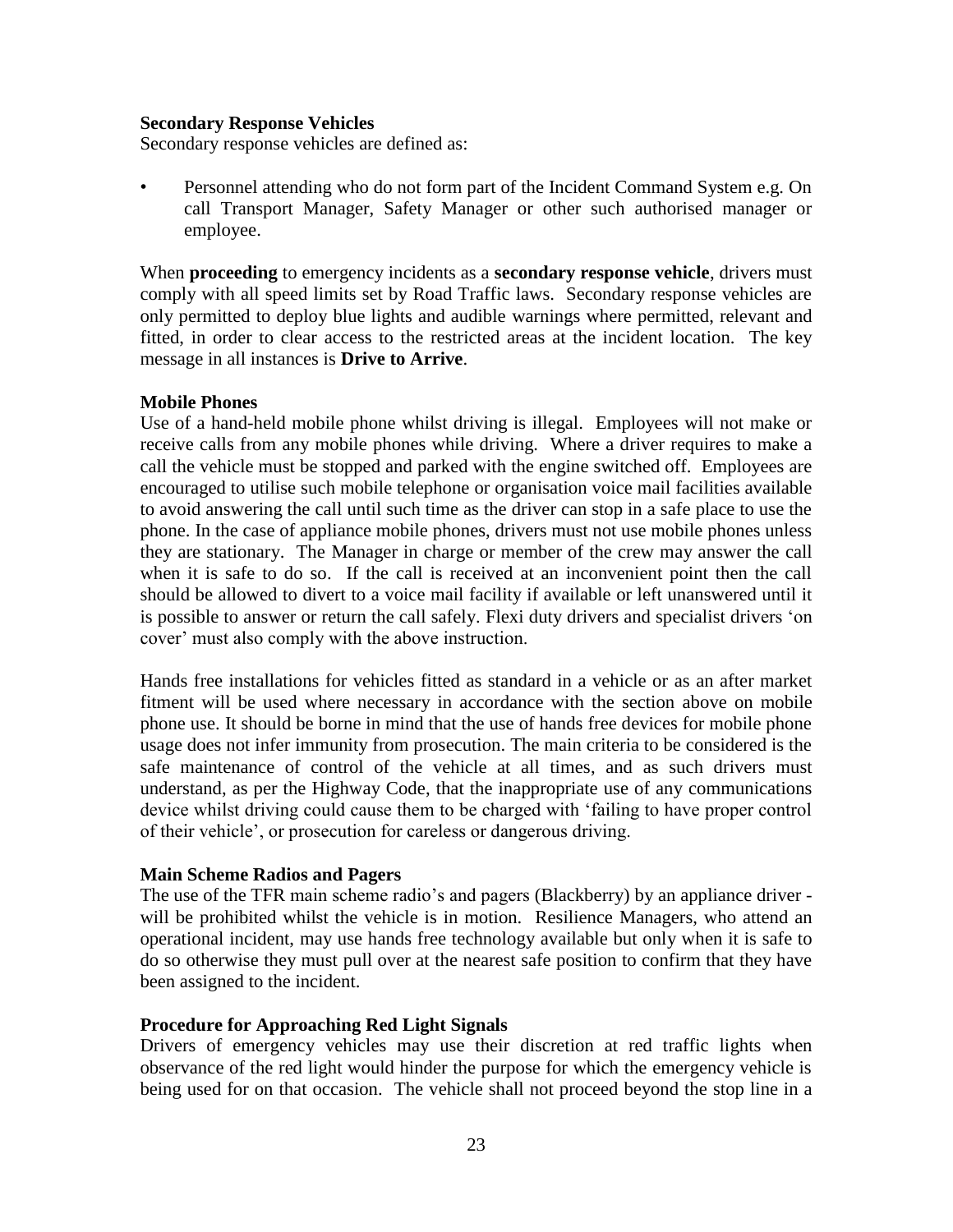manner or at a time likely to endanger any person or to cause the driver of any vehicle proceeding in accordance with the indications of light signals causing it to change speed or course in order to avoid an accident; unless otherwise directed by a uniformed Police Officer.

All emergency response drivers must treat all red traffic lights including pedestrian crossings, as a 'give way' sign. The vehicle must slow down to a 'virtual stop' at all times, regardless of the view, traffic conditions or time of day.

A Virtual stop is defined as a good walking pace, not exceeding 10mph. Carrying out this 'virtual stop' gives other road users who are proceeding through the green light the benefit of responding to the emergency appliance safely. If there appears to be a clear route, the driver must risk assess the situation first before proceeding.

If there is no clear route through, the appliance must come to a stop, a minimum of 4-5 car lengths back from the last vehicle, and cancel its sirens. If the lights are at red and there are pedestrians crossing in the roadway, you **must** stop and cancel your sirens.

The use of sirens to 'force' other vehicles through red lights must not be used**; Under no circumstances must drivers proceed through a red light at a railway level crossing.**

This need not preclude a driver from taking advantage of any priority voluntarily conceded by other road users where this can be done in safety; but the ultimate responsibility for avoiding danger and ensuring the safety of other road users including pedestrians will rest with the driver.

**Red lights given by pedestrian operated signals should be treated in the same manner as all other red traffic signals**, Regulation 10, Section 36 of the Traffic Signs Regulations and General Directions 2005, states the following:

*(a) subject to sub-paragraph (b) and, where the red signal is shown at the same time as the green arrow signal, to sub-paragraphs (f) and (g), the red signal shall convey the prohibition that vehicular traffic shall not proceed beyond the stop line;*

*(b) When a vehicle is being used for fire brigade, ambulance, bomb or explosive disposal, national blood service or police purposes and the observance of the prohibition conveyed by the red signal in accordance with sub-paragraph (a) would be likely to hinder the use of that vehicle for the purpose for which it is being used, then subparagraph (a) shall not apply to the vehicle, and the red signal shall convey the prohibition that that vehicle shall not proceed beyond the stop line in a manner or at a time likely to endanger any person or to cause the driver of any vehicle proceeding in accordance with the indications of light signals operating in association with the signals displaying the red signal to change its speed or course in order to avoid an accident;*

Signals from other drivers or pedestrians that it is safe to proceed should always be disregarded. Caution should always be paid to the possibility of confusion of other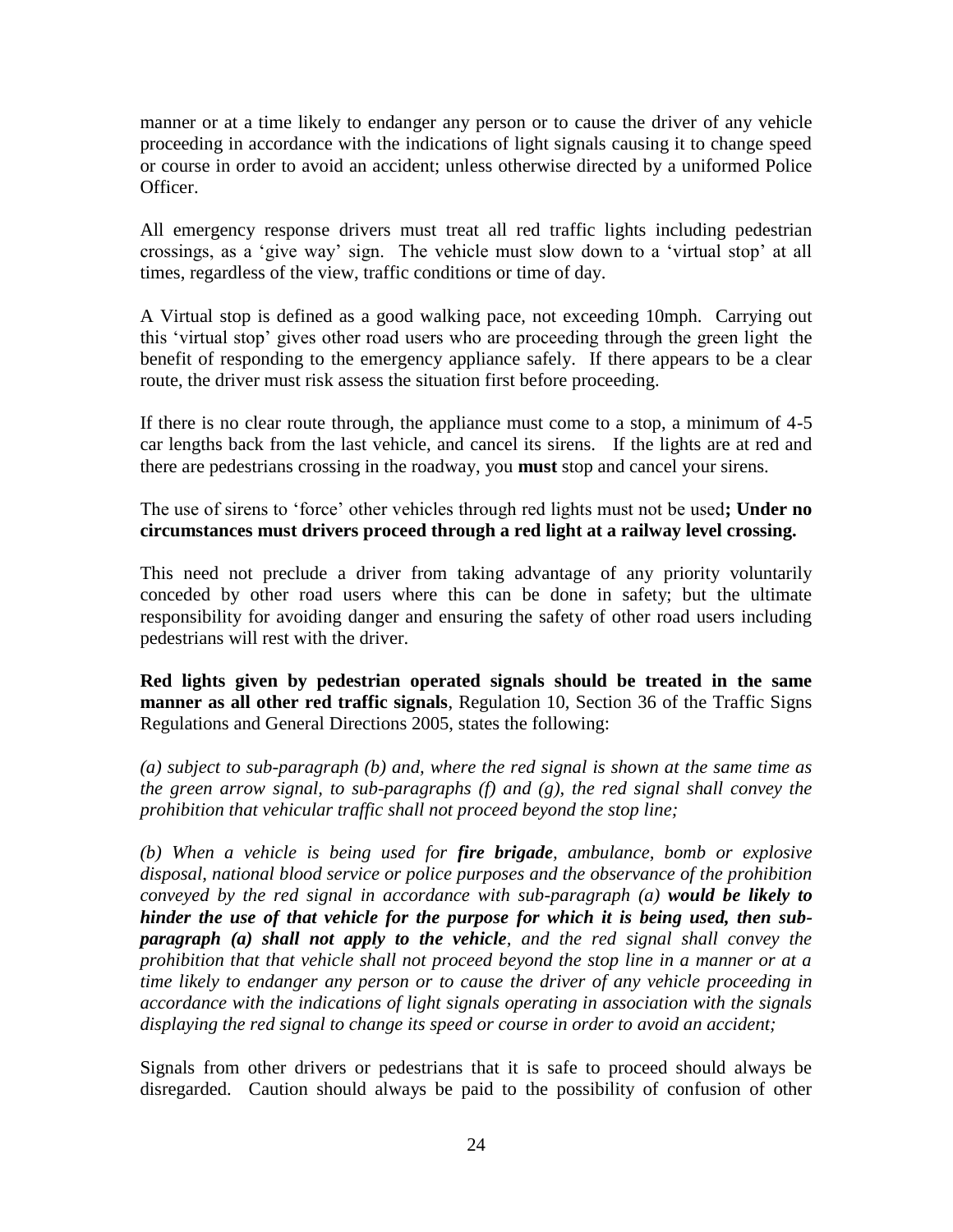drivers and to the possibility of other drivers ignoring vehicles that have stopped to allow the appliance to proceed and overtaking them. Do not give advice, as this may be mistaken and further confuse the situation, be patient.

- Visual warning devices should also be in continuous operation
- Audible warning devices should also be operated in the most effective manner to ensure good progress is made.

#### **Traffic Signs**

A provision is made within the Traffic Signs and General Directions Regulations 1994 which allows emergency response drivers, responding to an emergency, to **disregard the sign** consisting of a diagonal white arrow on a blue circular background (**pass to the left or pass to the right)** when observance of the sign would hinder the purpose for which the vehicle is being used.

It also states that emergency response drivers taking advantage of the foregoing provision must take proper precautions to ensure that no danger is caused to any other road user who may be using the road. Failing to ensure that roads are clear of danger before utilising this can result in prosecution of the driver where an accident occurs or may have occurred.

#### **Police Signals**

Signals given by police officers must be complied with at all times. The practice of the Police is to assist the passage of vehicles. By ignoring police signals drivers endanger life and property and may also render themselves liable to prosecution.

#### **Driving in Fog and Other Hazardous Conditions**

Fog is one of the most dangerous weather conditions as an accident involving one vehicle can quickly involve many others especially if they are travelling close together.

When visibility is reduced switch on dipped headlight but please remember if you use fog lights you MUST switch them off when visibility improves.

Using fog lights at other times such as in rain can dazzle following drivers and will render you liable to prosecution.

In accordance with the Road Vehicles (Rear Fog Lamps) Regulations, rear fog lamps shall be used during conditions of adverse visibility (less than 100 metres) such as fog, smoke, heavy rain or spray, snow, dense cloud or similar conditions, The Regulations allow for rear fog lamps to be used by vehicles whilst stationary at emergency incidents.

#### **Remember: IF THE FOG IS VERY THICK AND YOU CAN SEE THE REAR LIGHTS OF THE VEHICLE AHEAD THEN YOU ARE TRAVELLING TOO CLOSE TO STOP IN AN EMERGENCY.**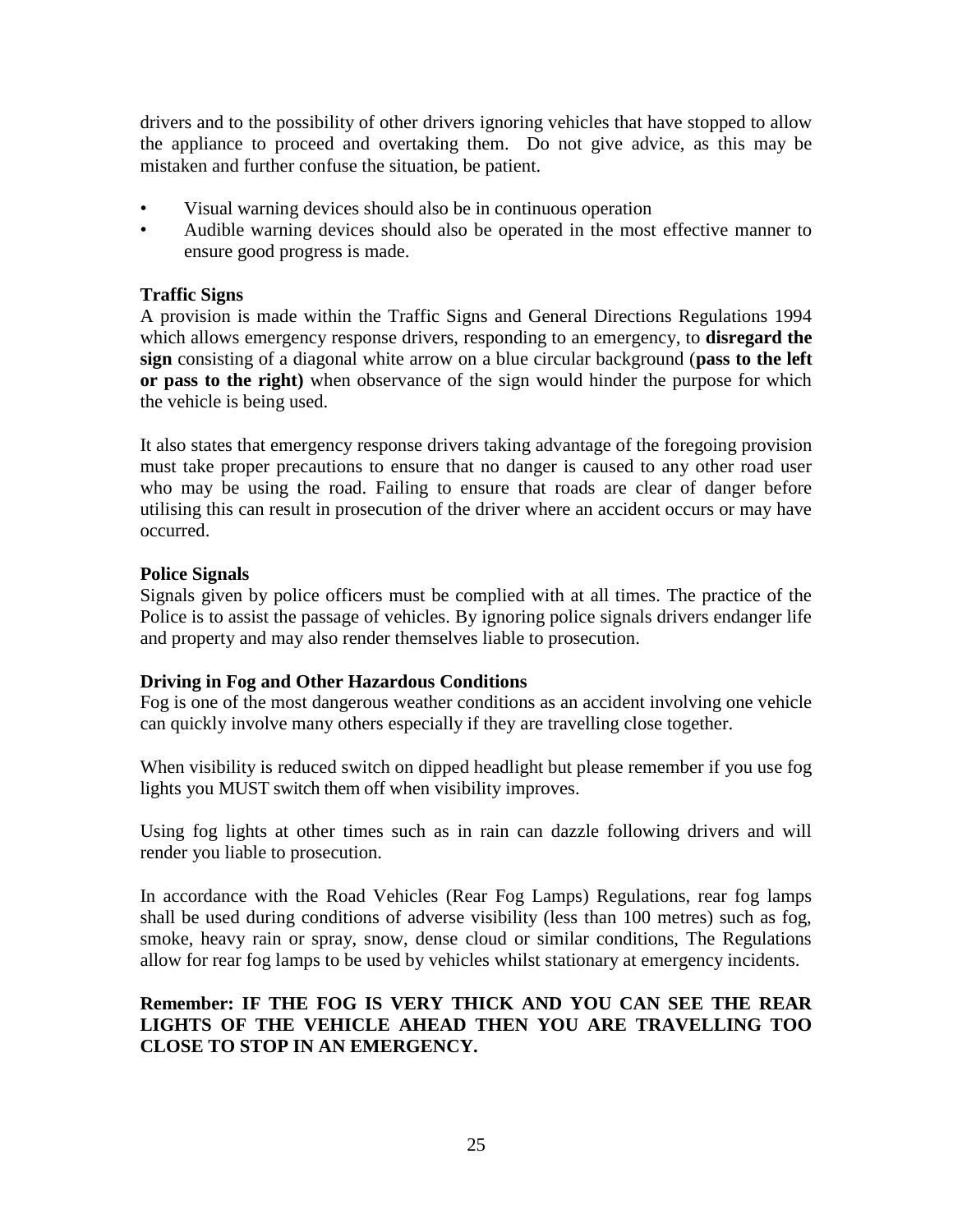#### **Driving in other hazardous conditions.**

Hazardous conditions can be defined within heavy rain, snow, sleet or ice on the roads. In these situations drivers must use all caution and drive within the parameters that are prevalent at the time to ensure the vehicle remains in a safe condition while traversing such conditions.

#### **Fend Off Positions**

Drivers arriving at a road traffic collision or other such incident on a public highway will follow the training provided to them and the guidance of the Fire and Rescue Service Manual Vol. 2 Incidents involving rescue from road vehicles and adopt such fend off and other procedures to safeguard, themselves, their crew and their vehicle from harm.

#### **Road Junctions**

All road junctions must be approached with the utmost **caution.** The ultimate responsibility for avoiding danger and ensuring the safety of other road users, including pedestrians will rest with the driver. Any collision might well prevent the vehicle from reaching its destination and may also block the road for other emergency services.

#### **Traffic Calming Measures**

Traffic calming measures can be particularly damaging to vehicles. Therefore, special care must be taken when negotiating speed ramps. A maximum speed limit of 15 mph should be applied when negotiating speed ramps.

#### **Reversing or Manoeuvring**

An appliance should never reverse without supervision, even on vehicles fitted with reversing cameras. An employee or a responsible person must be utilised to ensure the manoeuvre can be undertaken safely and it is the responsibility of the driver and manager in charge to ensure this is the case.

Before commencing any manoeuvre, the driver should brief the manager in charge and/or the person designated to supervise the manoeuvre of their intentions and eventual location.

The Manager in charge and driver should satisfy themselves that the intended manoeuvre can be safely carried out and that adequate assistance is in place before allowing the manoeuvre to commence. The Manager in charge and/or any other personnel supervising should satisfy themselves that the intended manoeuvre can be safely carried out and that adequate assistance is in place before allowing the manoeuvre to commence. The Manager in charge and/or any other personnel assisting a manoeuvre should ensure marshalling of vehicles are carried out as per The Fire Service Training Manual, Volume 4, Section 3.9.

Drivers should not deviate from the planned manoeuvre unless the Manager in charge and/or persons assisting have been informed to ensure adequate supervision is in place.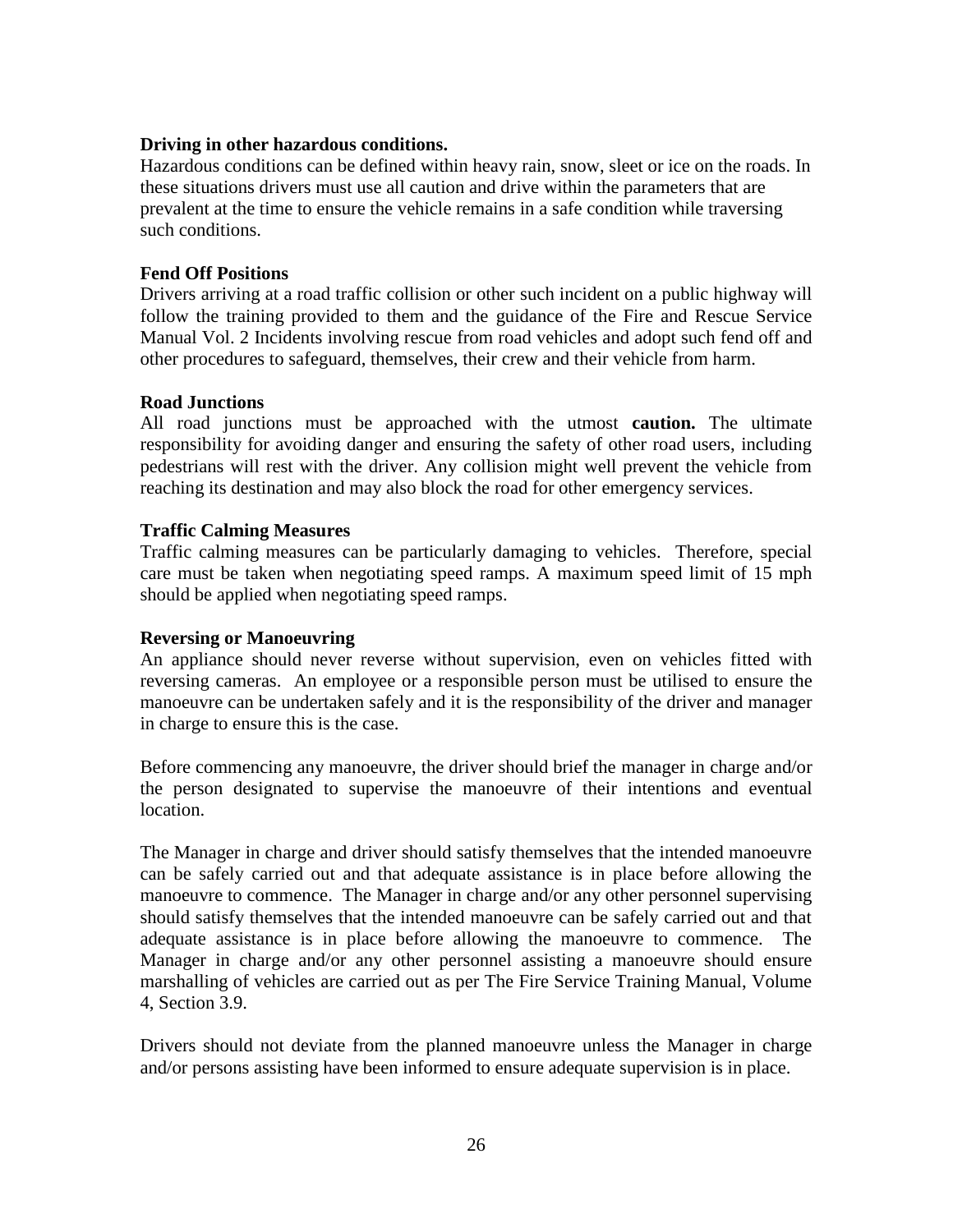Drivers and persons guiding drivers must ensure that adequate space, width, height, etc. is available for the intended manoeuvre and that no obstructions exist which could hinder its safe completion. Those assisting a manoeuvre should ensure all persons especially members of the public are kept well clear of the manoeuvring vehicle. Reversing will be carried out at slow speed. The driver must be in complete control of the vehicle and be prepared to stop immediately on instruction from the person or persons assisting.

Persons guiding drivers must ensure that they are seen at all times by the driver while carrying out manoeuvres.

Any persons assisting a driver must keep clear of a reversing vehicle and at no time should they place themselves between a reversing vehicle and any possible obstruction. Attention should be given to the underfoot conditions ensuring that no hazard exists which could give rise to a slip or trip risk.

Any persons assisting a manoeuvre must remain vigilant throughout and be prepared to instruct the driver as required.

#### **Reverse Running Under the Instruction of Police**

It may be necessary for appliances to proceed along a carriageway on the opposite direction to the normal flow. This action should only be taken when the carriageway is completely blocked and traffic has ceased to flow on the carriageway concerned. Confirmation by the Police at the incident, of the carriageway being completely blocked is to be sought by the Manager in charge.

The appliance carrying out the manoeuvre will be the one normally sent to the opposite carriageway. The crew will receive instructions from Fire Control to remain at the access junction to the motorway (exit slip road). When confirmation has been received from Police Control that no traffic is flowing on the affected carriageway the appliance will be instructed by Fire Control to carry out the "Reverse Running" procedure.

The appliance carrying out this manoeuvre should proceed up the exit slip road, on the hard shoulder with all audible and visual warning devices operational.

#### **ON ARRIVAL AT THE INCIDENT, THE APPLIANCE SHOULD BE POSITIONED TO FACE IN THE NORMAL DIRECTION OF TRAFFIC FLOW, AS SOON AS POSSIBLE AND UTILISE FEND OFF PROCEDURES WHERE RELEVANT.**

#### **Audible and Visual Warnings**

The purpose of audible and visual warnings is to alert other drivers and pedestrians and, if necessary, to get them to change speed and direction.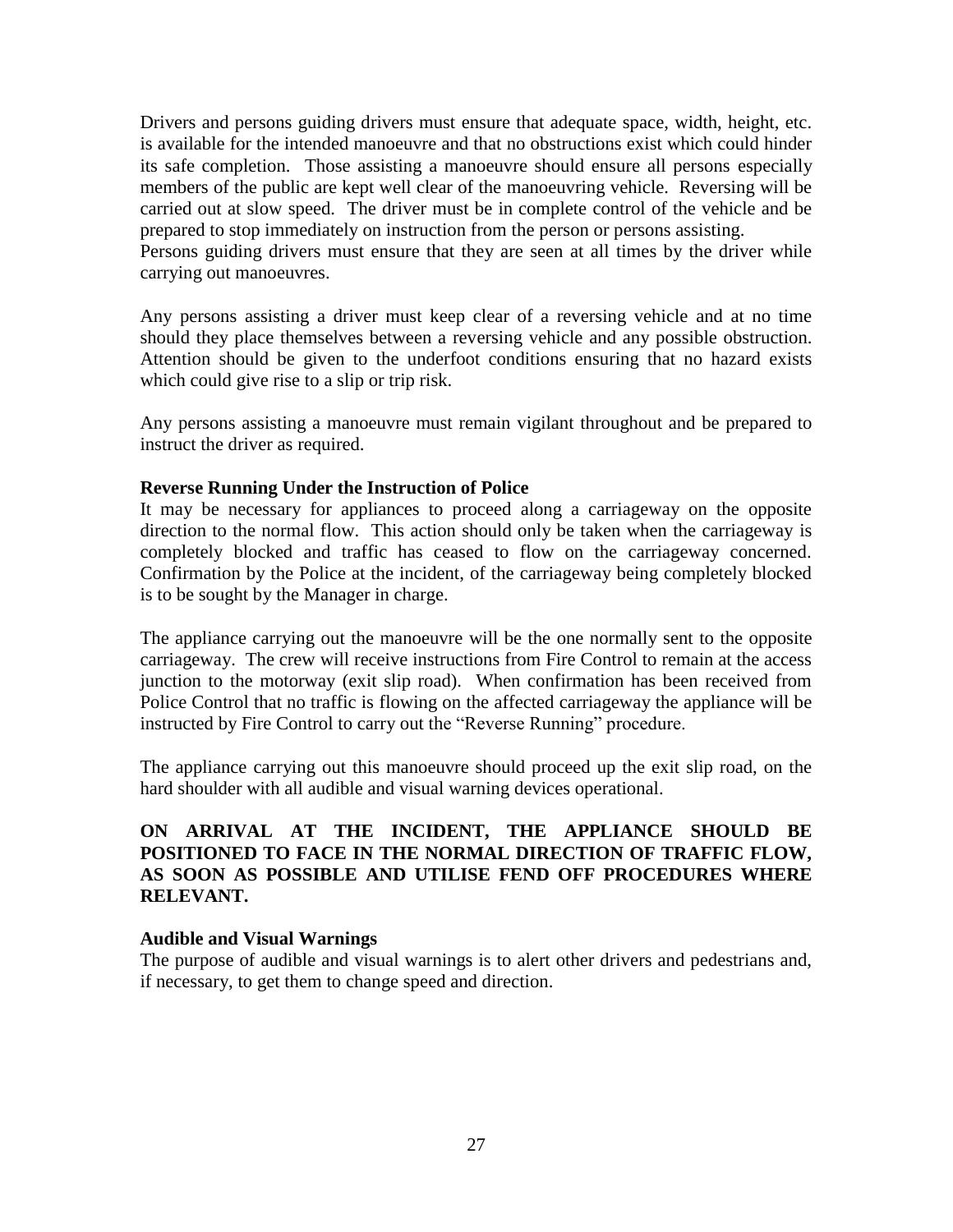#### **Audible Warnings**

Emergency audible warnings will only be sounded on responding managers vehicles when proceeding on emergency blue light response journeys, except when it is clear from the nature of the conditions that the use of audible warnings is unnecessary to achieve priority on the roads (effective non use).

Audible warnings will only be utilised to such an extent as is necessary having due regard to traffic conditions and the surrounding environment. Discretion must be exercised in the use of audible warnings between 2330 and 0700 hours.

Particular care should also be exercised in close proximity to:

- Pedestrians in a busy high street or shopping complex.
- Residential areas at night.
- Hospitals, elderly persons' homes.
- Animals on the roadway, for example, horses, cattle or sheep.
- When driving through underpasses or tunnels.

Problems caused by inconsiderate use of audible warnings can cause shock, alarm and inconvenience. In foggy weather they may cause confusion to other road users and the danger of accidents is increased.

The sounding of an emergency audible warning on a responding manager's vehicle does **not** ensure the right of way and it must not be assumed other road users can hear it. Drivers must not, therefore, place reliance on these warning devices, but must always be aware of the reactions of other road users who may not have heard the warning or may not have realised its significance.

#### **Visual Warnings**

Flashing beacons and dipped headlights on responding managers cars will always be used when proceeding on emergency blue light response journeys to indicate to other road users the urgency of the purpose for which the vehicle is being used and to warn other road users of the presence of the vehicle on the road.

**Full beam headlights should not be used** whilst responding under emergency response conditions unless there is a need to use full beam in low visibility lighting. Full beam headlights should not be used where they will cause inconvenience to other road users especially at night.

Responding vehicles equipped with magnetic blue flashing lights will only have the blue flashing lights in position when they are in use, when not in use the lights should be stowed safely inside the vehicle. The use of magnetic devices is subject to manufacturers recommendations in relation to fitment, securing to vehicle and maximum speed requirements.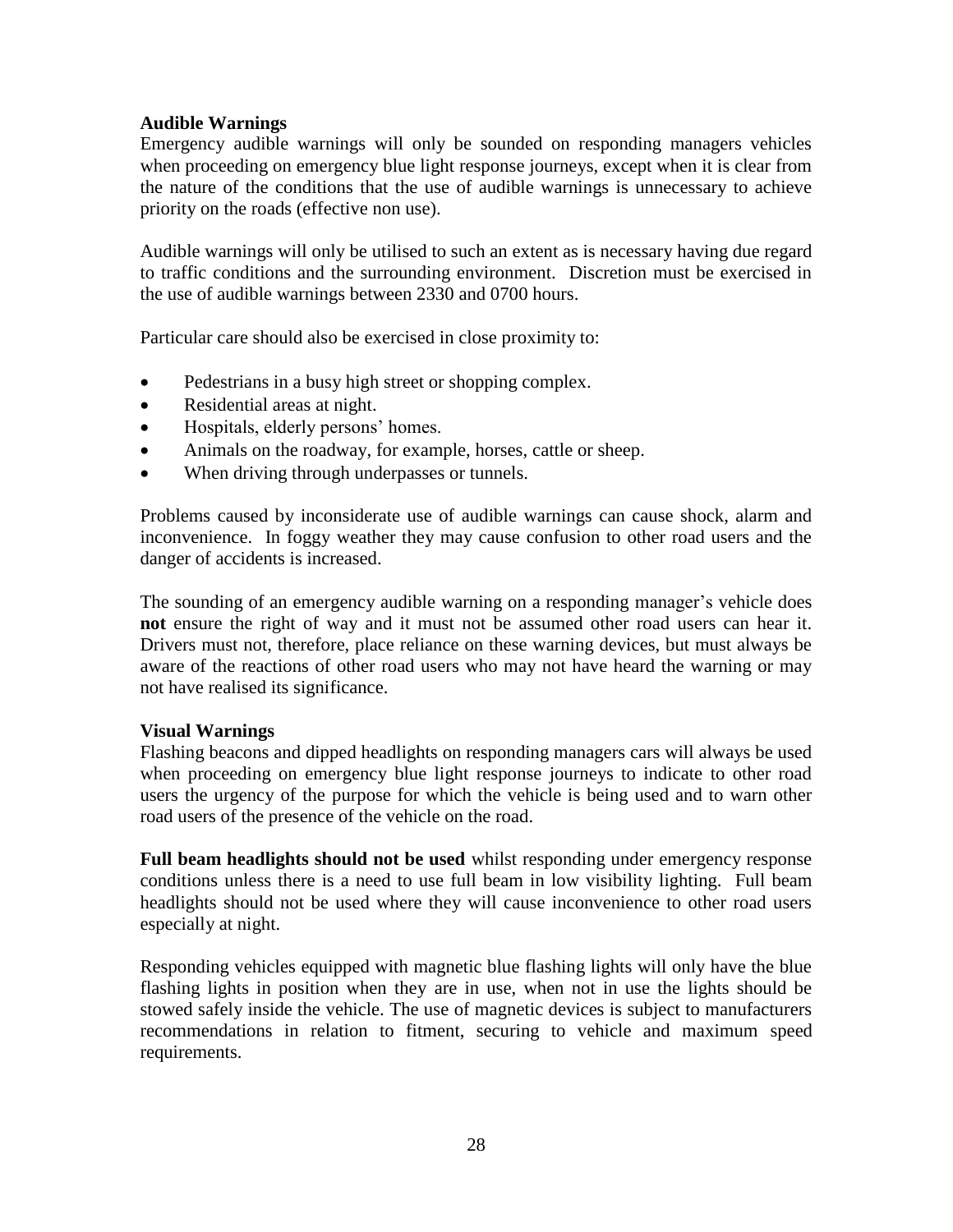Employees utilising such devices must ensure that they are aware of the correct requirements for the use of the devices and comply with any manufacturers instructions. Damage to vehicles has been caused in the past by magnetic devices falling from vehicles.

Responding managers cars equipped with magnetic blue flashing lights must not use audible warnings unless such lights are in position and working.

Permanently appointed managers will be required to have their vehicle adapted for safe use as emergency blue light responders through the fitting of blue lights and audible warning devices.

#### **Fitting of Audible and Visual Warning Devices**

Technical Services will arrange for the fitting of visual and audible warning devices by an authorised contractor.

Emergency blue light responding managers vehicles will be provided with:

- An electrical connection for use with a removable roof mounted blue flashing light/ additional visual warning device if there is not one already provided.
- A magnetic, removable roof mounted blue flashing light.
- A non permanent blue night hawk light which should be for forward only display of blue lights.
- Audible warning siren.
- Permanently fitted covert blue flashing effect lights on the front of the vehicle around the radiator grille area except in the case of temporary promotions where the dashboard light will be supplied.

Leased car hirers will be encouraged to discuss with the installing engineers the location of switches and lights to their mutual satisfaction and in accordance with Road Traffic Act and Vehicle Construction and Use Regulations.

#### <span id="page-28-0"></span>**Reporting and Maintenance**

#### **Accident and Near Miss Reporting**

All accidents must be reported as per procedures for vehicle accident recording. In addition, a TRS9 Motor accident report form must be completed and sent to General Admin at HQ, Blackness Road, Dundee regardless of whether injury has been sustained. Should injury have occurred an HS 14 report form must also be completed and forwarded to the Line Manager for completion. A report must be made to Fire Control who will advise the Duty Manager, Safety Manager and Fleet Co-ordinator to attend any serious incident or where a third party vehicle or property has been damaged.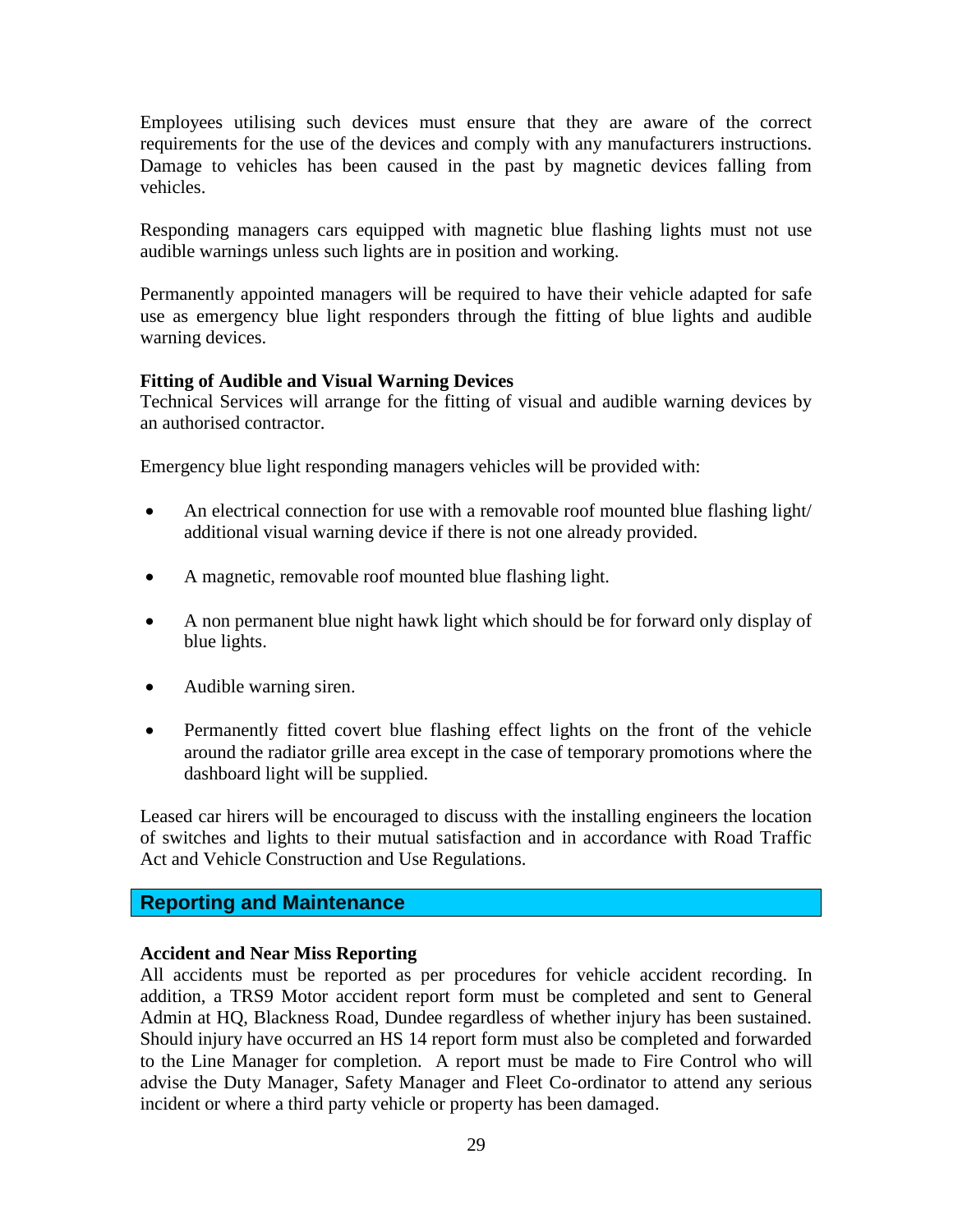Failure to report accidents or damage to TFR or other persons vehicles or property following an incident may result in disciplinary action being taken against the employee involved.

For the protection of the driver in the case of a fatality involving an employee or a member of the public, the driver will be removed from driving duties immediately and shall remain so until the completion of an Occupational Health referral and a review of the drivers training requirements.

Drivers may be required to attend a driving assessment and/or receive further training as a result of their involvement in a serious accident and/or the findings of an accident investigation.

The training required will be determined on an individual basis and designed to address any specific needs that have been identified.

Corporate Services Department shall notify the Fire and Rescue Board Insurers, but it is the responsibility of the individual drivers to notify their own insurance companies of any such information as their insurers policies require.. Drivers may make an application to Tayside Fire and Rescue to have any resulting premium increase reimbursed at the discretion of the Chief Fire Officer or delegated manager.

Dundee City Council Insurance and Risk Management Section shall be notified of any serious accident/injury, or fatality involving a member of the public or own employee (01382 434000). This is in addition to statutory notifications which may be required under health and safety and other legislation.

Regulation 10 of RIDDOR states that accidents caused by moving vehicles on the road are not reportable to the HSE unless they involve or are connected with:

- Exposure to any substance being conveyed by road.
- Vehicle loading and loading activities.
- Construction, demolition, alteration, repair or maintenance activities on or alongside public roads; or,
- An accident involving a train where a person was killed or injured.

#### **Vehicle/Appliance Log Books**

A vehicle log book is provided for each vehicle, and must be completed for every journey. Log books are unique to each vehicle; the vehicle details shall be recorded in the logbook.

The purpose of the book is to record driver's journey miles. It is the Driver's responsibility to record the necessary details of each journey made. Before the end of each shift the driver must accurately enter a record of all hours and miles. Pages must never be removed from the log book; errors must be crossed out and initialled. Correction fluid must not be used on any log book or vehicle documentation.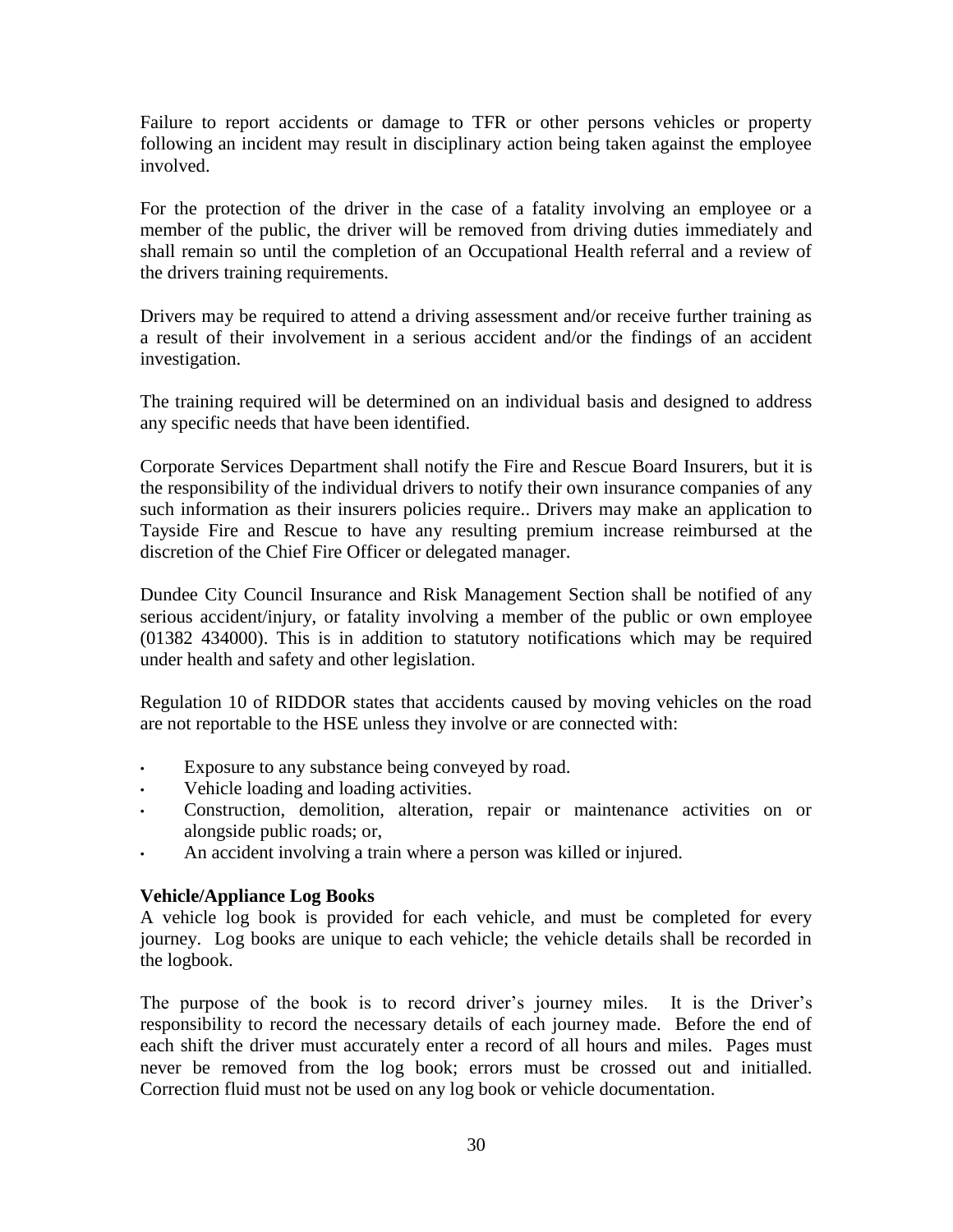Drivers daily checklist log books must be kept within the vehicle for a period of one month when these log books must be forwarded to the Fleet Co-ordinator to be associated with each vehicles maintenance file. Drivers of lease cars will carry out a weekly check utilising the approved weekly driver checklist form and these will be kept in the vehicle glove box for inspection as required.

#### **Caring for Vehicles – Non Fleet Support Vehicles**

Under the Road Traffic Act it is the driver's responsibility to ensure any vehicle they drive on public road is roadworthy. If there is any doubt about vehicle roadworthiness it will not be driven until the problem has been resolved. The manager authorising the use or designated person in each work area is responsible for ensuring there is a process in place for checking and maintaining the roadworthiness of all vehicles used for in connection with the organisations business.

#### **Business Use of Employee Owned Vehicle**

Employees using their private vehicles whilst on TFR business must comply with the following conditions:

- Use is authorised by TFR through official procedures.
- The driver holds a valid and current licence for the vehicle they intend to use.
- The vehicle has a current MOT certificate where required.
- The vehicle is fit for purpose, roadworthy, regularly maintained and serviced. It is the responsibility of the employee to complete the checks required on a weekly basis.
- The vehicle holds current road tax where required.

The Line Manager must ensure the above requirements are met, by completing physical checks as required.

#### **Condition of Vehicles**

Technical Services Department will provide a full "in house" repair and preventative maintenance support to the vehicle fleet and ancillary equipment and also utilise mobile servicing and maintenance facilities to provide a 24-hour 7-day call-out service for technical support at stations and major incidents.

#### **Standards**

Repairs and maintenance will be carried out to at least the standard required by the Department of Transport's vehicle inspectorate both in mechanical requirement and the timescale of inspection frequency.

To achieve this, technicians and supervisors will undertake the Department of Transports training course and any such manufacturers recommended courses, where they will receive training on specialist test equipment and in relation to processes specific to the fleet vehicles and plant used by the organisation. Technicians are required to be regularly assessed for competency.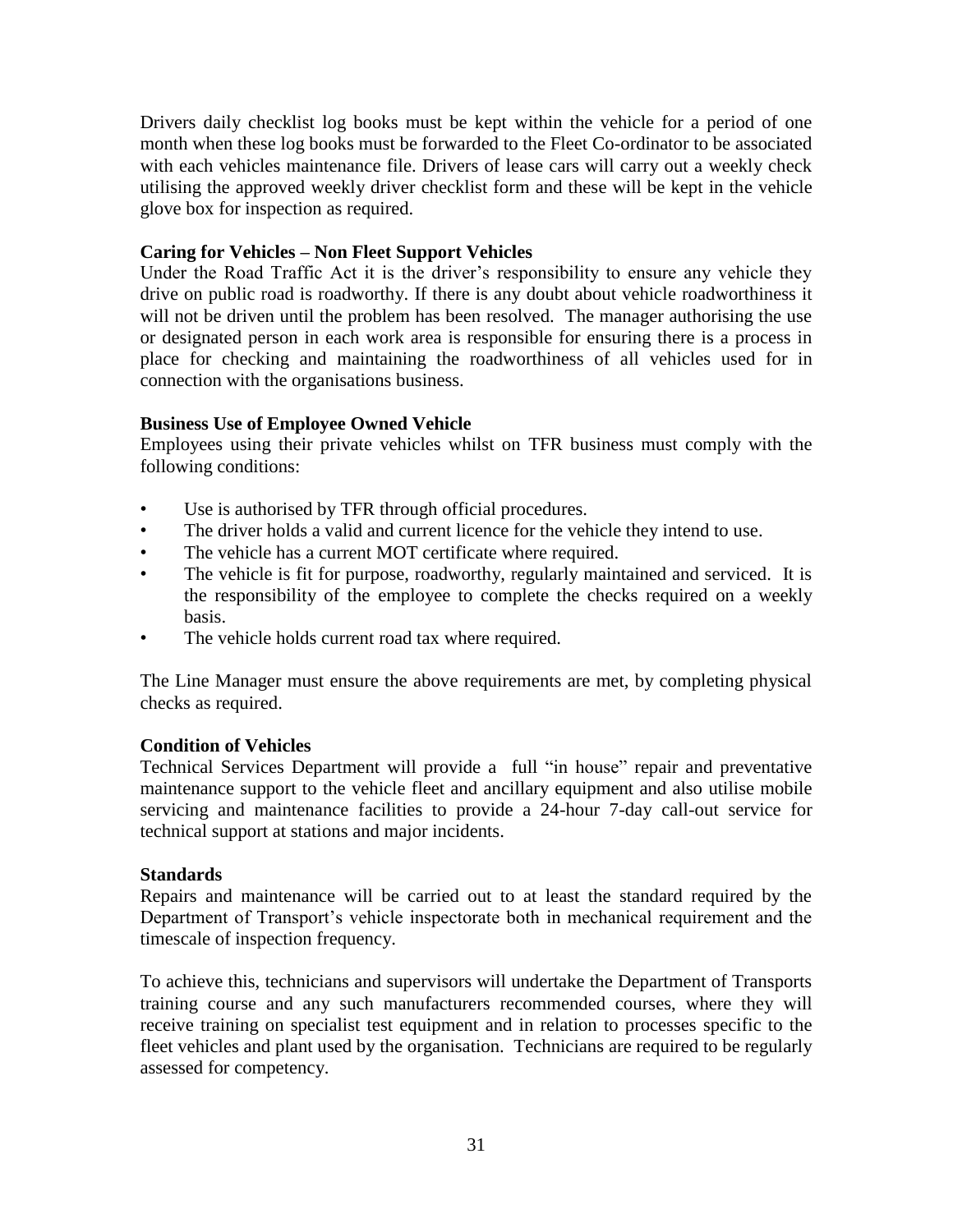#### **Fleet Servicing**

Each fleet vehicle will be subject to a 12-monthly routine major service on a rolling basis. This service involves all aspects of mechanical, electrical and bodywork components of the vehicle, together with ancillary equipment such as ladders and light portable pumps. Additional work at this time may also include equipment stowage upgrades/ modifications.

All major appliances will be subject to a 3-monthly safety check and carried out at Workshops. Fleet support vehicles ie cars and vans will be subject to twice yearly inspections and servicing. One of these services will also include arranging the yearly MOT test, where required.

#### **Defect Reporting**

All defects must be reported by the users to Workshops utilising the TRS 6 Form. The Workshop supervisor will scrutinise and allocate defects on a priority basis to the engineers. Any defects affecting the fire fighting capability of a station will be dealt with in the first instance by Workshops.

At night and weekends this will be the decision of the Duty Manager and the Duty Mechanic dispatched using a dedicated Technical Support Vehicle. Defects of a minor nature may be left until an economically viable journey using one technician visiting many stations in a dedicated service / maintenance vehicle, thus clearing numerous minor defects in one journey.

All Fleet Vehicles will be subject to a handover check. The driver will conduct this check and record their findings on the approved drivers daily checklist Log Book. Non Fleet vehicles e.g. leased vehicles will be subject to a weekly safety check. The driver will conduct this check and record their findings on the approved form. Any employee requiring advice on how to conduct daily/weekly safety checks should contact Technical Services Department. Each driver will carry out the handover check when taking charge of a vehicle regardless of whether a previous check has been carried out (excluding drivers taking charge for a short period e.g drive back for efad qualification purposes). The checking of vehicles is a mandatory personal responsibility for each driver. Failure to carry out checks or report defects on fleet vehicles may render an employee liable to disciplinary action.

#### <span id="page-31-0"></span>**Legal Penalties, Speeding fines and Parking Tickets**

Authorised drivers of organisation vehicles including leased and hired in vehicles, are individually responsible for any legal penalties which may be levied in relation to driving on behalf of the organisation. Where an employee incurs a speeding fine or a parking ticket or other such sanction. The driver will be responsible for the consequences of such actions.

Line Managers will consider whether any further remedial or other requirement any such legal actions levied against an employee is necessary.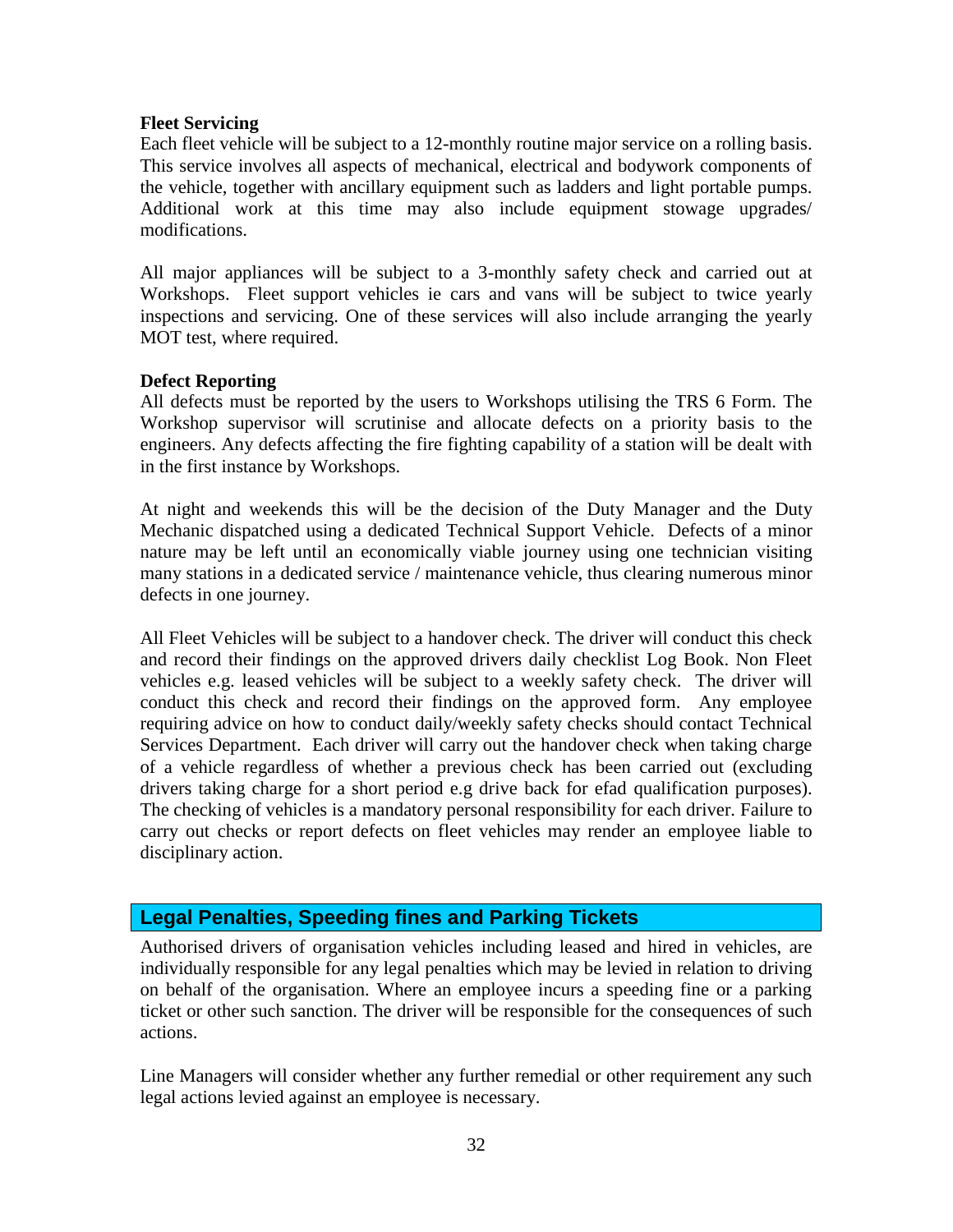#### <span id="page-32-0"></span>**Breakdowns**

Workshops provide a maintenance and repair service including breakdown assistance for the organisations own fleet of vehicles within Tayside. Breakdown assistance is collated through Technical Services Department vehicle workshops during normal workshop operating hours.

These are Monday - Thursday 08.00 till 16.30, Friday 08.00 till 14.30. Outside these hours and at weekends the requisite Duty Manager collates this information.

In addition Tayside Fire and Rescue also have in place a contract for breakdown recovery for all of its own vehicles both appliances and support with a nationally affiliated breakdown company, therefore Workshops should be notified at first instance of any breakdown for advice. Heavy breakdown recovery is sourced from a reputable contractor on requirement.

#### **Lease Vehicles**

The above does not cover lease cars but as part of the lease conditions a national breakdown company covers these vehicles. (The company will differ with different lease contracts). Drivers should refer to lease company provided information in the vehicle.

#### **Essential/Casual Car Users**

These are not covered by the organisations breakdown services and contracts owners are encouraged to source personal cover.

#### **Vehicle Safety and Security**

Any vehicle used in connection with the organisations business must be fit for purpose (e.g. carrying loads safely, travelling off road or in adverse conditions).

All vehicles must be adequately maintained, all fleet vehicles will be maintained in accordance with approved schedules as published by Fleet Workshops. Privately owned vehicles should be maintained in accordance with manufacturers recommendations and where required hold a current MOT.

#### **Monitoring and Review**

Tayside Fire and Rescue will monitor and review this policy in accordance with the responsibilities outlined within the policy responsibilities as detailed in this document.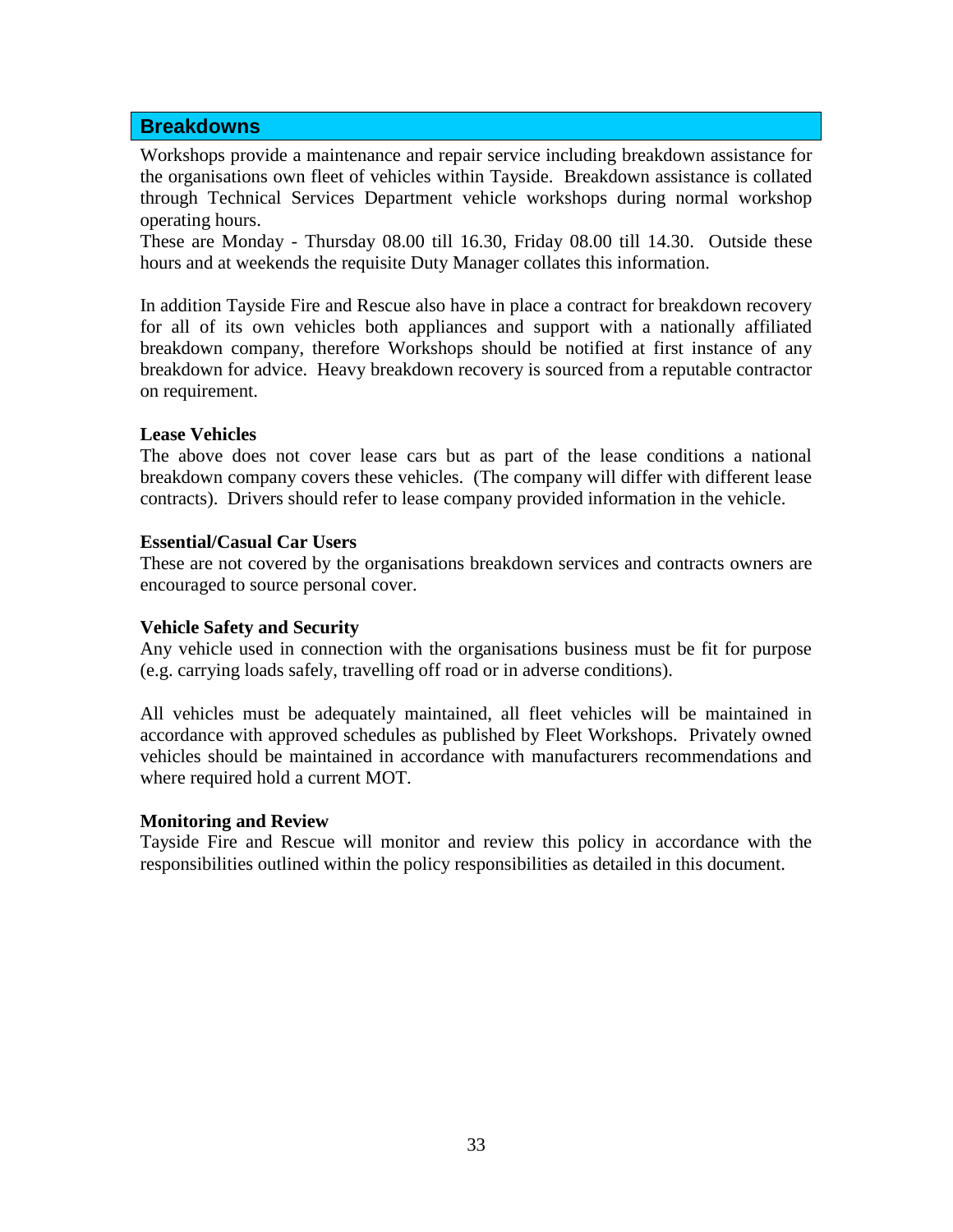### <span id="page-33-0"></span>**Appendices 1 – 8**

### **Appendix 1**

Click here to view [HS-40](http://www.tfb.net/docs/Shared%20Documents/Standard%20Forms/HS-40%20Application%20to%20Drive%20TFR%20Vehicles.doc) Application to Drive Tayside Fire and Rescue Vehicles

#### **Appendix 2**

Click here to view [HS-41](http://www.tfb.net/docs/Shared%20Documents/Standard%20Forms/HS-41%20Annual%20Licence,%20Insurance%20and%20MOT%20and%20Safety%20Audits%20Checks.doc) Annual Licence, Insurance and MOT and Safety Audits Checks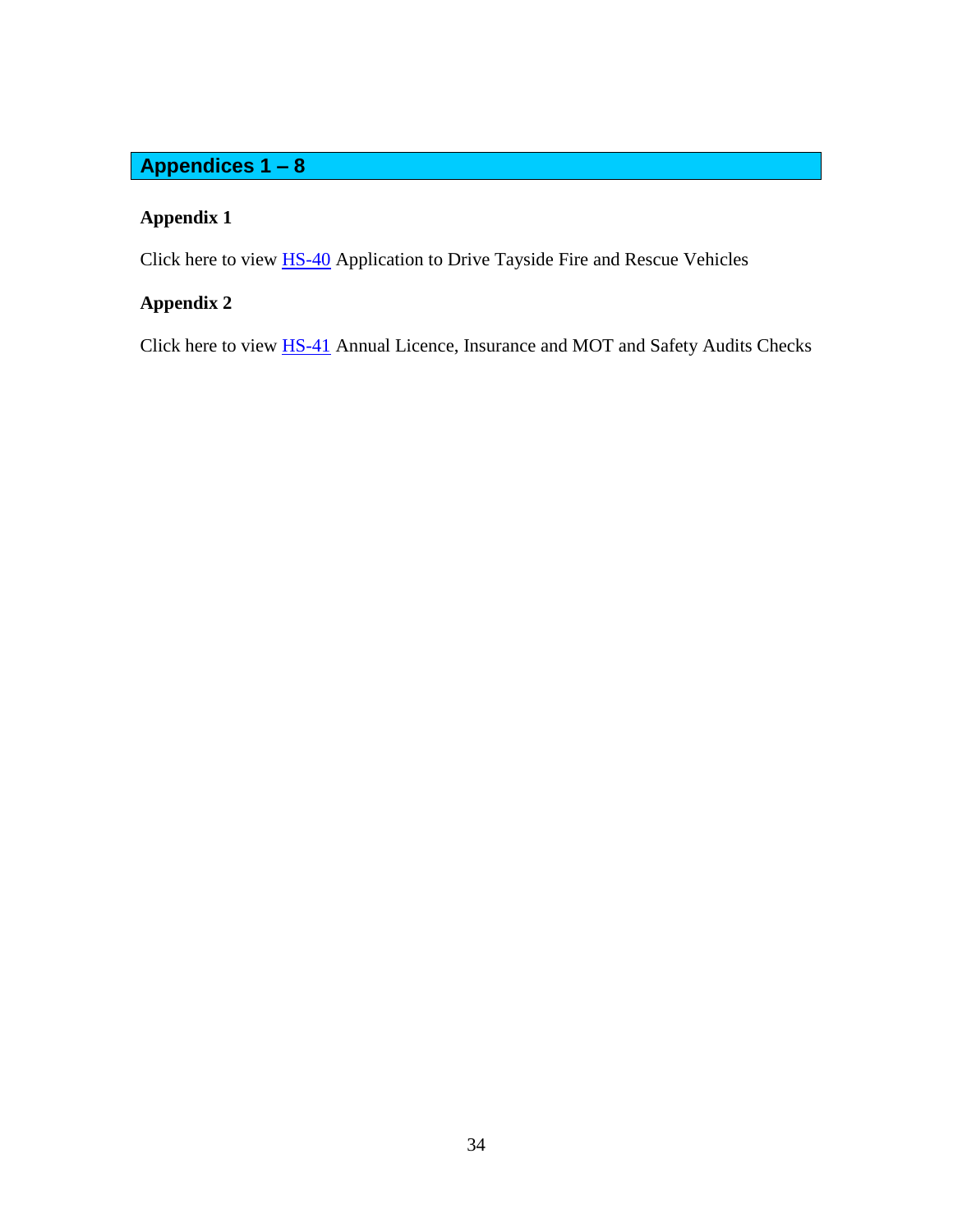#### **VEHICLE CATEGORY DESCRIPTIONS ON DRIVING LICENCES Appendix 3**

|              | <b>Description</b>                                                                                                                                                                                                                                                                                                         |        |                                                                                                                         | Category       | <b>Minimum</b><br>age | <b>Notes</b> |
|--------------|----------------------------------------------------------------------------------------------------------------------------------------------------------------------------------------------------------------------------------------------------------------------------------------------------------------------------|--------|-------------------------------------------------------------------------------------------------------------------------|----------------|-----------------------|--------------|
|              | <b>Motorcycles</b>                                                                                                                                                                                                                                                                                                         |        |                                                                                                                         |                |                       |              |
|              | Light motorcycles with a cubic capacity not exceeding 125cc and of a power output<br>not exceeding 11kW(14.6bhp)                                                                                                                                                                                                           |        |                                                                                                                         | A1             | 17                    |              |
|              | Motorcycles up to 25kW(33bhp) and a power to weight ratio not exceeding 0.16kW/kg.<br>Motorcycle combination with a power to weight ratio not exceeding 0.16kW/kg                                                                                                                                                          |        |                                                                                                                         | A              | 17                    |              |
| $\mathbf{r}$ | Any size motorcycle with or without a sidecar                                                                                                                                                                                                                                                                              |        |                                                                                                                         | A              | 21                    | See note 1   |
|              | 3 or 4 wheeled light vehicles                                                                                                                                                                                                                                                                                              |        |                                                                                                                         |                |                       |              |
|              | Motor tricycles/quadricycles up to 550kg unladen                                                                                                                                                                                                                                                                           |        |                                                                                                                         | <b>B1</b>      | 17                    | See note 2   |
|              | Cars                                                                                                                                                                                                                                                                                                                       |        |                                                                                                                         |                |                       |              |
|              | Motor vehicles with a MAM not exceeding 3500kg having not more than 8 passenger<br>seats with a trailer up to 750kg. Combinations of vehicles in category B and a<br>trailer, where the MAM of the combination does not exceed 3500kg and the MAM of<br>the trailer does not exceed the unladen mass of the towing vehicle |        |                                                                                                                         | B              | 17                    | See note 2   |
|              | <b>Automatic cars</b>                                                                                                                                                                                                                                                                                                      |        |                                                                                                                         |                |                       |              |
|              | As cars, but with automatic transmission                                                                                                                                                                                                                                                                                   |        |                                                                                                                         | Automatic      | 17                    | See note 2   |
|              | <b>Cars with trailers</b>                                                                                                                                                                                                                                                                                                  |        |                                                                                                                         |                |                       |              |
|              | Combinations of vehicles consisting of a vehicle in category B and a trailer, where the<br>combination does not come within category B                                                                                                                                                                                     |        |                                                                                                                         | $B + E$        | 17                    |              |
|              | <b>Medium sized vehicles</b>                                                                                                                                                                                                                                                                                               |        |                                                                                                                         |                |                       |              |
|              | Vehicles between 3500kg and 7500kg with a trailer up to 750kg                                                                                                                                                                                                                                                              |        |                                                                                                                         | C <sub>1</sub> | 18                    | See note 3/8 |
|              | Medium sized vehicles with trailers                                                                                                                                                                                                                                                                                        |        |                                                                                                                         |                |                       |              |
|              | Vehicles between 3500kg and 7500kg with a trailer over 750kg - combined weight not<br>more than 12000kg                                                                                                                                                                                                                    |        |                                                                                                                         | $C1 + E$       | 21                    | See note 3   |
|              | Large goods vehicles                                                                                                                                                                                                                                                                                                       |        |                                                                                                                         |                |                       |              |
|              | Vehicles over 3500kg with a trailer up to 750kg                                                                                                                                                                                                                                                                            |        |                                                                                                                         | $\mathbf C$    | 21                    | See note 4   |
|              | Large goods vehicles with trailers                                                                                                                                                                                                                                                                                         |        |                                                                                                                         |                |                       |              |
|              | Vehicles over 3500kg with a trailer over 750kg                                                                                                                                                                                                                                                                             |        |                                                                                                                         | $C + E$        | 21                    | See note 4   |
|              | <b>Minibuses</b>                                                                                                                                                                                                                                                                                                           |        |                                                                                                                         |                |                       |              |
|              | Vehicles with between 9 and 16 passenger seats with a trailer up to 750kg                                                                                                                                                                                                                                                  |        |                                                                                                                         | D <sub>1</sub> | 21                    | See note 5   |
|              | Minibuses with trailers                                                                                                                                                                                                                                                                                                    |        |                                                                                                                         |                |                       |              |
|              | Combinations of vehicles where the towing vehicle is in subcategory D1 and its trailer<br>has a MAM of over 750kg, provided that the MAM of the combination thus formed<br>does not exceed 12000kg, and the MAM of the trailer does not exceed the unladen<br>mass of the towing vehicle                                   |        |                                                                                                                         | $D1 + E$       | 21                    | See note 5   |
|              | <b>Buses</b>                                                                                                                                                                                                                                                                                                               |        |                                                                                                                         |                |                       |              |
|              | Any bus with more than 8 passenger seats with a trailer up to 750kg                                                                                                                                                                                                                                                        |        |                                                                                                                         | D              | 21                    | See note 5/9 |
|              | <b>Buses with trailers</b>                                                                                                                                                                                                                                                                                                 |        |                                                                                                                         |                |                       |              |
|              | Any bus with more than 8 passenger seats with a trailer over 750kg                                                                                                                                                                                                                                                         |        |                                                                                                                         | $D + E$        | 21                    | See note 9   |
|              | <b>Agricultural tractors</b>                                                                                                                                                                                                                                                                                               |        |                                                                                                                         | f              | 17                    | See note 6   |
|              | <b>Road rollers</b>                                                                                                                                                                                                                                                                                                        |        |                                                                                                                         | g              | 21                    | See note 7   |
|              | <b>Tracked vehicles</b>                                                                                                                                                                                                                                                                                                    |        |                                                                                                                         | h              | 21                    |              |
|              | Mowing machine or vehicle controlled by a pedestrian                                                                                                                                                                                                                                                                       |        |                                                                                                                         | $\mathbf k$    | 16                    |              |
|              | <b>Mopeds</b>                                                                                                                                                                                                                                                                                                              |        |                                                                                                                         | p              | 16                    |              |
| Note 1       | Age 21 or 2 years from date of standard A test pass                                                                                                                                                                                                                                                                        | Note 6 | Age 16 for tractors less than 2.45m wide. It must only pull                                                             |                |                       |              |
| Note 2       | Age 16 if you are getting Disability Living Allowance<br>(Mobility Allowance) at the higher rate                                                                                                                                                                                                                           |        | trailers less than 2.45m wide with two wheels, or four<br>close coupled                                                 |                |                       |              |
| Note 3       | Age 18 if combination weight is under 7500kg                                                                                                                                                                                                                                                                               | Note 7 | Age 17 for small road rollers with metal or hard rollers.                                                               |                |                       |              |
| Note 4       | Age 17 if member of armed forces<br>Age 18 if member of young drivers scheme                                                                                                                                                                                                                                               |        | They must not be steam powered, weigh more than<br>11.69 tonnes or be made for carrying goods                           |                |                       |              |
| Note 5       | Age 17 if member of armed forces                                                                                                                                                                                                                                                                                           | Note 8 | Age 21 if combination weight is over 7500kg                                                                             |                |                       |              |
|              | Age 18 (i) while learning to drive or taking your<br>category PCV driving test;<br>(ii) after passing category PCV test when driving<br>a PCV in certain limited circumstances                                                                                                                                             | Note 9 | Category D entitlement is required to drive an articulated<br>('bendi') bus. Further details can be obtained from DVLA. |                |                       |              |
|              | (iii) not engaged in the carriage of passengers                                                                                                                                                                                                                                                                            |        |                                                                                                                         |                |                       |              |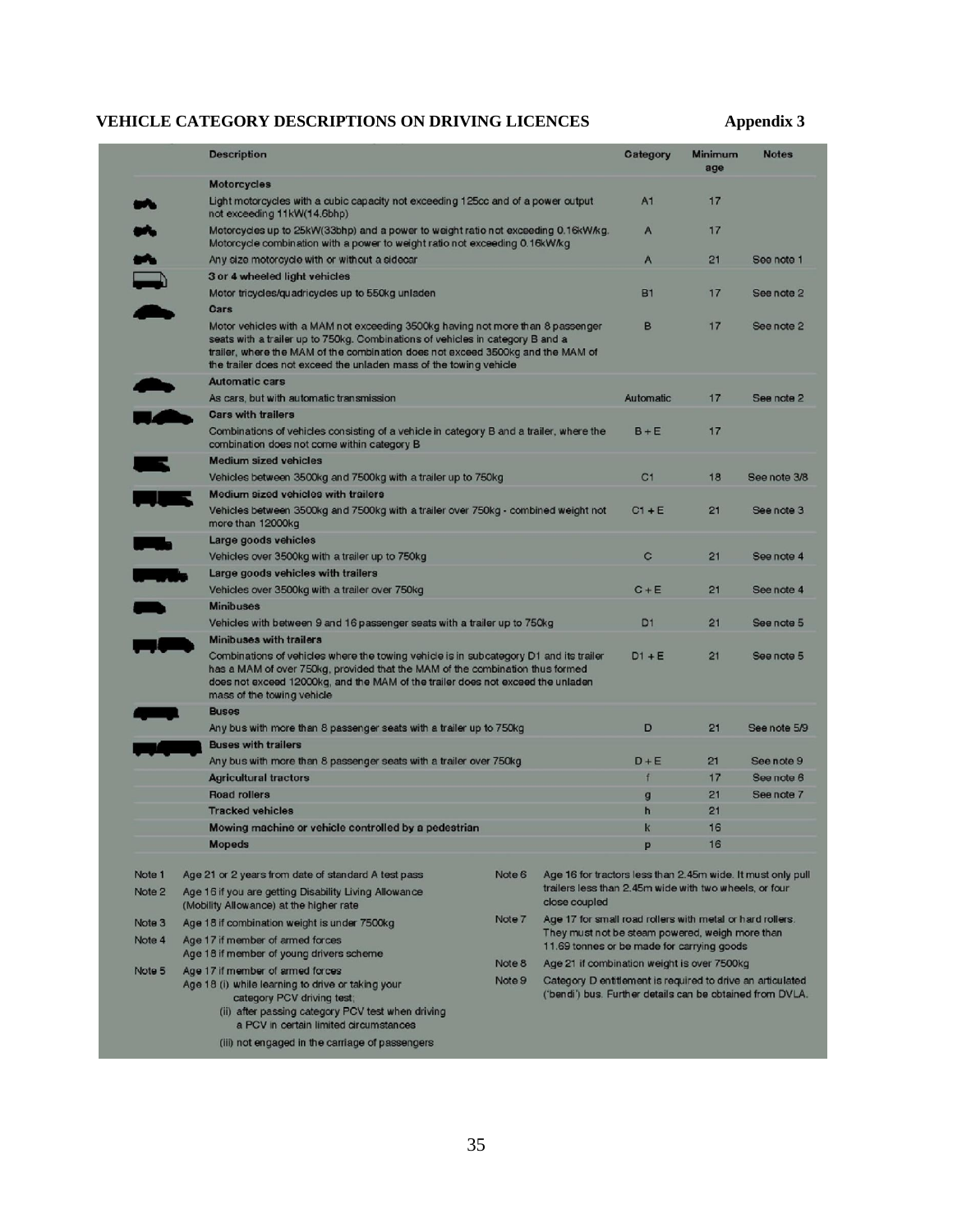#### **SPEED LIMITS Appendix 4**

Following research and risk assessment and in order to minimise **risk to both the public and TFR** personnel the following maximum speed limits will be applied by Tayside Fire & Rescue to vehicles attending incidents.

The key message is to **'DRIVE TO ARRIVE'.**

The TFR speed limits are: 50% above the legal speed limit excluding dual carriageways, motorways and 20 Mph areas near Schools.

| For large goods vehicles the speed limit is dependent on the nature of the road eg |                                                  |                                            |  |  |
|------------------------------------------------------------------------------------|--------------------------------------------------|--------------------------------------------|--|--|
| whether its single or dual carriageway                                             |                                                  |                                            |  |  |
| <b>Primary Response vehicles eg Fire Appliances</b>                                |                                                  |                                            |  |  |
|                                                                                    | Maximum Speed limit is 50% above the speed limit |                                            |  |  |
|                                                                                    | Single                                           | Dual Carriageway                           |  |  |
| Speed Limit                                                                        | Carriageway                                      |                                            |  |  |
| $20$ Mph                                                                           |                                                  |                                            |  |  |
| Where the limit is accompanied by                                                  |                                                  |                                            |  |  |
| flashing lights indicating schools etc. The<br>limit remains at 20 mph             | 30 Mph                                           | 30 Mph                                     |  |  |
| $30$ Mph                                                                           | 45 Mph                                           | 45 Mph                                     |  |  |
|                                                                                    | $60$ Mph $*$ maximum                             | *As per the limitation set on the vehicles |  |  |
| 50 Mph                                                                             | capped speed                                     | by manufacturers requirements up to a      |  |  |
| 60 Mph                                                                             | $60$ Mph $*$                                     | maximum of 75 mph                          |  |  |
|                                                                                    |                                                  |                                            |  |  |
| 70 Mph                                                                             | $75$ mph*                                        |                                            |  |  |

#### **PRIMARY RESPONSE CARS AND OTHER VEHICLES (EXCLUDING LGV'S)**

| Speed Limit | Maximum permitted speed (50% above the legal<br>speed limit) |
|-------------|--------------------------------------------------------------|
| $20$ Mph    | 30 Mph                                                       |
| 30 Mph      | 45 Mph                                                       |
| 40 Mph      | 60 Mph                                                       |
| 50 Mph      | 75 Mph                                                       |
| 60 Mph      | 80 Mph Maximum capped speed                                  |
| 70 Mph      | 90 Mph Maximum Capped speed                                  |

**These are maximum permitted speeds not targets** and should only be used in ideal conditions. Adverse conditions should always lead to a reduction to speed commensurate with the prevailing situation. These speeds are only permitted for vehicles that satisfy the conditions for **primary response.**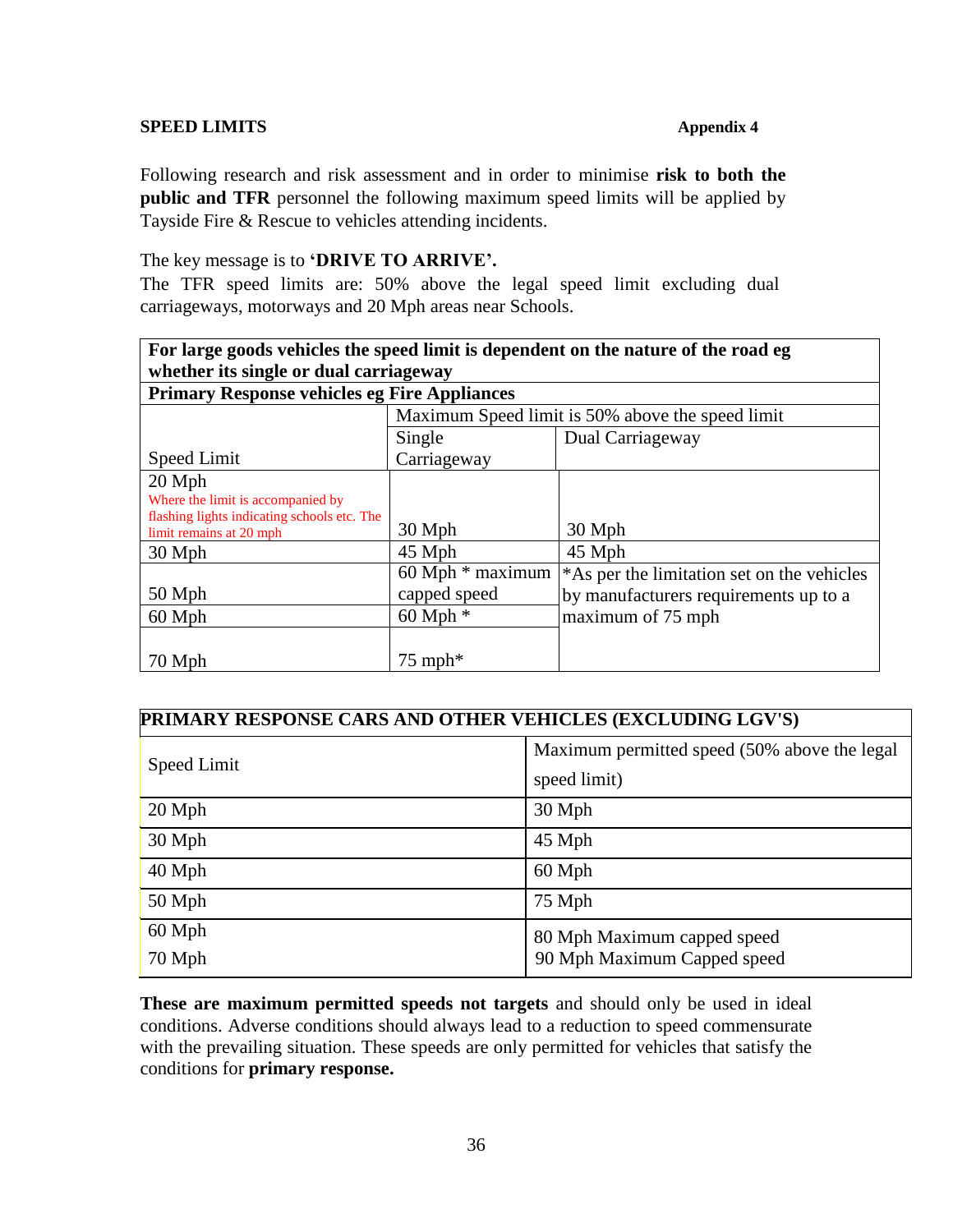#### **Appendix 5**

Click here to view [HS-42](http://www.tfb.net/docs/Shared%20Documents/Standard%20Forms/HS-42%20Driver%20Risk%20Assessment.doc) Driver Risk Assessment

#### **Appendix 6**

#### **HOW TO COMPLETE THE DRIVER RISK ASSESSMENT FORM.**

#### **INITIAL INFORMATION:**

Along with the driver's name and assessment date, the driver's staff group, vehicle driven\* and workbase should be recorded. This may be helpful, when the overall analysis is carried out, in highlighting specific locations and/or departments exposed to higher road risk.

In the event a driver uses more than one of the vehicle categories the assessment should be based on the category driven most frequently.

#### **Scoring:**

Score each criterion within each of the 3 sections by marking the appropriate column against the risk. The importance of scoring and criteria will be evident when you come to Risk Prioritisation at the end of the exercise. The score for each of the three sections is the highest score recorded for any one criterion as opposed to an aggregate of all criteria in the section. eg Section 1, Driver Risk, if the highest score is 2.5 for "licence held for less than 2 years", then 2.5 is the score entered for the section.

#### **Section 1**

#### **Driver Risk:**

The driver has the biggest influence over the likelihood of being involved in a crash so is covered first. The number of years an employee has held a full licence, the number of crashes they have had and the number of driving convictions they have, are indicators of the risk that they face on the road. The insurance companies use this information in their calculations for determining insurance premiums. The more recent the crashes or convictions, the higher the risk of being involved in a crash.

#### **Age:**

The driver's age has a great effect on the risk of crashing. Statistics from the Transport Research Institute (Road User Behaviour Division) show that drivers under the age of 20, especially men, are most at risk of having a crash, and that the safest drivers tend to be aged over 30 but under 60. At 60 the risk increases again.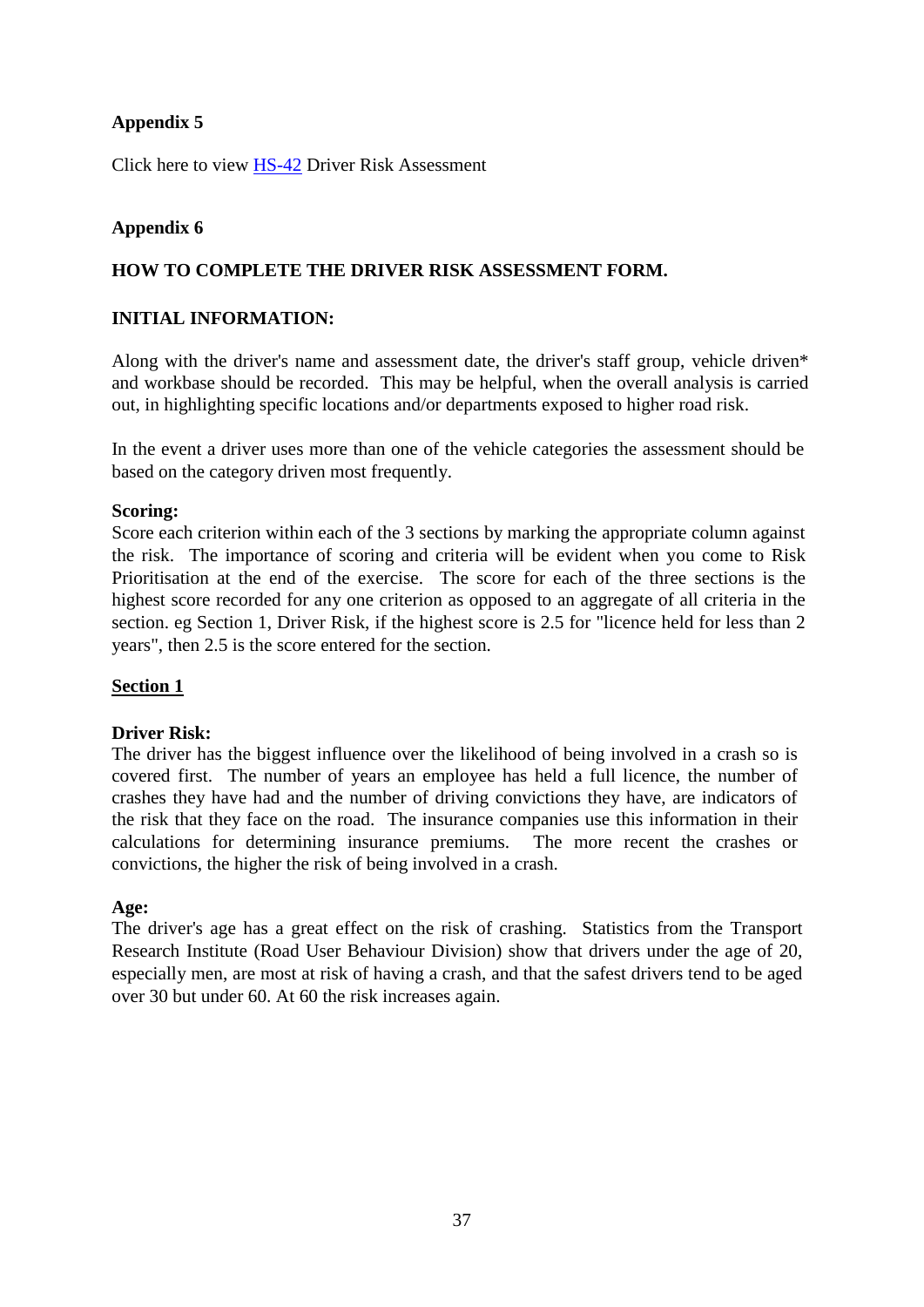#### **Number of year's licence held:**

Less experienced drivers are more likely to be involved in crashes whatever the age. Employees who do not have a driving licence for the country where they drive most should score very high risk, as it may be an indication that they are not fully aware of the countryspecific laws, rules and regulations.

#### **Crash Record:**

Drivers who have recently had crashes, regardless of "blame", are more likely to be involved in subsequent crashes than those who have not crashed. The assessor should refer to records for this information.

#### **Driving Convictions:**

Drivers who break the law are more likely to be involved in crashes than law-abiding drivers.

#### **Medication:**

Certain medications can cause drowsiness although many drivers ignore the warnings on the medicine label and continue to drive after taking it. This can be a particular problem with, for example, some cold and hay fever remedies. The assessor should determine whether the driver uses any such medication during the year (including regular medication) and, if the driver does not know the warnings associated with the medication that he/she uses, score it as a Yes.

#### **Training:**

The training a driver receives can have a big influence on the risks they face on the road. Drivers with an advanced driving qualification, for example, face lower risks than other drivers.

#### **Section 2**

#### **Journey Risk:**

After the driver, the types of journeys undertaken have the next biggest influence on the risk of a crash. This covers the number of miles driven per year and also where the journeys take place and on what type of roads.

The more miles an employee drives, the bigger the risk they face of being involved in a crash.

#### **Total Miles driven per year:**

The number of miles driven is a reliable indicator of risk as the more time the employee is behind the wheel, including commuting to and from work, the more chance they have of being involved in a crash.

#### **Average time driving per day:**

This is sometimes difficult for an employee to estimate, especially if they are irregular or occasional business drivers. It may be necessary for an employee to give a best estimate of the time they spend driving over a typical week or month.

#### **Average length of working day:**

This question determines whether fatigue could be induced by the overall time that an employee is at work, including driving. This should include commuting as this will influence the level of fatigue. Line Managers and staff should be particularly mindful that travel time is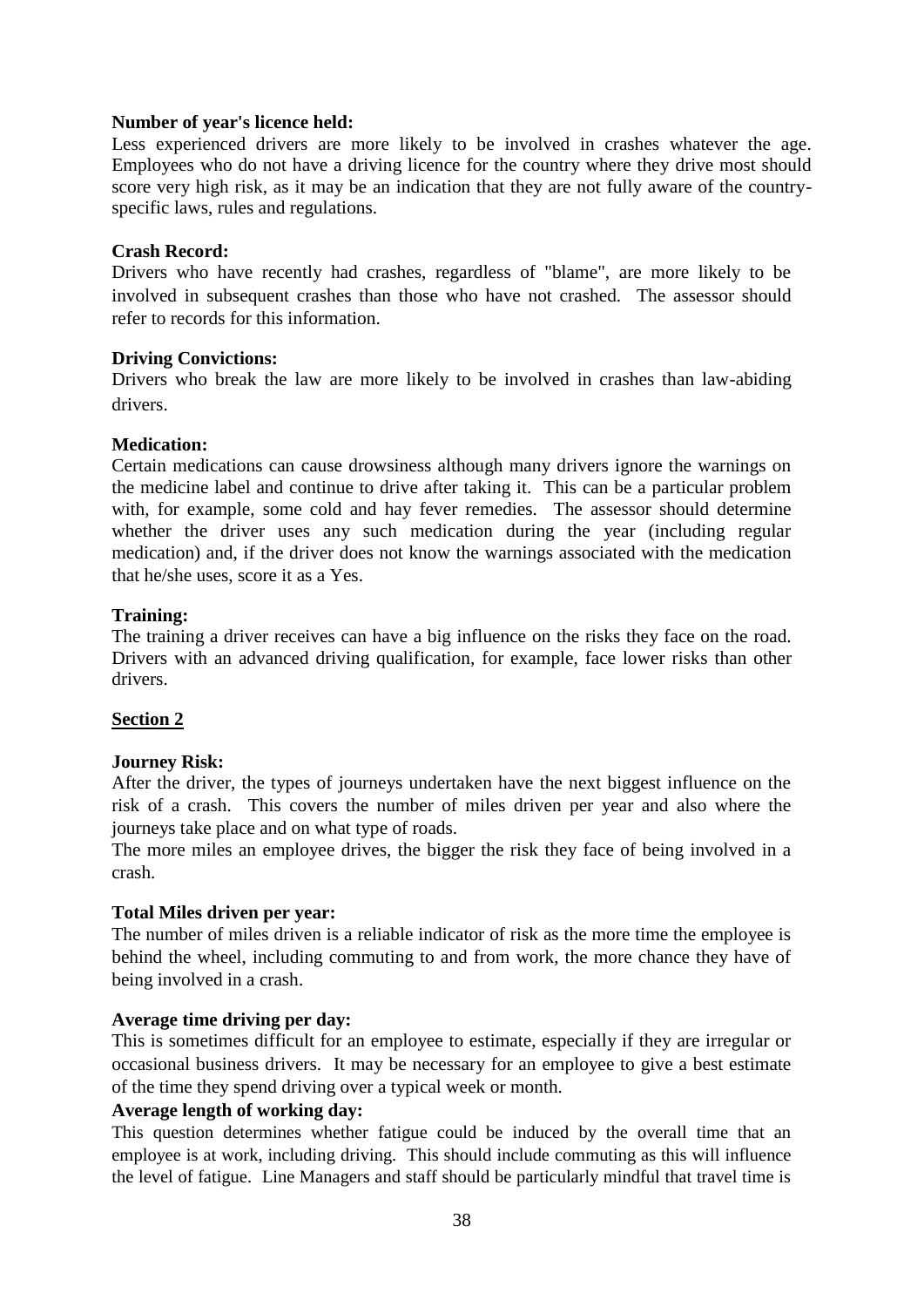a legitimate part of the working day for many staff working in and from the rural areas of Tayside.

#### **Time spent driving between midnight and 6 am:**

The human body's natural body-clock expects to be asleep between the hours of midnight and 6.00am, and so drivers driving during these hours are more likely to feel tired at the wheel, and in the worst cases, fall asleep.

#### **On-Call Commitment:**

Drivers who are "called out" may be inclined to drive faster than normal to their destinations. Research clearly shows that fast driving is directly linked to road traffic accidents.

#### **Section 3**

#### **Vehicle Risk:**

The vehicle, whilst important, has the least influence of the three major areas of risk. Some vehicle features can help prevent crashes but many are passive features that help protect a driver in the event of a crash and thus minimise the severity of the collision. Employees who drive more than one category of vehicle should assess the vehicle they use most.

#### **Engine Capacity:**

In general, the higher the performance of a vehicle the more likely it is to contribute to a crash. This is especially true with young and inexperienced drivers, or drivers who are used to vehicles of lesser power. The scoring for cars and vans is different to that for motorcycles.

#### **ABS (Anti-Lock Braking Systems) Fitted:**

The Anti-lock Braking System (ABS) on a vehicle is an active safety feature that can help the driver avoid a crash in an emergency situation by giving them the ability to steer under heavy braking. This is a safety benefit provided that the driver knows how to use the system correctly.

#### **Front Airbags:**

These are passive safety features that work to protect the driver and passenger in the event of a frontal impact, when used in conjunction with the safety belts. They do not reduce the likelihood of a crash but can lessen the severity of any subsequent injuries. If there is a driver airbag but no passenger airbag, it can be scored as if there were both if it is the case that only the driver is in the car on work journeys (which is usually the case).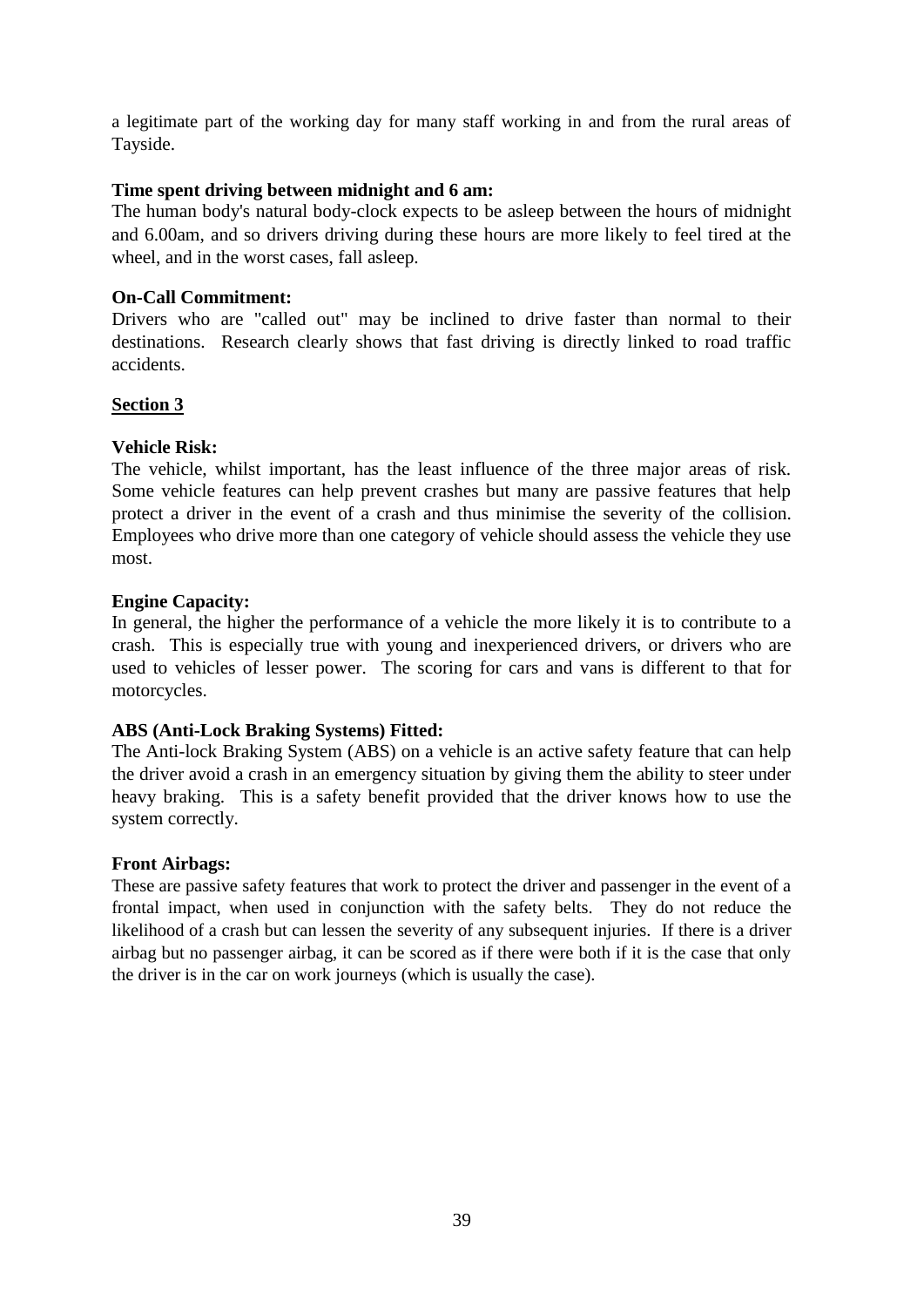#### **Side Airbags:**

These are also passive safety features that work to protect the driver and passenger in the event of a side impact. They do not reduce the likelihood of a crash but can lessen the severity of any subsequent injuries.

#### **High Level Brake Light:**

This is another active safety feature. It can give drivers following behind an early indication that the vehicle is braking and thus lessen the risk of a rear-end collision.

#### **Euro NCAP:**

Euro NCAP was established in 1997 and "provides motoring consumers with a realistic and independent assessment of the safety performance of some of the most popular cars sold in Europe." Euro NCAP also encourages "significant safety improvements to new car design". (Source: http://www.euroncap.com/index.htm)

Details on the safety performance of models tested to date can be found on the above website. Alternatively enquiries regarding scoring could be made to the vehicle manufacturer, or its local agent.

#### **Section 4**

#### **Total Risk Score:**

The lowest possible Total Risk Score  $(A + B + C)$  is 1.5 and the highest possible score is 5.

#### **Section 5**

#### **Risk Prioritisation:**

Actions to address risk should be prioritised according to the score, i.e. the higher the score, the sooner that risk should be reduced. To prioritise, go back to the original assessments to see how each individual aspect of each section was rated. So for example, an assessment which shows very high and high ratings for all the aspects of "Driver Risk" requires action before one which shows only one aspect as very high.

#### **Section 6**

#### **Proposed Risk Reduction Measures:**

The line manager should, with the driver completing the form, identify appropriate and reasonably practicable measures to reduce the driver's risk profile.

Such measures could include:

- Reducing the work related driving requirement
- Practical driver refresher training
- Advanced driver training
- Defensive driving training
- Special skills training e.g. skid pan, vehicle loading
- Providing a more appropriate vehicle.
- Improving the vehicle specification.